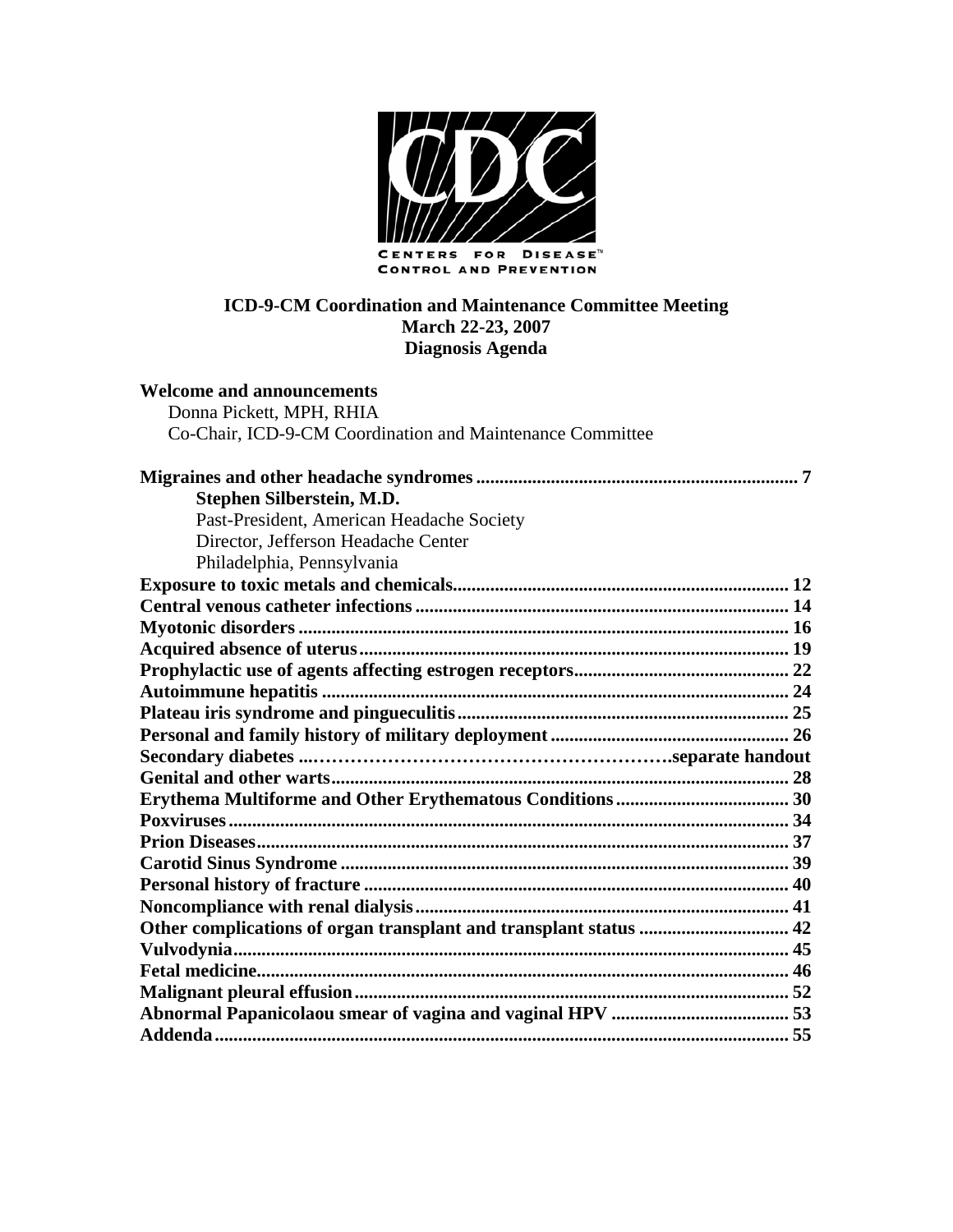# ICD-9-CM TIMELINE

A timeline of important dates in the ICD-9-CM process is described below:

| January 22, 2007  | Deadline for requestors: Those members of the public requesting<br>topics for discussion at the March 22-23, 2007 ICD-9-CM<br>Coordination and Maintenance Committee meeting must have their<br>requests to CMS for procedures and NCHS for diagnoses by this<br>date.                                                                                      |  |  |  |
|-------------------|-------------------------------------------------------------------------------------------------------------------------------------------------------------------------------------------------------------------------------------------------------------------------------------------------------------------------------------------------------------|--|--|--|
| February 2007     | Draft agenda for the Procedure part of the March 22, 2007 ICD-9-<br>CM Coordination and Maintenance Committee meeting posted on<br>CMS homepage as follows:<br>http://www.cms.hhs.gov/ICD9ProviderDiagnosticCodes                                                                                                                                           |  |  |  |
|                   | Draft agenda for the Diagnosis part of the March 23, 2007 ICD-9-<br>CM Coordination and Maintenance Committee meeting posted on<br>NCHS homepage as follows: http://www.cdc.gov/nchs/icd9.htm                                                                                                                                                               |  |  |  |
|                   | Federal Register notice of March 22 – March 23, 2007 ICD-9-CM<br>Coordination and Maintenance Committee Meeting will be<br>published.                                                                                                                                                                                                                       |  |  |  |
| February 22, 2007 | On-line registration opens for the March $22 - 23$ , 2007<br>ICD-9-CM Coordination and Maintenance Committee meeting at:<br>http://www.cms.hhs.gov/events                                                                                                                                                                                                   |  |  |  |
| March 16, 2007    | Because of increased security requirements, those wishing to<br>attend the March 22 - March 23, 2007 ICD-9-CM Coordination<br>and Maintenance Committee meeting must register for the meeting<br>online at: http://www.cms.hhs.gov/apps/events                                                                                                              |  |  |  |
|                   | Attendees must register online by March 16, 2007; failure to do<br>so may result in lack of access to the meeting.                                                                                                                                                                                                                                          |  |  |  |
|                   | March 22 – 23, 2007 ICD-9-CM Coordination and Maintenance Committee meeting.                                                                                                                                                                                                                                                                                |  |  |  |
| April 1, 2007     | Any new ICD-9-CM codes required to capture new technology<br>will be implemented. Information on any new codes implemented<br>on April 1, 2007 previously posted in early October 2006 will be<br>on the following websites:<br>http://www.cms.hhs.gov/ICD9ProviderDiagnosticCodes<br>http://www.cdc.gov/nchs/icd9.htm<br>http://www.cms.hhs.gov/MLNGenInfo |  |  |  |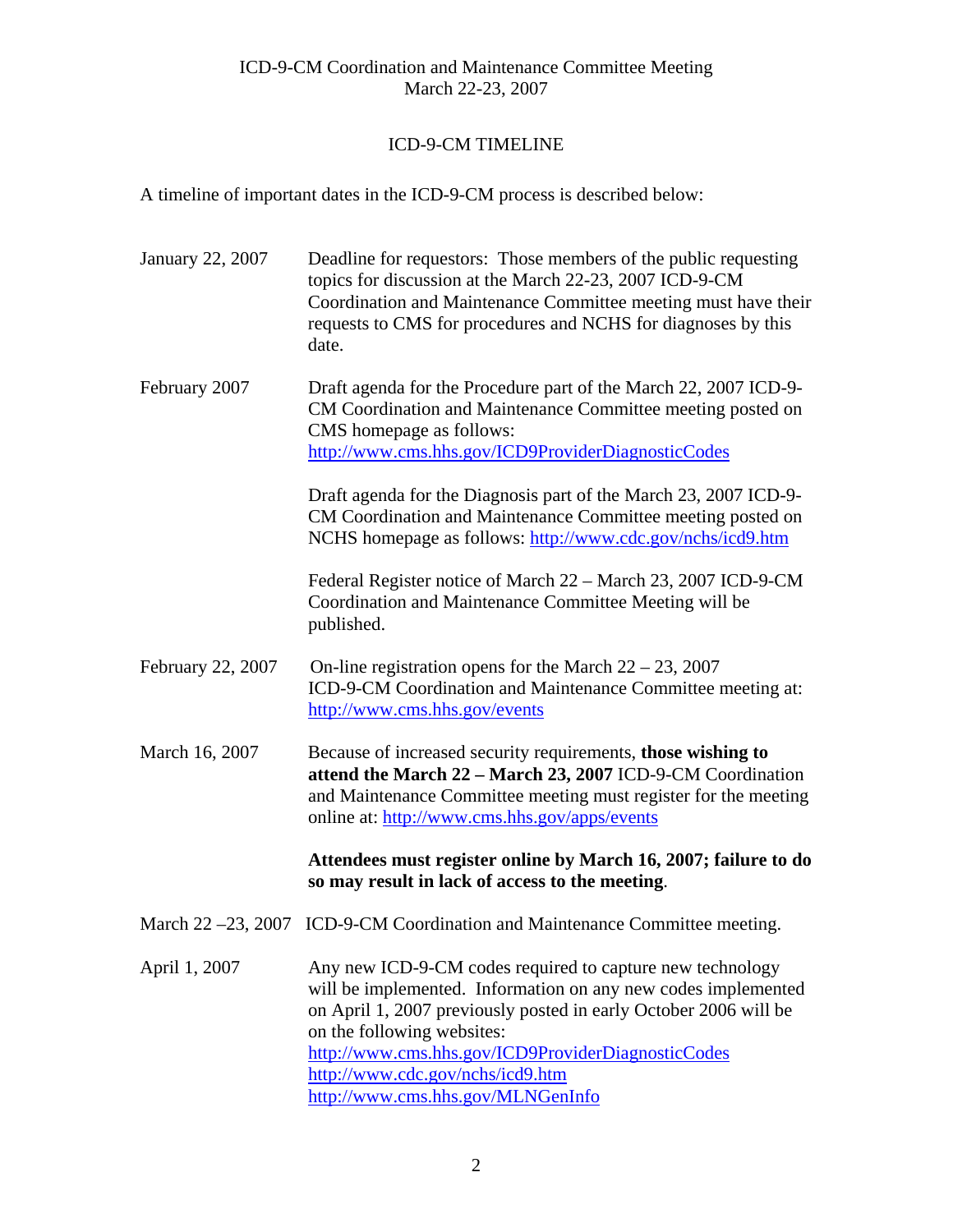| <b>April 13, 2007</b>  | Deadline for receipt of public comments on proposed code<br>revisions discussed at the March 22-23, 2007 ICD-9-CM<br><b>Coordination and Maintenance Committee meetings for</b><br>implementation on October 1, 2007.                                                                                                                                                                                                                          |
|------------------------|------------------------------------------------------------------------------------------------------------------------------------------------------------------------------------------------------------------------------------------------------------------------------------------------------------------------------------------------------------------------------------------------------------------------------------------------|
| April 2007             | Notice of Proposed Rulemaking to be published in the Federal<br>Register as mandated by Public Law 99-509. This notice will<br>include the final ICD-9-CM diagnosis and procedure codes for the<br>upcoming fiscal year. It will also include proposed revisions to the<br>DRG system on which the public may comment. The proposed<br>rule can be accessed at:<br>http://www.cms.hhs.gov/AcuteInpatientPPS/IPPS/list.asp                      |
| April 2007             | Summary report of the Procedure part of the March 22, 2007 ICD-<br>9-CM Coordination and Maintenance Committee meeting will be<br>posted on CMS homepage as follows:<br>http://www.cms.hhs.gov/ICD9ProviderDiagnosticCodes<br>Summary report of the Diagnosis part of the March 23, 2007 ICD-<br>9-CM Coordination and Maintenance Committee meeting report<br>will be posted on NCHS homepage as follows:<br>http://www.cdc.gov/nchs/icd9.htm |
| June 2007              | Final addendum posted on web pages as follows:<br>Diagnosis addendum at - http://www.cdc.gov/nchs/icd9.htm<br>Procedure addendum at -<br>http://www.cms.hhs.gov/ICD9ProviderDiagnosticCodes                                                                                                                                                                                                                                                    |
| July 27, 2007          | Those members of the public requesting that topics be discussed at<br>the September 27 - 28, 2007 ICD-9-CM Coordination and<br>Maintenance Committee meeting must have their requests to CMS<br>for procedures and NCHS for diagnoses.                                                                                                                                                                                                         |
| August 1, 2007         | Hospital Inpatient Prospective Payment System final rule to be<br>published in the Federal Register as mandated by Public Law 99-<br>509. This rule will also include all the final codes to be<br>implemented on October 1, 2007. This rule can be accessed at:<br>http://www.cms.hhs.gov/AcuteInpatientPPS/IPPS/list.asp                                                                                                                     |
| <b>August 16, 2007</b> | On-line registration opens for the September 27-28, 2007 ICD-<br>9-CM Coordination and Maintenance Committee meeting at:<br>http://www.cms.hhs.gov/events                                                                                                                                                                                                                                                                                      |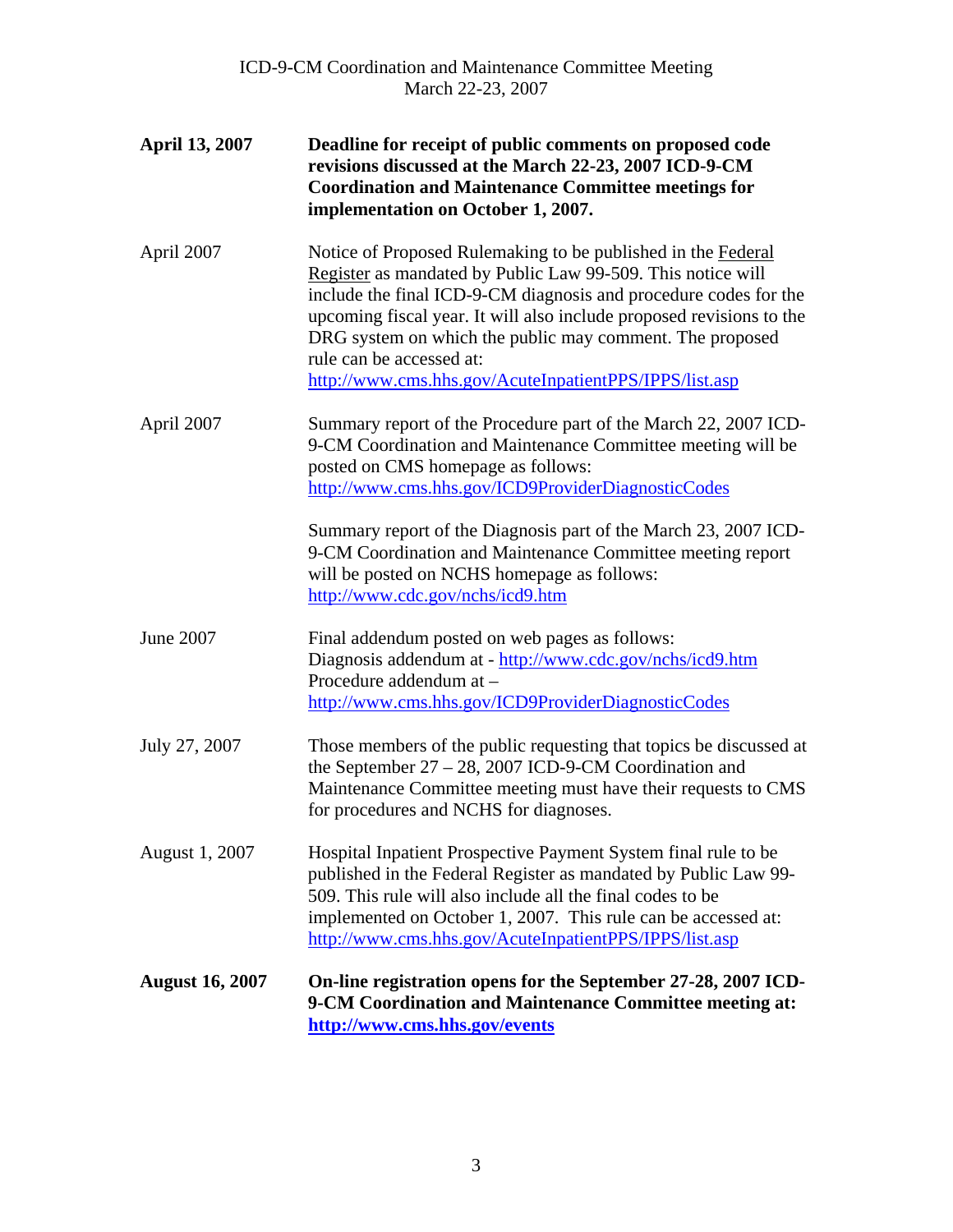|                               | ICD-9-CM Coordination and Maintenance Committee Meeting<br>March 22-23, 2007                                                                                                                                                                                                                       |
|-------------------------------|----------------------------------------------------------------------------------------------------------------------------------------------------------------------------------------------------------------------------------------------------------------------------------------------------|
| August 2007                   | Tentative agenda for the Procedure part of the September $27 - 28$ ,<br>2007 ICD-9-CM Coordination and Maintenance Committee<br>meeting will be posted on CMS homepage at -<br>http://www.cms.hhs.gov/ICD9ProviderDiagnosticCodes                                                                  |
|                               | Tentative agenda for the Diagnosis part of the September $27 - 28$ ,<br>2007 ICD-9-CM Coordination and Maintenance Committee<br>meeting will be posted on NCHS homepage at -<br>http://www.cdc.gov/nchs/icd9.htm                                                                                   |
|                               | Federal Register notice for the September $27 - 28$ , 2007 ICD-9-<br>CM Coordination and Maintenance Committee meeting will be<br>published. This will include the tentative agenda.                                                                                                               |
| September 21, 2007            | Because of increased security requirements, those wishing to<br>attend the September 27 - 28, 2007 ICD-9-CM Coordination and<br>Maintenance Committee meeting must register for the meeting<br>online at: http://www.cms.hhs.gov/apps/events                                                       |
|                               | Attendees must register online by September 21, 2007; failure<br>to do so may result in lack of access to the meeting.                                                                                                                                                                             |
| September $27 - 28$ ,<br>2007 | ICD-9-CM Coordination and Maintenance Committee meeting                                                                                                                                                                                                                                            |
|                               | Those who wish to attend the ICD-9-CM Coordination and<br>Maintenance Committee meeting must have registered for the<br>meeting online by September 21, 2007. You must bring an<br>official form of picture identification (such as a drivers license) in<br>order to be admitted to the building. |
| October 2007                  | Summary report of the Procedure part of the September $27 - 28$ ,<br>2007 ICD-9-CM Coordination and Maintenance Committee<br>meeting will be posted on CMS homepage as follows:<br>http://www.cms.hhs.gov/ICD9ProviderDiagnosticCodes                                                              |
|                               | Summary report of the Diagnosis part of the September $27 - 28$ ,<br>2007 ICD-9-CM Coordination and Maintenance Committee<br>meeting report will be posted on NCHS homepage as follows:<br>http://www.cdc.gov/nchs/icd9.htm                                                                        |
| October 1, 2007               | New and revised ICD-9-CM codes go into effect along with DRG<br>changes. Final addendum posted on web pages as follows:<br>Diagnosis addendum - http://www.cdc.gov/nchs/icd9.htm<br>Procedure addendum at -<br>http://www.cms.hhs.gov/ICD9ProviderDiagnosticCodes                                  |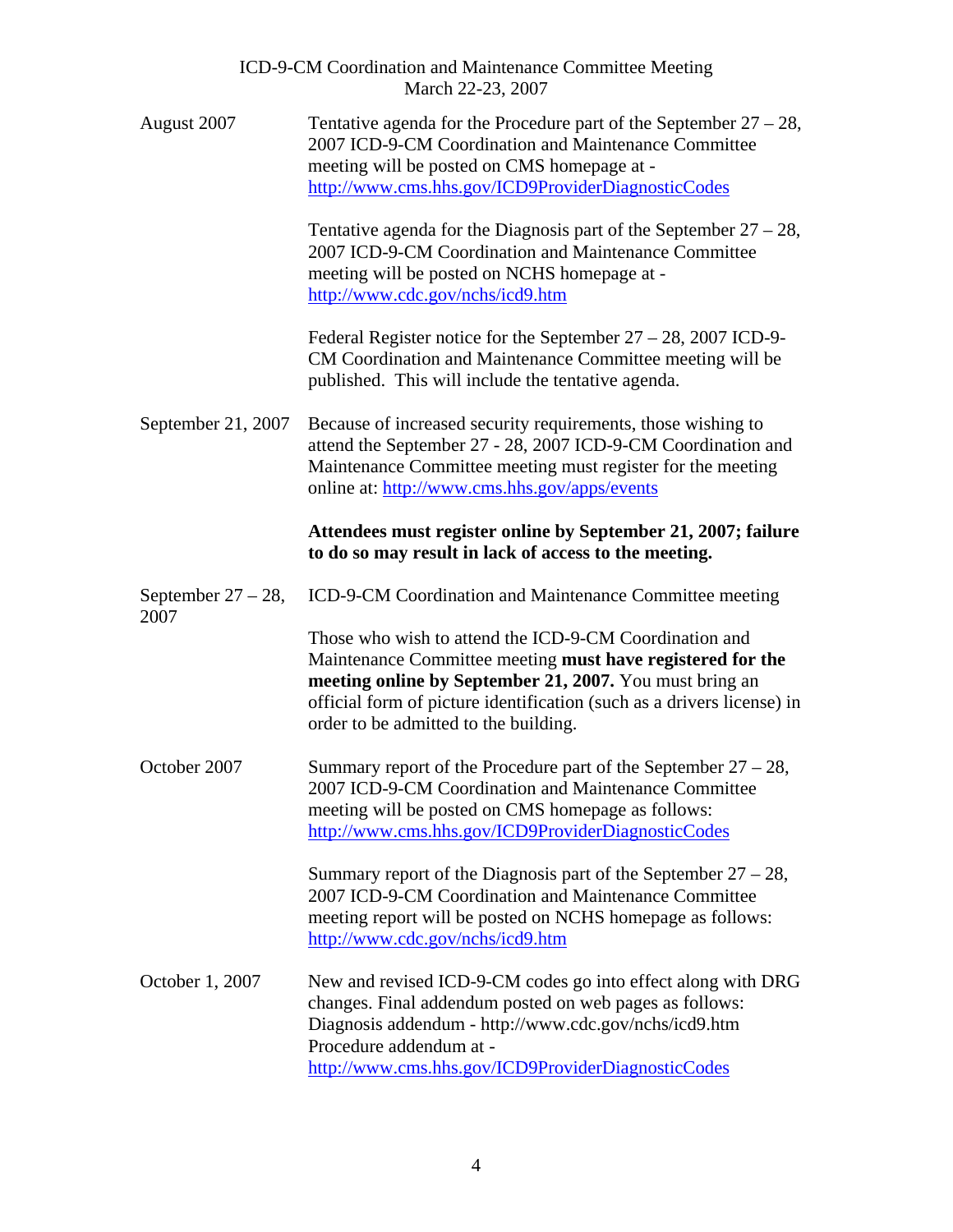- **October 12, 2007 Deadline for receipt of public comments on proposed revisions discussed at September 27-28, 2007 ICD-9-CM Coordination and Maintenance Committee meeting for implementation on April 1, 2008.**
- Early Nov. 2007 Any new ICD-9-CM codes required to capture new technology that will be implemented on the following April 1 will be announced. Information on any new codes to be implemented April 1, 2008 will be posted on the following websites: <http://www.cms.hhs.gov/ICD9ProviderDiagnosticCodes> http://www.cdc.gov/nchs/icd9.htm
- December 3, 2007 Deadline for receipt of public comments on proposed code revisions discussed at the March 22-23, 2007 and September 27- 28, 2007 ICD-9-CM Coordination and Maintenance Committee meetings for implementation on October 1, 2008.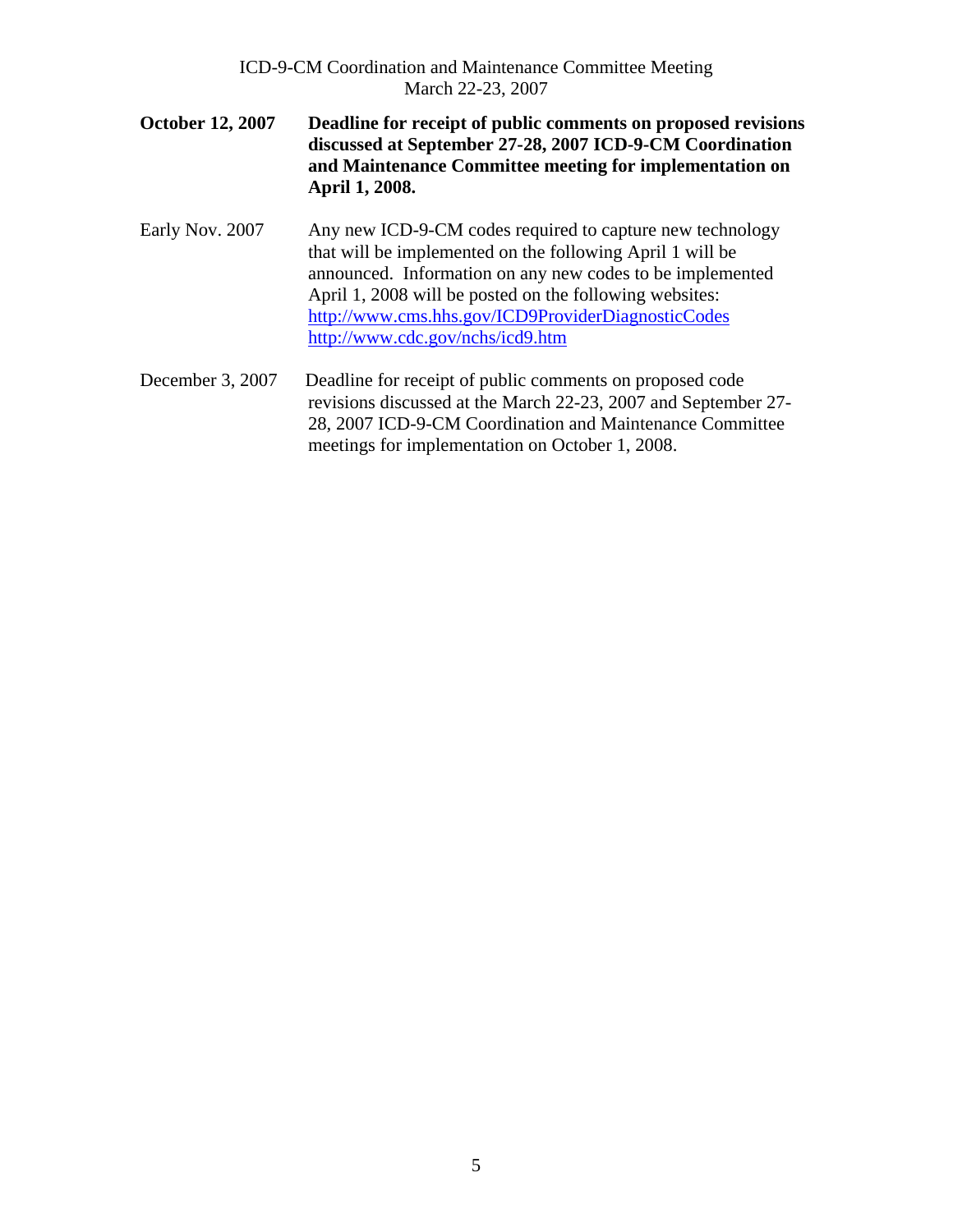Contact Information:

Mailing address:

National Center for Health Statistics ICD-9-CM Coordination and Maintenance Committee 3311 Toledo Road, Room 2402 Hyattsville, Maryland 20782

Fax: (301) 458-4022

| Donna Pickett:  | $(301)$ 458-4434<br>E-mail: $dfp4@cdc.gov$ |
|-----------------|--------------------------------------------|
| Amy Blum:       | $(301)$ 458-4106<br>E-mail $alb8@$ cdc.gov |
| David Berglund  | $(301)$ 458-4095<br>E-mail $zhc2@cdc.gov$  |
| Lizabeth Fisher | $(301)$ 458-4091<br>E-mail $llw4@cdc.gov$  |

NCHS Classifications of Diseases web page: <http://www.cdc.gov/nchs/icd9.htm>

Please consult this web page for updated information.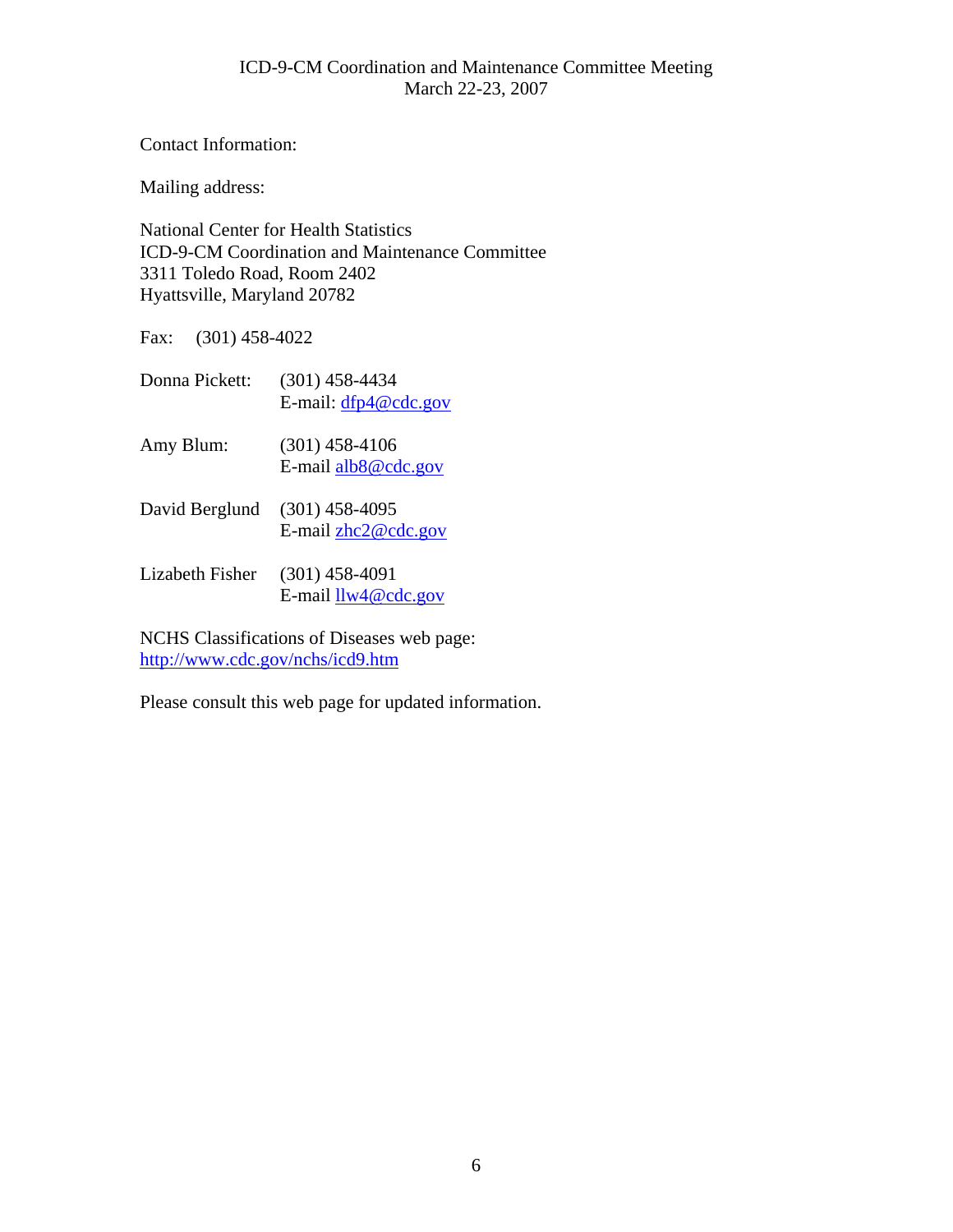### <span id="page-6-0"></span>**Topic: Migraines and other headache syndromes**

With the publication of the "The International Classification of Headache Disorders, 2<sup>nd</sup> edition", members of the headache classification subcommittee of the International Headache Society wished to have the concepts of the headache classification incorporated into the ICD-9-CM to allow clinicians to properly classify headache patients. Working in collaboration with representatives of the American Academy of Neurology, and the American Psychiatric Association, this proposal for the classification of headaches in the ICD-9-CM has been developed for consideration.

"The International Classification of Headache Disorders,  $2<sup>nd</sup>$  edition" represents a three year effort by multiple headache experts. This medical specialty is a new and evolving field. The headache classification has been well received. By incorporating the concepts of the headache classification into the ICD-9-CM, it is hoped that the study and treatment of headaches can be improved.

|            | 307 |                         | Special symptoms or syndromes, not elsewhere classified                          |  |  |
|------------|-----|-------------------------|----------------------------------------------------------------------------------|--|--|
|            |     |                         | 307.8 Pain disorders related to psychological factors                            |  |  |
|            |     | 307.81                  | <b>Tension headache</b>                                                          |  |  |
| Add<br>Add |     |                         | Excludes: headache:<br>syndromes (339.00-339.89)<br>tension type (339.10-339.12) |  |  |
|            | 338 |                         | Pain, not elsewhere classified                                                   |  |  |
| Add<br>Add |     | migraines (346.0-346.9) | Excludes: headache syndromes (339.00-339.89)                                     |  |  |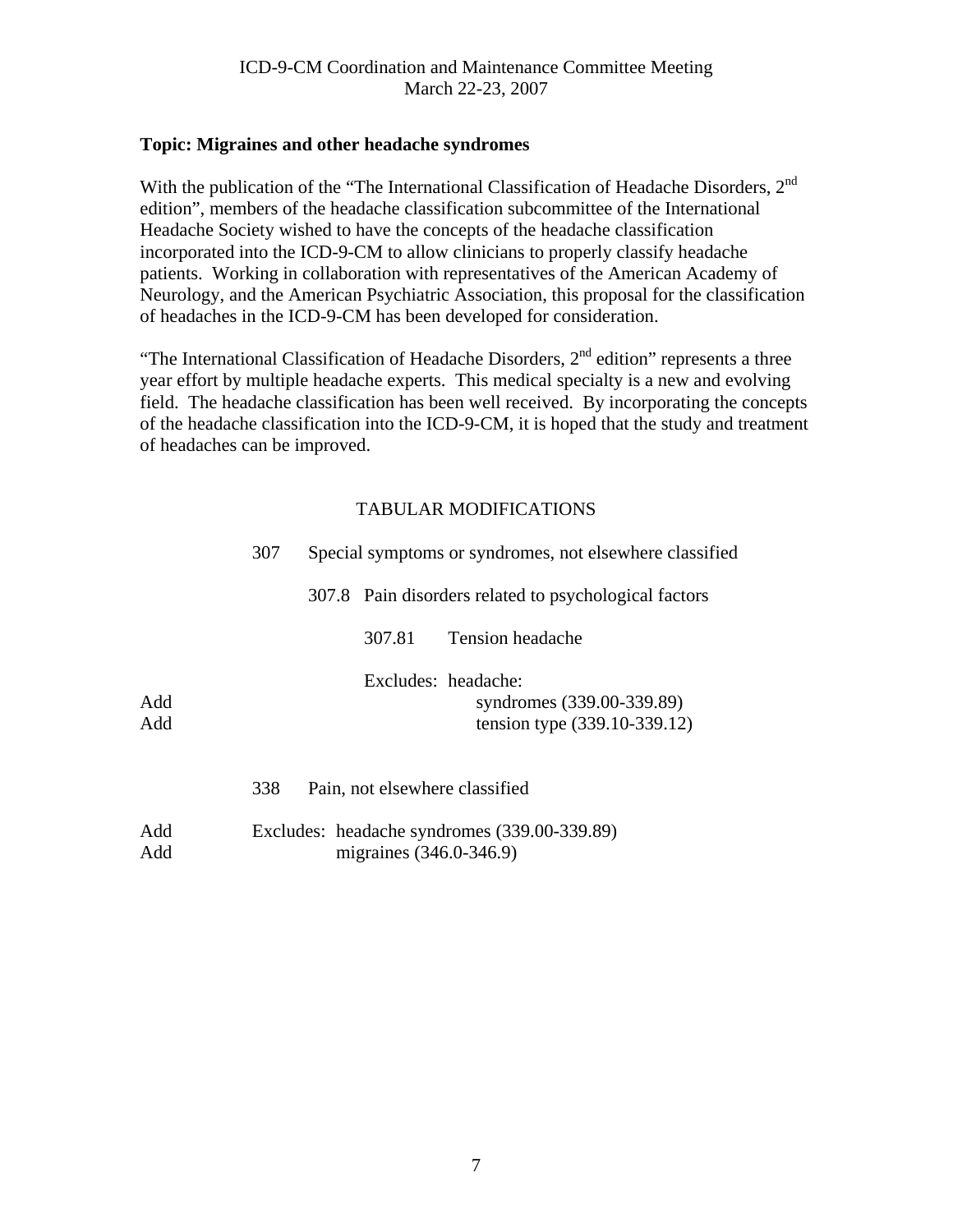| <b>New</b><br>Category | 339 |                     | Other headache syndromes |                                                                                                                                                                  |
|------------------------|-----|---------------------|--------------------------|------------------------------------------------------------------------------------------------------------------------------------------------------------------|
|                        |     | Excludes: headache: | NOS (784.0)              | due to lumbar puncture (349.0)<br>migraine (346.0-346.9)                                                                                                         |
| New subcategory        |     |                     |                          | 339.0 Cluster headaches and other trigeminal autonomic<br>cephalgias (TACS)                                                                                      |
| New code               |     |                     | 339.00                   | Cluster headache syndrome, unspecified<br>Ciliary neuralgia<br><b>Cluster headache NOS</b><br>Histamine cephalgia<br>Lower half migraine<br>Migrainous neuralgia |
| New code               |     |                     | 339.01                   | Episodic cluster headache                                                                                                                                        |
| New code               |     |                     | 339.02                   | Chronic cluster headache                                                                                                                                         |
| New code               |     |                     | 339.03                   | Episodic paroxysmal hemicrania<br>Paroxysmal hemicrania NOS                                                                                                      |
| New code               |     |                     | 339.04                   | Chronic paroxysmal hemicrania                                                                                                                                    |
| New code               |     |                     | 339.05                   | Short lasting unilateral neuralgiform headache<br>with conjunctival injection and tearing<br>(SUNCT)                                                             |
| New code               |     |                     | 339.09                   | Other trigeminal autonomic cephalgias (TACS)                                                                                                                     |
| New subcategory        |     |                     |                          | 339.1 Tension type headache                                                                                                                                      |
|                        |     |                     |                          | Excludes: tension headache due to psychological factors (307.81)                                                                                                 |
| New code               |     |                     | 339.10                   | Tension type headache, unspecified                                                                                                                               |
| New code               |     |                     | 339.11                   | Episodic tension type headache                                                                                                                                   |
| New code               |     |                     | 339.12                   | Chronic tension type headache                                                                                                                                    |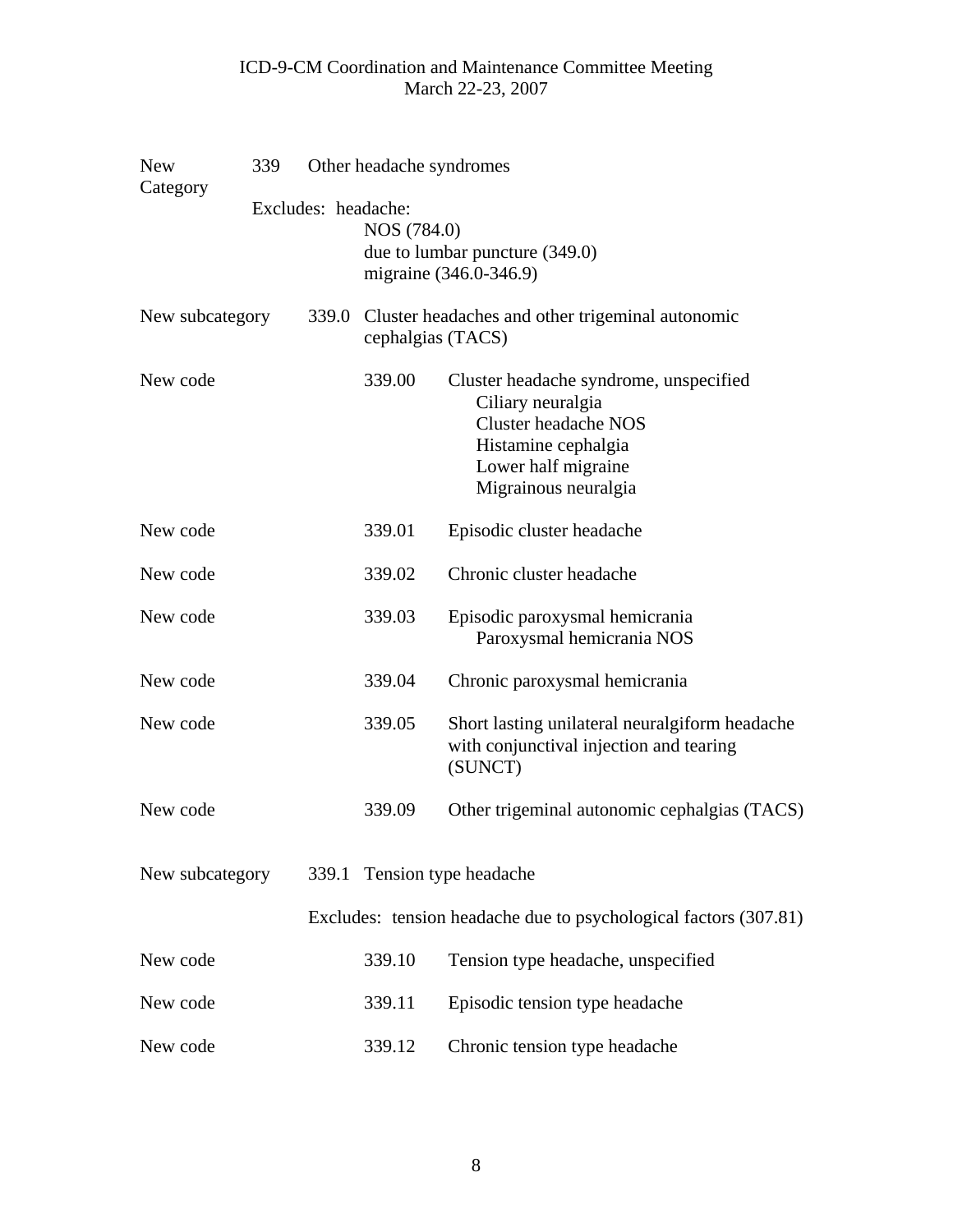| New subcategory | 339.2 Post-traumatic headache |                                                                                                          |
|-----------------|-------------------------------|----------------------------------------------------------------------------------------------------------|
| New code        | 339.20                        | Post-traumatic headache, unspecified                                                                     |
| New code        | 339.21                        | Acute post-traumatic headache                                                                            |
| New code        | 339.22                        | Chronic post-traumatic headache                                                                          |
| New code        |                               | 339.3 Drug induced headache, not elsewhere classified<br>Medication overuse headache<br>Rebound headache |
| New subcategory |                               | 339.4 Complicated headache syndromes                                                                     |
| New code        | 339.41                        | Hemicrania continua                                                                                      |
| New code        | 339.42                        | New daily persistent headache (NDPH)                                                                     |
| New code        | 339.43                        | Primary thunderclap headache                                                                             |
| New code        | 339.44                        | Other complicated headache syndrome                                                                      |
| New subcategory |                               | 339.8 Other headache syndromes                                                                           |
| New code        | 339.81                        | Hypnic headache                                                                                          |
| New code        | 339.82                        | Headache associated with sexual activity<br>Orgasmic headache<br>Preorgasmic headache                    |
| New code        | 339.83                        | Primary cough headache                                                                                   |
| New code        | 339.84                        | Primary exertional headache                                                                              |
| New code        | 339.85                        | Primary stabbing headache                                                                                |
| New code        | 339.89                        | Other headache syndromes                                                                                 |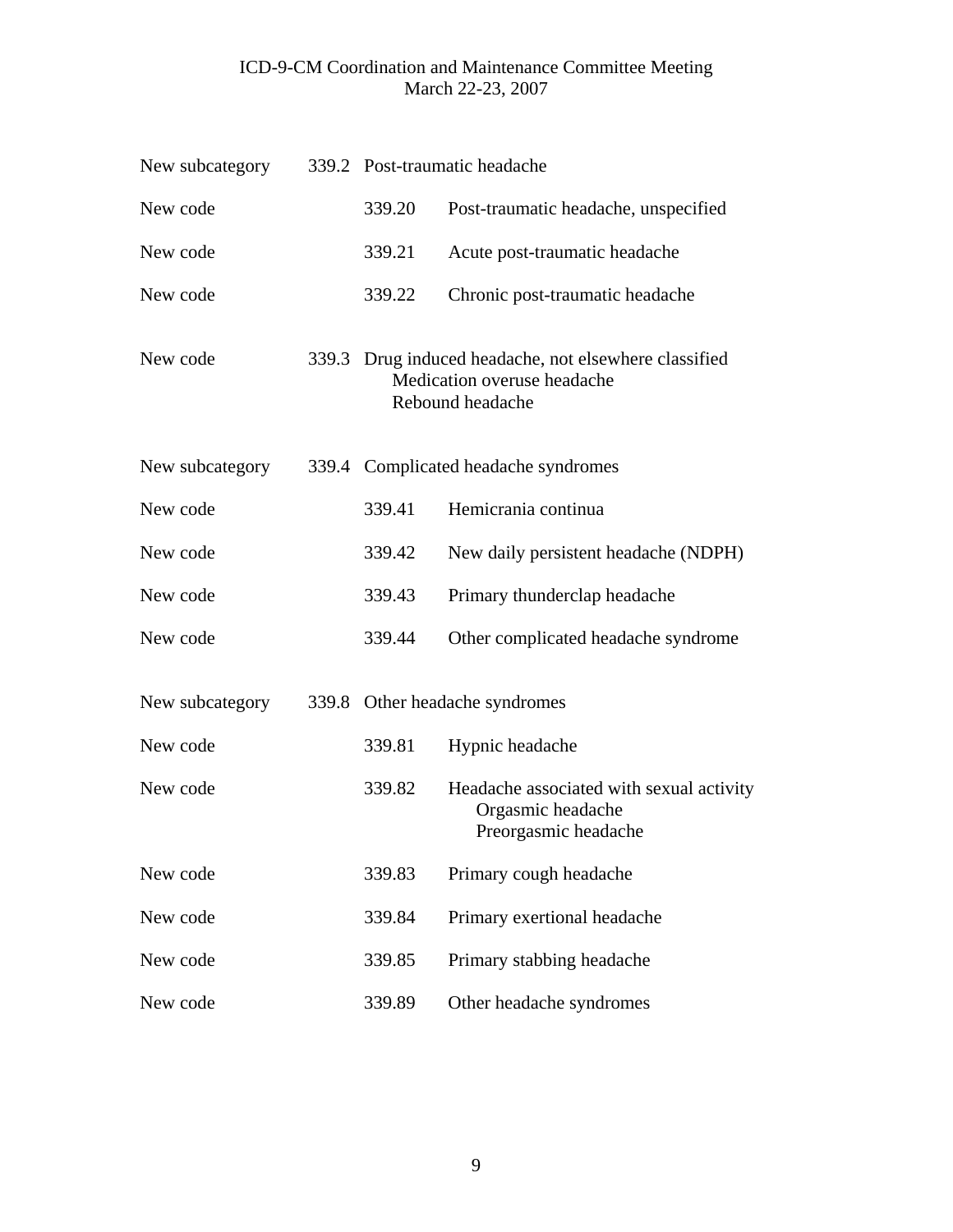|                   | 346<br>Migraine                                                                                                                                                 |
|-------------------|-----------------------------------------------------------------------------------------------------------------------------------------------------------------|
| Add<br>Add<br>Add | Excludes: headache:<br>NOS (784.0)<br>syndromes (339.00-339.89)                                                                                                 |
|                   |                                                                                                                                                                 |
| Revise            | The following fifth-digit subclassification is for use with category 346:<br>0 without mention of intractable migraine without mention of status<br>migrainosus |
| Revise            | 1 with intractable migraine, so stated, without mention of status<br>migrainosus                                                                                |
| Add               | 2 without mention of intractable migraine with status migrainosus                                                                                               |
| Add               | 3 with intractable migraine, so stated, with status migrainosus                                                                                                 |
| Revise            | 346.0 Classical migraine Migraine with aura                                                                                                                     |
| Delete            | Migraine preceded or accompanied by transient focal<br>neurological phenomena                                                                                   |
|                   | Migraine with aura                                                                                                                                              |
| Add               | Basilar migraine                                                                                                                                                |
| Add               | Classic migraine                                                                                                                                                |
| Add               | Migraine triggered seizures                                                                                                                                     |
| Add               | Migraine with acute-onset aura                                                                                                                                  |
| Add               | Migraine with aura without headache (Migraine<br>equivalents)                                                                                                   |
| Add               | Migraine with prolonged aura                                                                                                                                    |
| Add               | Migraine with typical aura                                                                                                                                      |
| Add               | Retinal migraine                                                                                                                                                |
| Add               | Use additional code to identify any migraine related seizure<br>$(345.00 - 345.91, 780.39)$                                                                     |
| Add               | Excludes: persistent migraine aura (346.5, 346.6)                                                                                                               |
| Revise            | 346.1 Common migraine Migraine without aura                                                                                                                     |
| Delete            | Atypical migraine                                                                                                                                               |
| Delete            | Sick headache                                                                                                                                                   |
| Add               | Common migraine                                                                                                                                                 |
| Revise            | 346.2 Variants of migraine, not elsewhere classified                                                                                                            |
| Delete            | Cluster headache                                                                                                                                                |
| Delete            | Histamine cephalgia                                                                                                                                             |
| Delete            | Morton's neuralgia                                                                                                                                              |
| Delete            | Migraine:                                                                                                                                                       |
| Delete            | basilar                                                                                                                                                         |
| Delete            | lower half                                                                                                                                                      |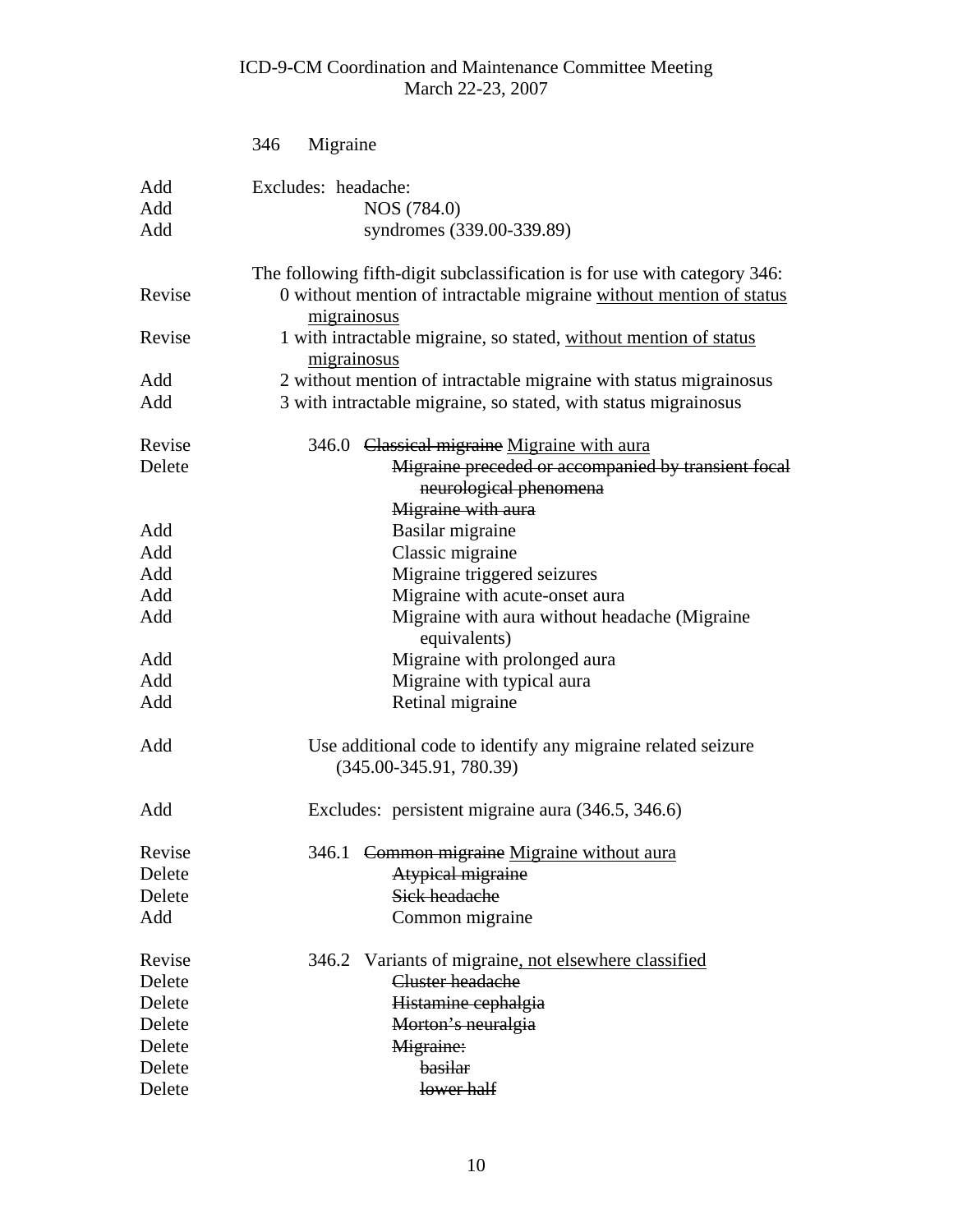| Delete           |          | retinal                                                                                                        |
|------------------|----------|----------------------------------------------------------------------------------------------------------------|
| Delete           |          | Neuralgia:                                                                                                     |
| Delete           |          | ciliary                                                                                                        |
| Delete           |          | migrainous                                                                                                     |
| Add              |          | Cyclical vomiting                                                                                              |
| Add              |          | Ophthalmoplegic migraine                                                                                       |
| Add              |          | Periodic headache syndromes in child or adolescent                                                             |
| New code         |          | 346.3 Hemiplegic migraine<br>Familial<br>Sporadic                                                              |
| New code         |          | 346.4 Menstrual migraine<br>Menstrually related migraine<br>Pure menstrual migraine                            |
| New code         |          | 346.5 Persistent migraine aura without cerebral infarction<br>Persistent migraine aura NOS                     |
| New code         |          | 346.6 Persistent migraine aura with cerebral infarction                                                        |
|                  |          | Use additional code to identify the type of cerebral<br>infarction (codes from 433 and 434 with $5th$ digit 1) |
| New code         |          | 346.7 Chronic migraine<br>Transformed migraine                                                                 |
|                  |          | Use additional code from category 346 to specify the type of<br>migraine                                       |
| Delete           |          | 346.8 Other forms of migraine<br>Migraine:                                                                     |
| Delete<br>Delete |          | hemiplegie<br>ophthalmoplegie                                                                                  |
|                  |          |                                                                                                                |
|                  | 625      | Pain and other symptoms associated with female genital organs                                                  |
| Delete           |          | 625.4 Premenstrual tension syndromes<br>Menstrual migraine                                                     |
| Add              |          | Excludes: menstrual migraine (346.4)                                                                           |
|                  |          | <b>INDEX MODIFICATION</b>                                                                                      |
|                  | Headache |                                                                                                                |

| Add | chronic daily 784.0 |
|-----|---------------------|
|     |                     |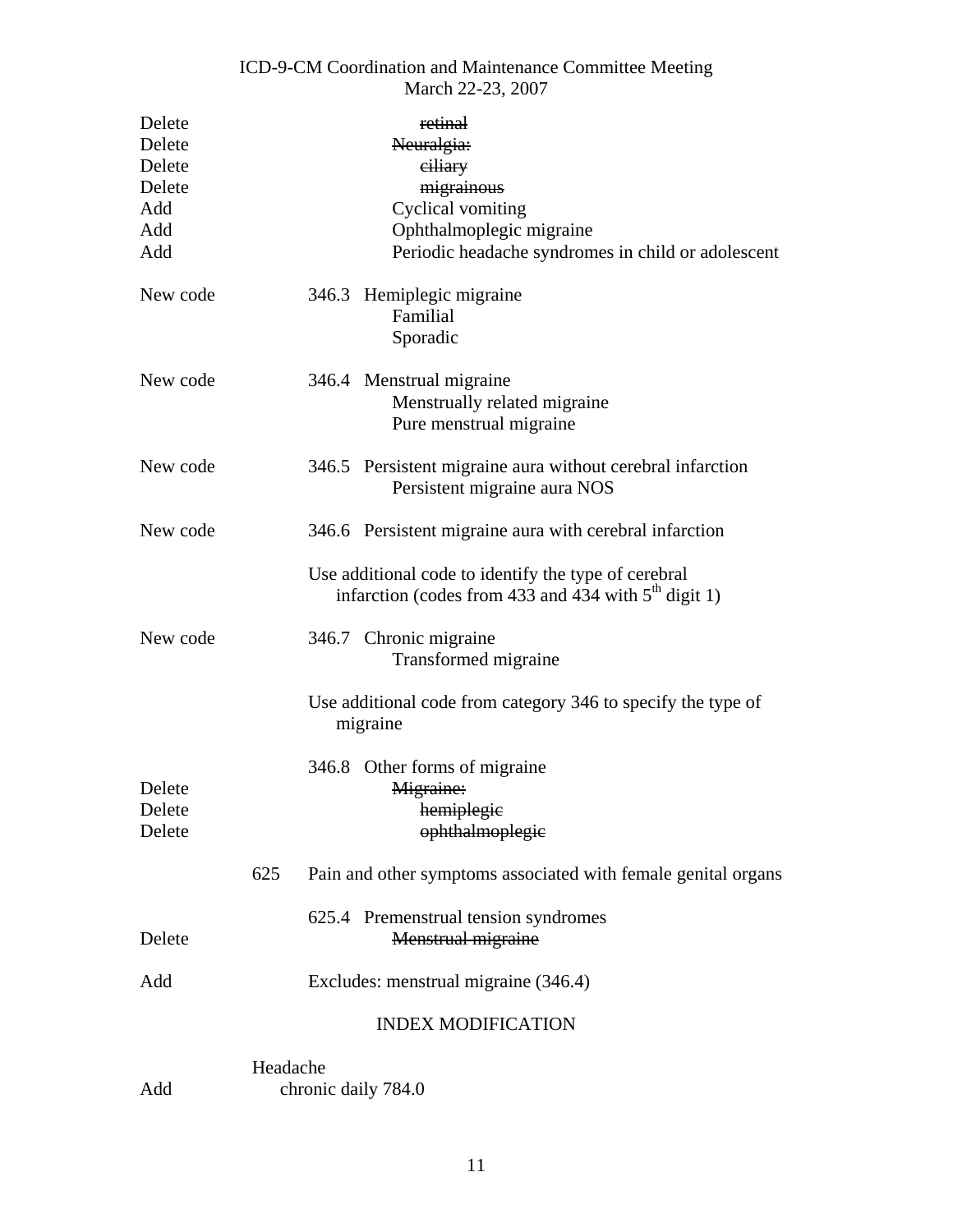# <span id="page-11-0"></span>**Topic: Exposure to toxic metals and chemicals**

At the September 2006 ICD-9-CM Coordination and Maintenance Committee meeting a representative from Abbott presented a proposal unique codes for risk factors specific to bladder cancer. They also requested that a use additional code note be added at code 599.7, Hematuria, indicating the need to code these risk factors. After review of the comments made at that meeting as well as written comments subsequently submitted a new proposal is being presented today. It includes codes which were suggested to further subdivide hematuria. This is comparable to classification of hematuria in ICD-10-CM. The use additional code note, from the original proposal is again included in this proposal.

The request for V codes for exposure to factors associated with bladder cancer is being proposed at V15.9 to be able to accommodate the various agents which can put a person at risk for bladder cancer.

### Background:

According to the National Cancer Institute, each year in the United States, approximately 38,000 men and 15,000 women are diagnosed with bladder cancer. Hematuria is a common presenting symptom of bladder cancer. This can be caused by a number of underlying urinary conditions, including urinary tract infection, benign prostatic hypertrophy, and kidney and ureteral calculi. In a specific subset of patients, however, hematuria is a cardinal sign of bladder cancer. These patients often require more intensive and more sensitive work-up than primary hematuria patients and may include, for example, diagnostic testing at the molecular level.

Patients presenting with hematuria, who are at high risk for bladder cancer, most commonly have other distinct risk factors which are suggestive to the experienced clinician. A number of these risk factors currently have unique codes in ICD-9-CM, including: currently smoking (305.1); voiding dysfunction (596.59); personal history of UTI (V13.02); personal history of urinary disorder (V13.09); personal history of irradiation (V15.3); and personal history of tobacco use (V15.82).

Although bladder cancer is generally associated with environmental factors and is not typically inherited, some individuals with family histories appear to inherit increased sensitivity to cancer-causing factors. Family history of bladder cancer will have its own unique code, V16.52, effective October 1, 2007. Individuals such as firefighters, hair stylists, truck drivers, and textile workers may have more exposure to certain chemicals and dyes, such as benzenes or aromatic amines, and are therefore at higher risk of developing bladder cancer. Exposure to arsenic can occur from well water and drinking water near farms and mines and is also linked to development of bladder cancer. These risk factors are indexed to non-specific ICD-9-CM codes. Personal exposure to chemicals, dyes and arsenic are not indexed so they would likely be coded to V15.89, other specified personal history presenting hazards to health.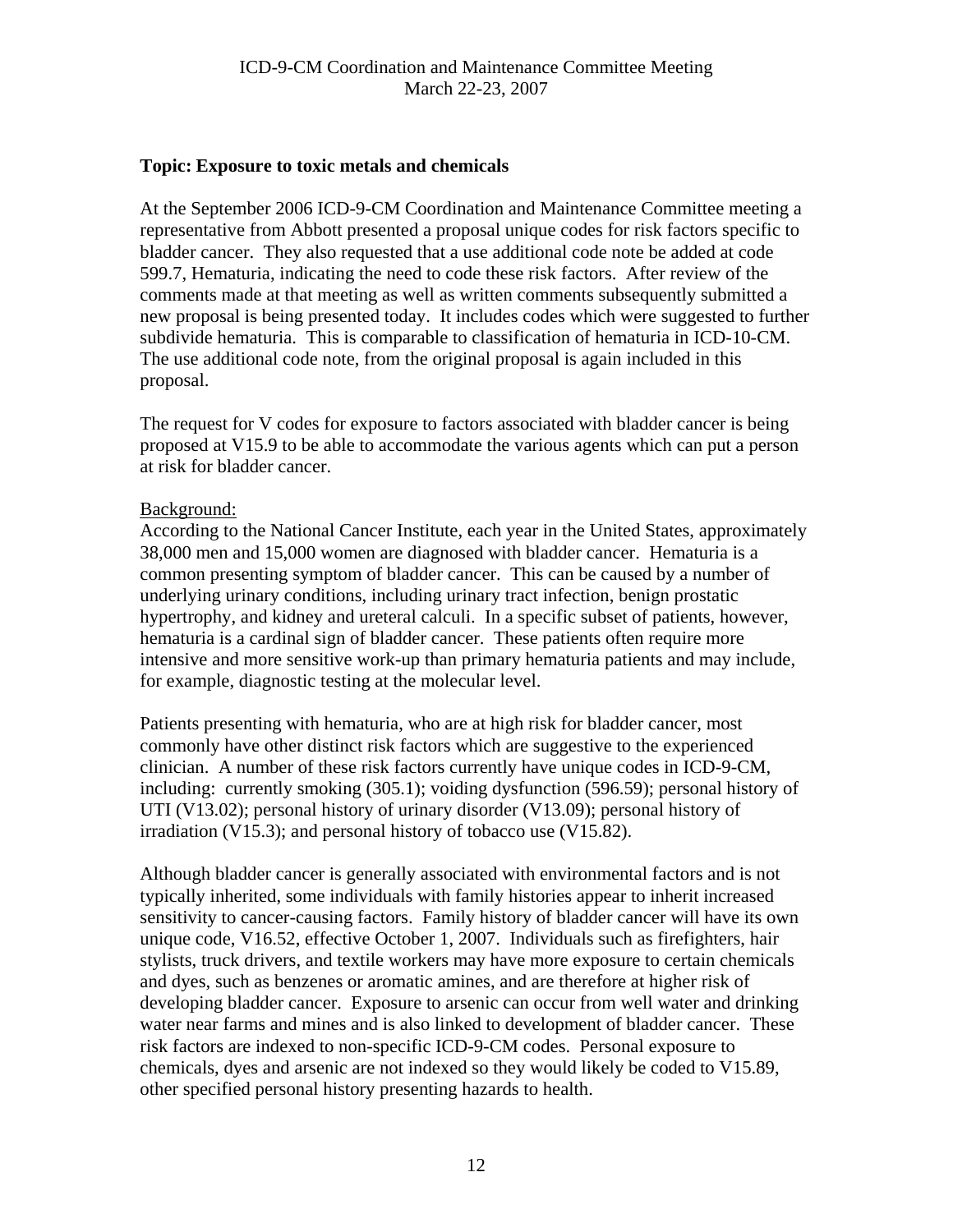|                        | 599 |                              | Other disorders of urethra and urinary tract                                      |
|------------------------|-----|------------------------------|-----------------------------------------------------------------------------------|
|                        |     | 599.7 Hematuria              |                                                                                   |
| New code               |     | 599.70                       | Hematuria, unspecified                                                            |
| New code               |     | 599.71                       | Gross hematuria                                                                   |
| New code               |     | 599.72                       | Microscopic hematuria                                                             |
| Add                    |     | for bladder cancer, such as: | Use additional code, if applicable, to identify any risk factors                  |
| Add                    |     |                              | exposure to aromatic amines (V87.02)                                              |
| Add                    |     |                              | exposure to arsenic (V87.01)                                                      |
| Add                    |     |                              | exposure to benzenes (V87.02)                                                     |
| Add                    |     |                              | exposure to dyes (V87.02)                                                         |
| Add                    |     |                              | exposure to lead (V15.86)                                                         |
| Add                    |     |                              | family history of malignant neoplasm of bladder (V16.52)                          |
| Add                    |     |                              | functional disorder of bladder (596.59)                                           |
| Add                    |     |                              | history of tobacco use (V15.82)                                                   |
| Add<br>Add             |     |                              | personal history of urinary tract infection (V13.02)                              |
|                        |     |                              | tobacco dependence (305.1)<br>New section EXPOSURE TO OTHER POTENTIALLY HAZARDOUS |
|                        |     |                              | <b>SUBSTANCES (V87)</b>                                                           |
| <b>New</b><br>category | V87 |                              | Exposure to potentially hazardous substances                                      |
|                        |     |                              | V87.0 Exposure to potentially hazardous chemicals                                 |
| New code               |     | V87.00                       | Exposure to potentially hazardous chemicals,<br>unspecified                       |
| New code               |     | V87.01                       | Exposure to arsenic                                                               |
| New code               |     | V87.02                       | Exposure to dyes<br>Exposure to:<br>aromatic amines<br>benzenes                   |
| New code               |     | V87.09                       | Exposure to other potentially hazardous<br>chemicals                              |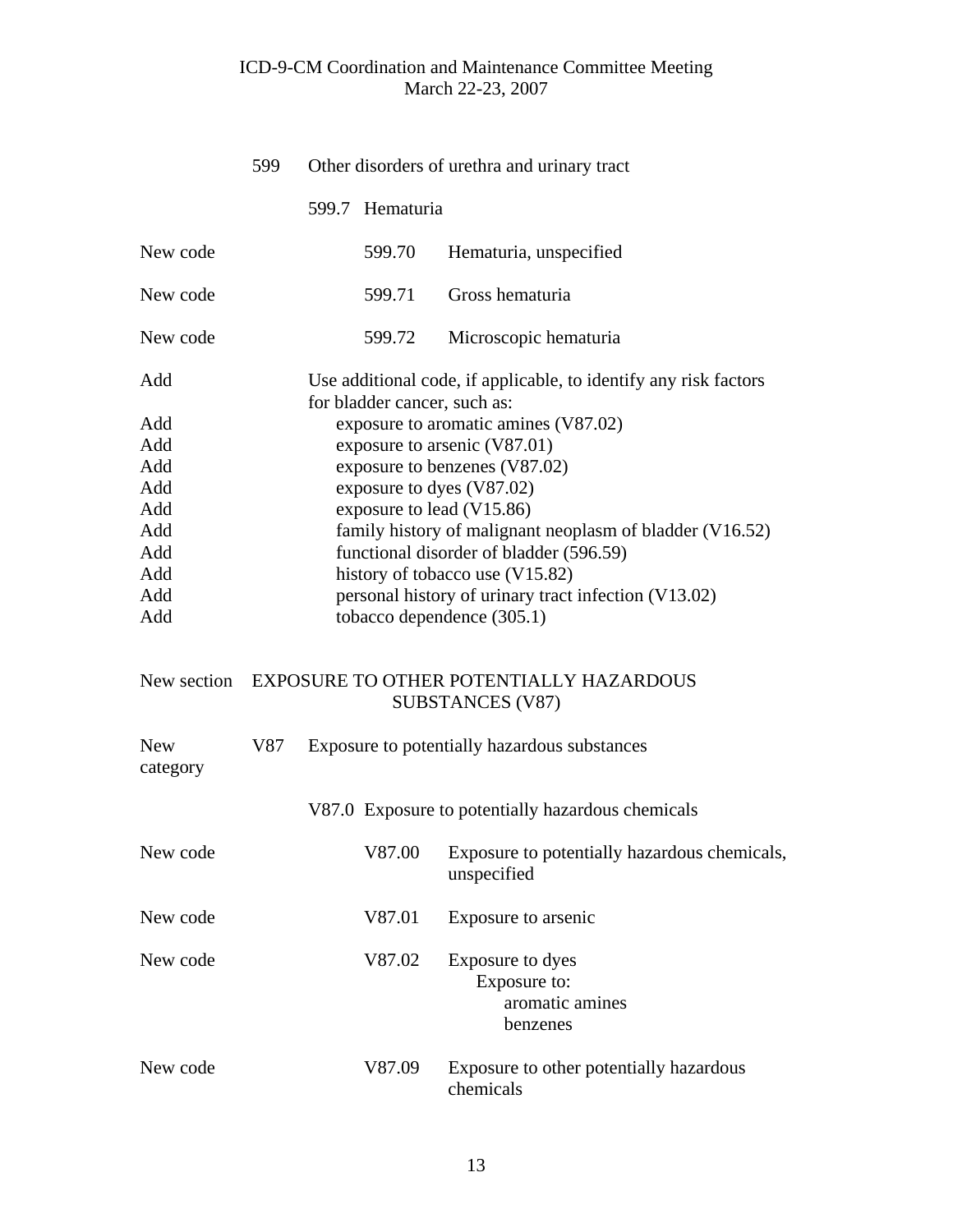# <span id="page-13-0"></span>**Topic: Central venous catheter infections**

Intravascular catheters are indispensable in modern-day medical practice, particularly in intensive care units. Although these catheters provide necessary vascular access, their use puts patients at risk for local and systemic infectious complications, including local site infection, catheter-related bloodstream infections (CRBSI), septic thrombophlebitis, endocarditis, and other metastatic infections (e.g., lung abscess, brain abscess, osteomyelitis and endophthalmitis.

The incidence of CRBSI varies considerably by type of catheter, frequency of catheter manipulation, and patient-related factors e.g., underlying disease and acuity of illness). Peripheral venous catheters are the devices most frequently used for vascular access. Although the incidence of local or bloodstream infections (BSIs) associated with peripheral venous catheters is usually low, serious infectious complications produce considerable annual morbidity because of the frequency with which such catheters are used. However, the majority of serious catheter-related infections are associated with central venous catheters (CVCs), especially those that are place in patients in ICUs. Types of central venous catheters include nontunneled central venous catheters, peripherally inserted central catheters (PICC) and tunneled central venous catheters. Of these three, the nontunneled CVS accounts for the majority of CRBSI.

Each year, according to an article published in MMWR in 2006 *(1),* an estimated 250,000 cases of central line-associated (i.e., central venous catheter-associated) bloodstream infections (BSIs) occur in hospitals in the United States, with an estimated attributable mortality of 12%--25% for each infection *(2)*.

Health-care--associated infections in U.S. hospitals account for an estimated 2 million infections and 90,000 deaths annually (*3)*. Central line-associated BSIs are the third most common health-care--associated infections (after ventilator-associated pneumonia and catheter-associated urinary tract infections) reported by medical/surgical ICUs participating in the NNIS system (4)*.* CDC has identified catheter-associated adverse events, including BSIs, as one of its seven health-care safety challenges, with a goal to reduce such complications by 50% in 5 years (5)*.*

CDC and CMS are jointly requesting that a unique code be created to specifically identify central line associated infections. It has been noted there are CDC guidelines for prevention of these infections, however, a unique ICD-9-CM code that identifies vascular catheter-associated infections does not exist. Expansion of this code will complement and enhance CDC's surveillance activities. It is proposed that a new code be created at 999.3, Other infection, to capture this important condition. It is also proposed that this code be implemented October 1, 2007.

# References:

(1) Reduction in central line-associated bloodstream infections among patient in intensive care units – Pennsylvania, April 2001-March 2005. MMWR 2005; 54: 1013-1016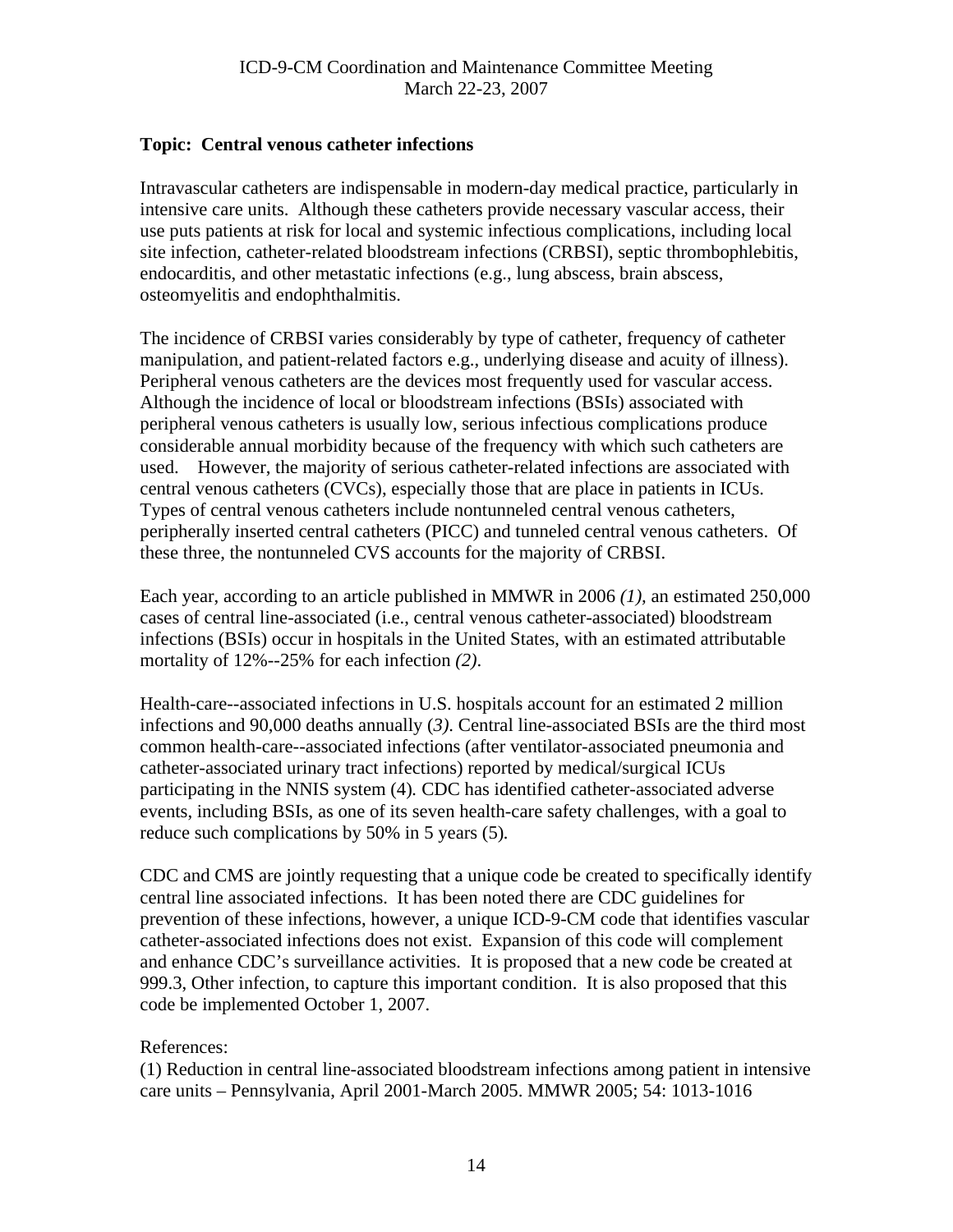(2) CDC. Guidelines for the prevention of intravascular catheter-related infections. MMWR 2002; 51 (No. RR-10)

(3) Weinstein RA. Nosocomial infection update. Emerging Infectious Diseases 1998;4:416-20

(4) Richards, MJ, Edwards, JR, Culver DH, Gaynes RP. Nosocomial infections in combined

(5) CDC. Issues in healthcare settings: CDC's seven health care safety challenges. Atlanta, GA: US Department of Health and Human Services, CDC 2001. <http://www.cdc.gov.ncidod/hip/challenges.htm>

|          | 996 |                                                                                                                                                                                                                                                      | Complications peculiar to certain specified procedures |                                                                                                                                                                       |  |  |
|----------|-----|------------------------------------------------------------------------------------------------------------------------------------------------------------------------------------------------------------------------------------------------------|--------------------------------------------------------|-----------------------------------------------------------------------------------------------------------------------------------------------------------------------|--|--|
|          |     |                                                                                                                                                                                                                                                      |                                                        | 996.6 Infection and inflammatory reaction due to internal<br>prosthetic device, implant, and graft                                                                    |  |  |
|          |     |                                                                                                                                                                                                                                                      | 996.62                                                 | Due to vascular device, implant and graft<br>Arterial graft<br>Arteriovenous fistula or shunt<br>Infusion pump<br>Vascular catheter (arterial) (dialysis)<br>(venous) |  |  |
| Add      |     |                                                                                                                                                                                                                                                      |                                                        | Excludes: infection due to central venous catheter (999.31)                                                                                                           |  |  |
|          | 999 | Complications of medical care, not elsewhere classified                                                                                                                                                                                              |                                                        |                                                                                                                                                                       |  |  |
|          |     | 999.3 Other infection<br>Infection following infusion, injection, transfusion, or<br>vaccination<br>Sepsis following infusion, injection, transfusion, or<br>vaccination<br>Septicemia following infusion, injection, transfusion, or<br>vaccination |                                                        |                                                                                                                                                                       |  |  |
| Add      |     |                                                                                                                                                                                                                                                      |                                                        | Use additional code to identify the specified infection, such as:<br>Septicemia (038.0-038.9)                                                                         |  |  |
| New code |     |                                                                                                                                                                                                                                                      | 999.31                                                 | Infection due to central venous catheter<br>Catheter-related bloodstream infection<br>(CRBSI)                                                                         |  |  |
| New code |     |                                                                                                                                                                                                                                                      | 999.39                                                 | Infection following other infusion, injection,<br>transfusion, or vaccination                                                                                         |  |  |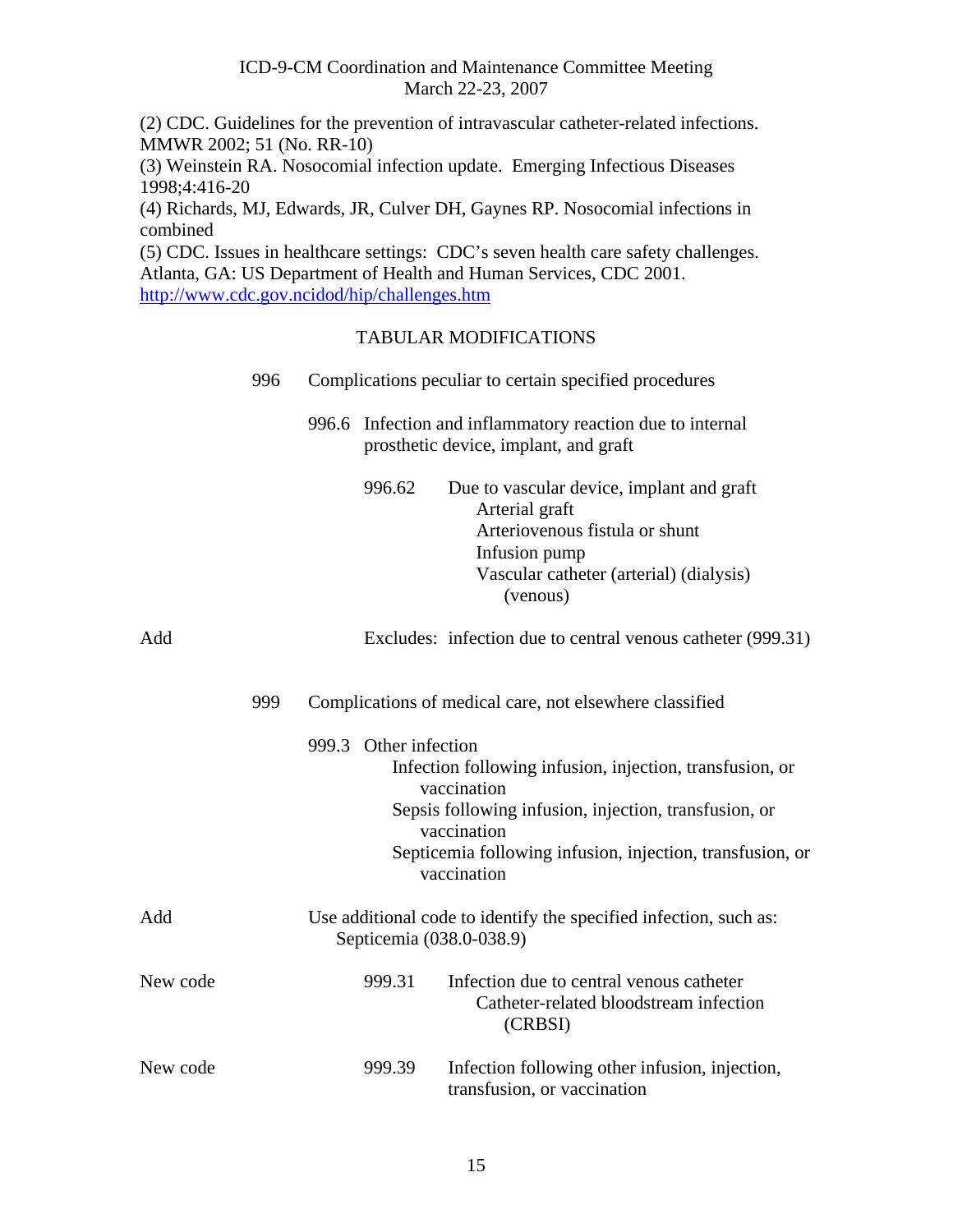# <span id="page-15-0"></span>**Topic: Myotonic disorders**

This topic was presented at the September 2006 ICD-9-CM Coordination and Maintenance Committee meeting. Following review of the submitted written comments changes were made to the proposal and this revised proposal is being presented for consideration of October 1, 2007 implementation.

The key differences between the original and revised proposals are as follows:

- Inclusion terms existing at code 359.2 have been deleted and moved to appropriate new codes.
- An excludes note was added at 359.2.
- Includes terms were added at 359.21, 359.22, 359.23 and 359.29.
- A new code for drug induced myotonia is proposed at 359.24.
- The title for existing code 359.3 has been revised with many inclusion terms added.

### **Original proposal:**

### TABULAR MODIFICATIONS

|          | 359 |                          | Muscular dystrophies and other myopathies                                                              |
|----------|-----|--------------------------|--------------------------------------------------------------------------------------------------------|
|          |     | 359.2 Myotonic disorders |                                                                                                        |
| New code |     | 359.21                   | Myotonic muscular dystrophy<br>Dystrophia myotonica<br>Myotonic muscular dystrophy<br>Steinert disease |
| New code |     | 359.22                   | Myotonia congenita<br>Thomsen disease                                                                  |
| New code |     | 359.23                   | Myotonic chondrodystrophy                                                                              |
| New code |     | 359.29                   | Other specified myotonic disorder<br>Paramyotonia congenita of von Eulenburg                           |
|          | 756 |                          | Other congenital musculoskeletal anomalies                                                             |

Add Excludes: myotonic chondrodystrophy (359.23)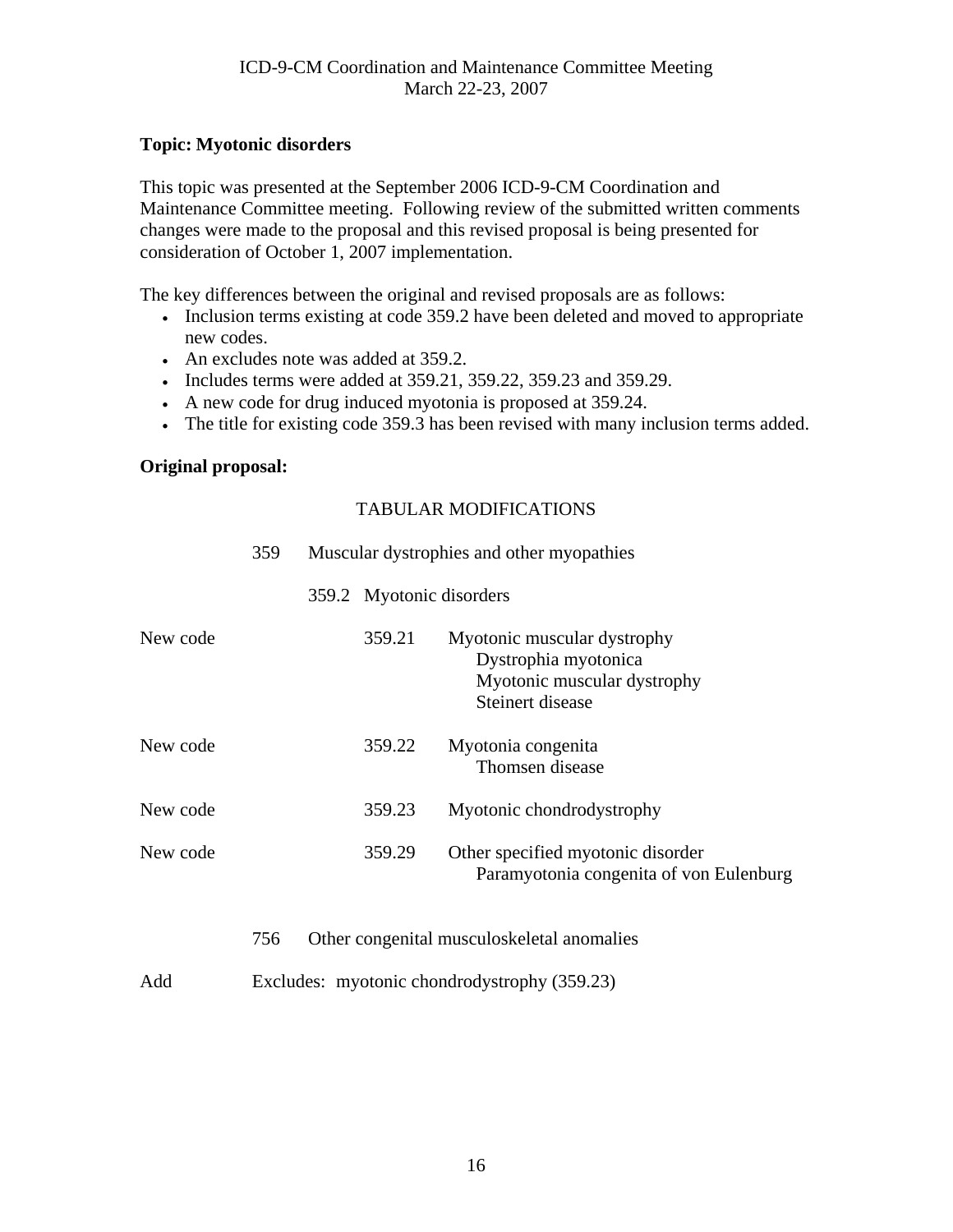| <b>Revised proposal:</b> |     | <b>TABULAR MODIFICATIONS</b>                                                                                                                                       |                                                                                                                                                           |  |  |  |
|--------------------------|-----|--------------------------------------------------------------------------------------------------------------------------------------------------------------------|-----------------------------------------------------------------------------------------------------------------------------------------------------------|--|--|--|
|                          | 359 |                                                                                                                                                                    | Muscular dystrophies and other myopathies                                                                                                                 |  |  |  |
| Delete                   |     | 359.2 Myotonic disorders<br>Dystrophia myotonica<br>Eulenburg's disease<br>Myotonia congenita<br>Paramyotonia congenita<br>Steinert's disease<br>Thomsen's disease |                                                                                                                                                           |  |  |  |
| Add                      |     |                                                                                                                                                                    | Excludes: periodic paralysis (359.3)                                                                                                                      |  |  |  |
| New code                 |     | 359.21                                                                                                                                                             | Myotonic muscular dystrophy<br>Dystrophia myotonica<br>Myotonia atrophica<br>Myotonic dystrophy<br>Proximal myotonic myopathy (PROMM)<br>Steinert disease |  |  |  |
| New code                 |     | 359.22                                                                                                                                                             | Myotonia congenita<br>Acetazolamide responsive myotonia<br>congenita<br>Dominant form (Thomsen disease)<br>Recessive form (Becker's disease)              |  |  |  |
| New code                 |     | 359.23                                                                                                                                                             | Myotonic chondrodystrophy<br>Congenital myotonic chondrodystrophy<br>Schwartz Jampel disease                                                              |  |  |  |
| New code                 |     |                                                                                                                                                                    | 359.24 Drug induced myotonia                                                                                                                              |  |  |  |
|                          |     |                                                                                                                                                                    | Use additional E code to identify drug                                                                                                                    |  |  |  |
| New code                 |     | 359.29                                                                                                                                                             | Other specified myotonic disorder<br>Myotonia fluctuans<br>Myotonia levior<br>Myotonia permanens<br>Paramyotonia congenita (of von Eulenburg)             |  |  |  |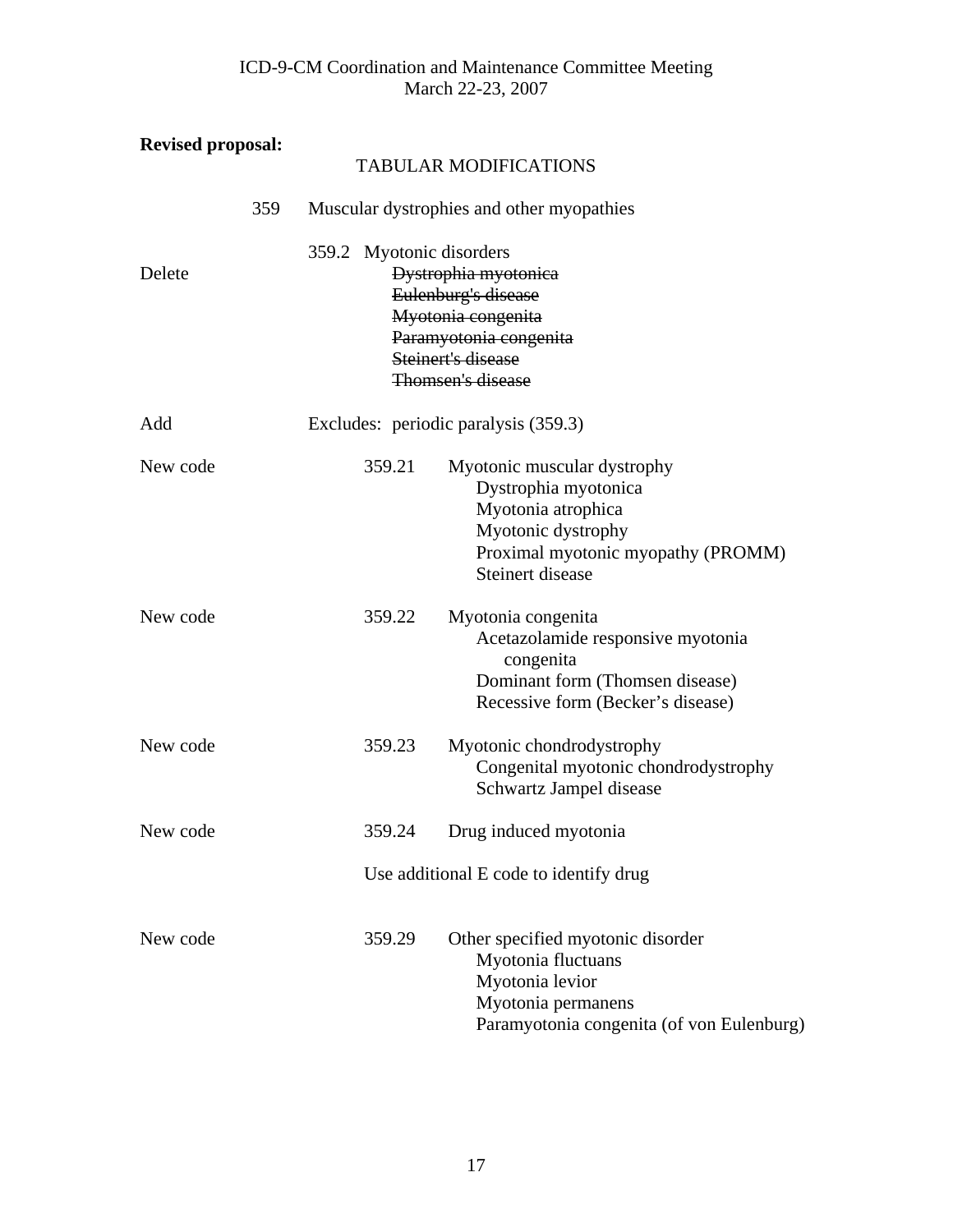| Revise | 359.3 Familial pPeriodic paralysis                           |
|--------|--------------------------------------------------------------|
| Add    | Familial periodic paralysis                                  |
| Add    | Hyperkalemic periodic paralysis                              |
| Add    | Hypokalemic periodic paralysis                               |
| Add    | Potassium sensitive periodic paralysis                       |
| Add    | Excludes: paramyotonia congenita (of von Eulemburg) (359.29) |
|        | Other congenital musculoskeletal anomalies<br>756            |
| Add    | Excludes:<br>congenital myotonic chondrodystrophy (359.23)   |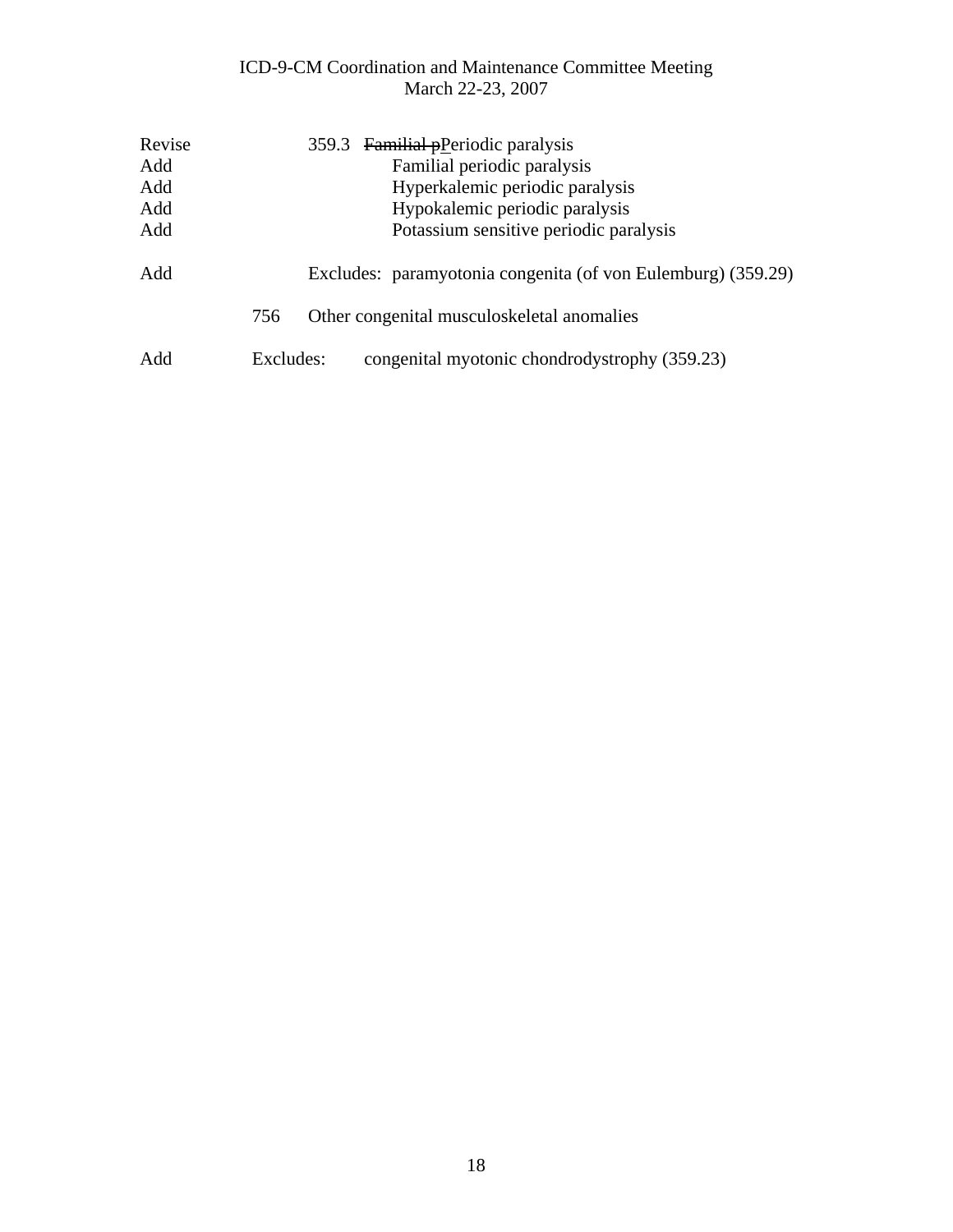# <span id="page-18-0"></span>**Topic: Acquired absence of uterus**

This topic was presented at the September 2006 ICD-9-CM Coordination and Maintenance Committee meeting. Following review of the comments changes were made to the proposal and this revised proposal is being presented for consideration of October 1, 2007 implementation.

The code numbers originally proposed were already in use and have been revised in this final proposal. Additionally, a code for acquired absence of cervix with remaining uterus has been added to the proposal. The previously proposed code titles were revised and inclusion terms were added at the recommendation of comments received. The revised proposal has been reviewed by the American College of Obstetrics and Gynecology (ACOG).

# **Original proposal:**

|          | 629 | Other disorders of female genital organs |                                                                                                        |  |
|----------|-----|------------------------------------------|--------------------------------------------------------------------------------------------------------|--|
|          |     |                                          | 629.8 Other specified disorders of female genital organs                                               |  |
| New code |     | 629.81                                   | Acquired absence of uterus with cervix                                                                 |  |
| New code |     | 629.82                                   | Acquired absence of uterus without cervix<br>Status post hysterectomy with remaining<br>cervical stump |  |
| New code |     | 629.89                                   | Other specified disorders of female genital<br>organs                                                  |  |
|          | V45 | Other postprocedural states              |                                                                                                        |  |
|          |     |                                          | V45.7 Acquired absence of organ                                                                        |  |
|          |     | V45.77                                   | Genital organs                                                                                         |  |
| Add      |     |                                          | Excludes: acquired absence of uterus and cervix (629.81,<br>629.89)                                    |  |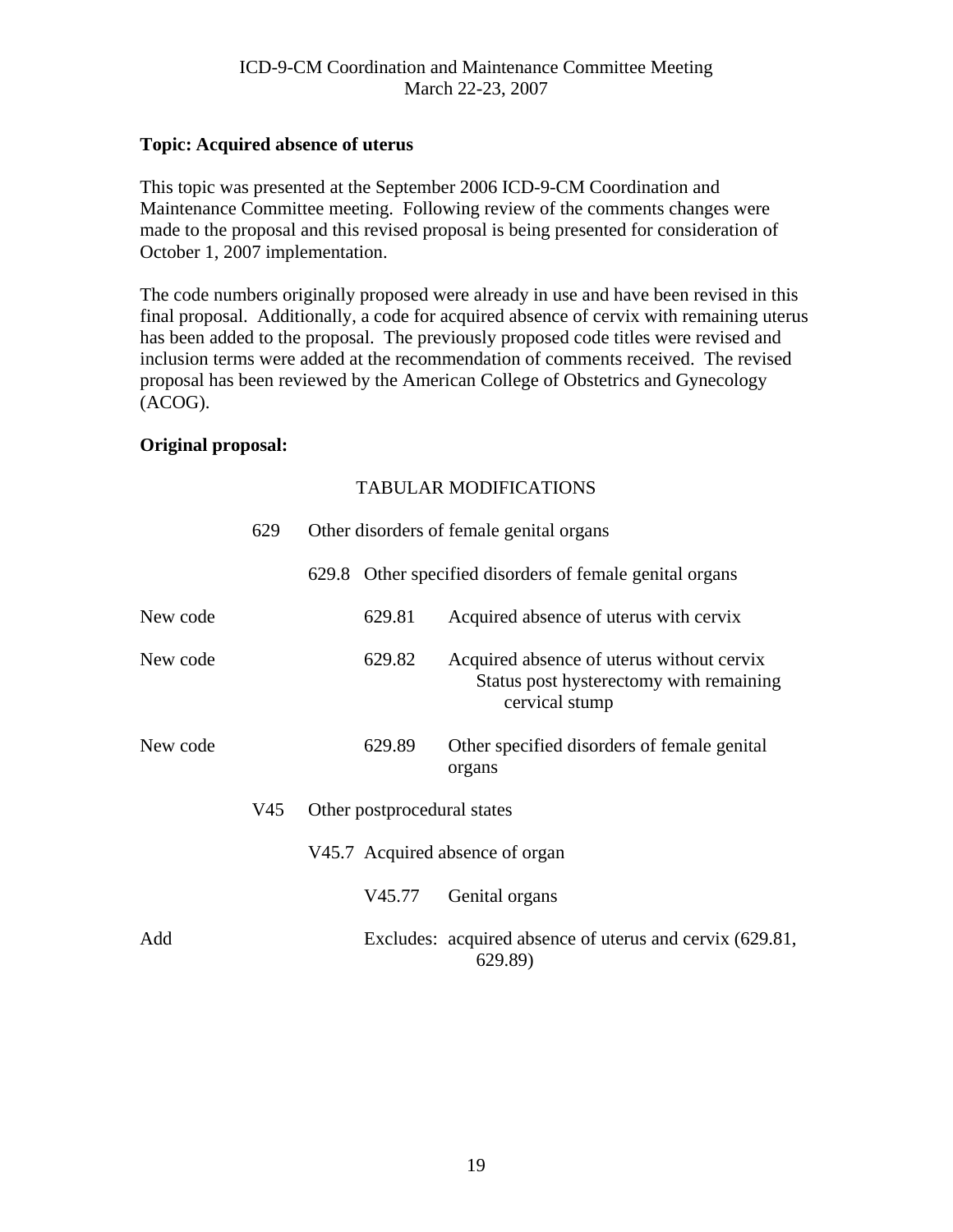|                          | V67                                                                                          | Follow-up examination                    |                                                                                                                                |  |  |
|--------------------------|----------------------------------------------------------------------------------------------|------------------------------------------|--------------------------------------------------------------------------------------------------------------------------------|--|--|
|                          |                                                                                              | V67.0 Following surgery                  |                                                                                                                                |  |  |
|                          |                                                                                              | V67.01                                   | Follow-up vaginal pap smear                                                                                                    |  |  |
| Revise                   | Use additional code to identify acquired absence of uterus<br>$(\frac{V45.77629.81,629.82}{$ |                                          |                                                                                                                                |  |  |
|                          | V76                                                                                          | Special screening for malignant neoplasm |                                                                                                                                |  |  |
|                          |                                                                                              | V76.4 Other sites                        |                                                                                                                                |  |  |
|                          |                                                                                              | V76.47                                   | Vagina                                                                                                                         |  |  |
| Revise                   |                                                                                              |                                          | Use additional code to identify acquired absence of uterus<br>$(\frac{145.77629.81}{629.82})$                                  |  |  |
| <b>Revised Proposal:</b> |                                                                                              |                                          | <b>TABULAR MODIFICATIONS</b>                                                                                                   |  |  |
|                          | 629                                                                                          |                                          | Other disorders of female genital organs                                                                                       |  |  |
|                          |                                                                                              |                                          | 629.8 Other specified disorders of female genital organs                                                                       |  |  |
| New code                 |                                                                                              | 629.82                                   | Acquired absence of both uterus and cervix<br>Acquired absence of uterus NOS<br>Status post total hysterectomy                 |  |  |
| New code                 |                                                                                              | 629.83                                   | Acquired absence of uterus with remaining<br>cervix stump<br>Status post partial hysterectomy with<br>remaining cervical stump |  |  |
| New code                 |                                                                                              | 629.84                                   | Acquired absence of cervix with remaining<br>uterus                                                                            |  |  |
|                          | V <sub>45</sub>                                                                              | Other postprocedural states              |                                                                                                                                |  |  |
|                          |                                                                                              | V45.7 Acquired absence of organ          |                                                                                                                                |  |  |
|                          |                                                                                              | V45.77                                   | Genital organs                                                                                                                 |  |  |
| Add                      |                                                                                              |                                          | Excludes: acquired absence of uterus and cervix<br>$(629.82 - 629.84)$                                                         |  |  |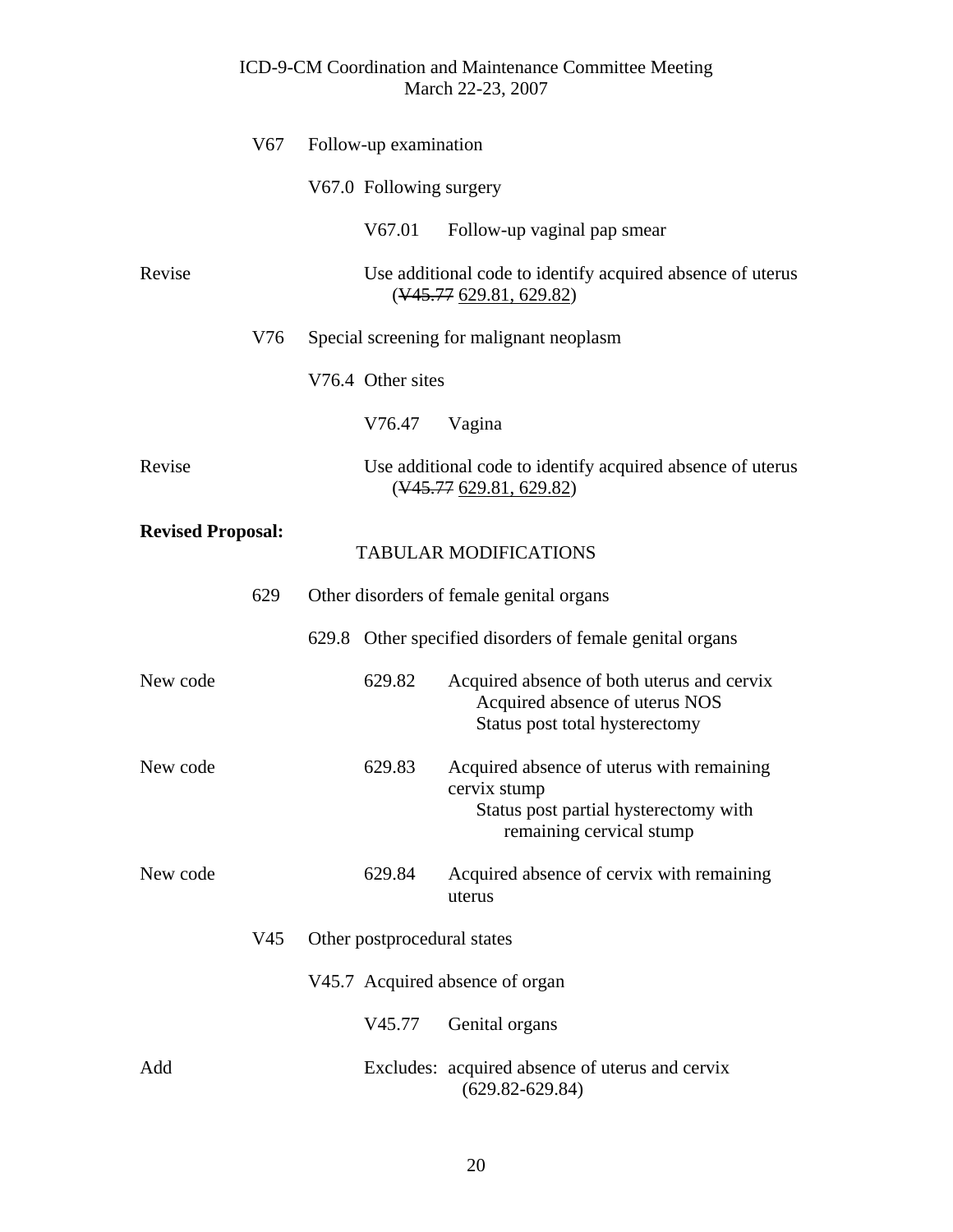|        | V67 | Follow-up examination                                                                                 |
|--------|-----|-------------------------------------------------------------------------------------------------------|
|        |     | V67.0 Following surgery                                                                               |
|        |     | V67.01<br>Follow-up vaginal pap smear                                                                 |
| Revise | V76 | Use additional code to identify acquired absence of uterus<br>$(\frac{113.77629.82}{629.82}, 629.84)$ |
|        |     | Special screening for malignant neoplasm                                                              |
|        |     | V76.4 Other sites                                                                                     |
|        |     | Vagina<br>V76.47                                                                                      |
| Revise |     | Use additional code to identify acquired absence of uterus<br>$(\frac{113.77629.82}{629.82}, 629.84)$ |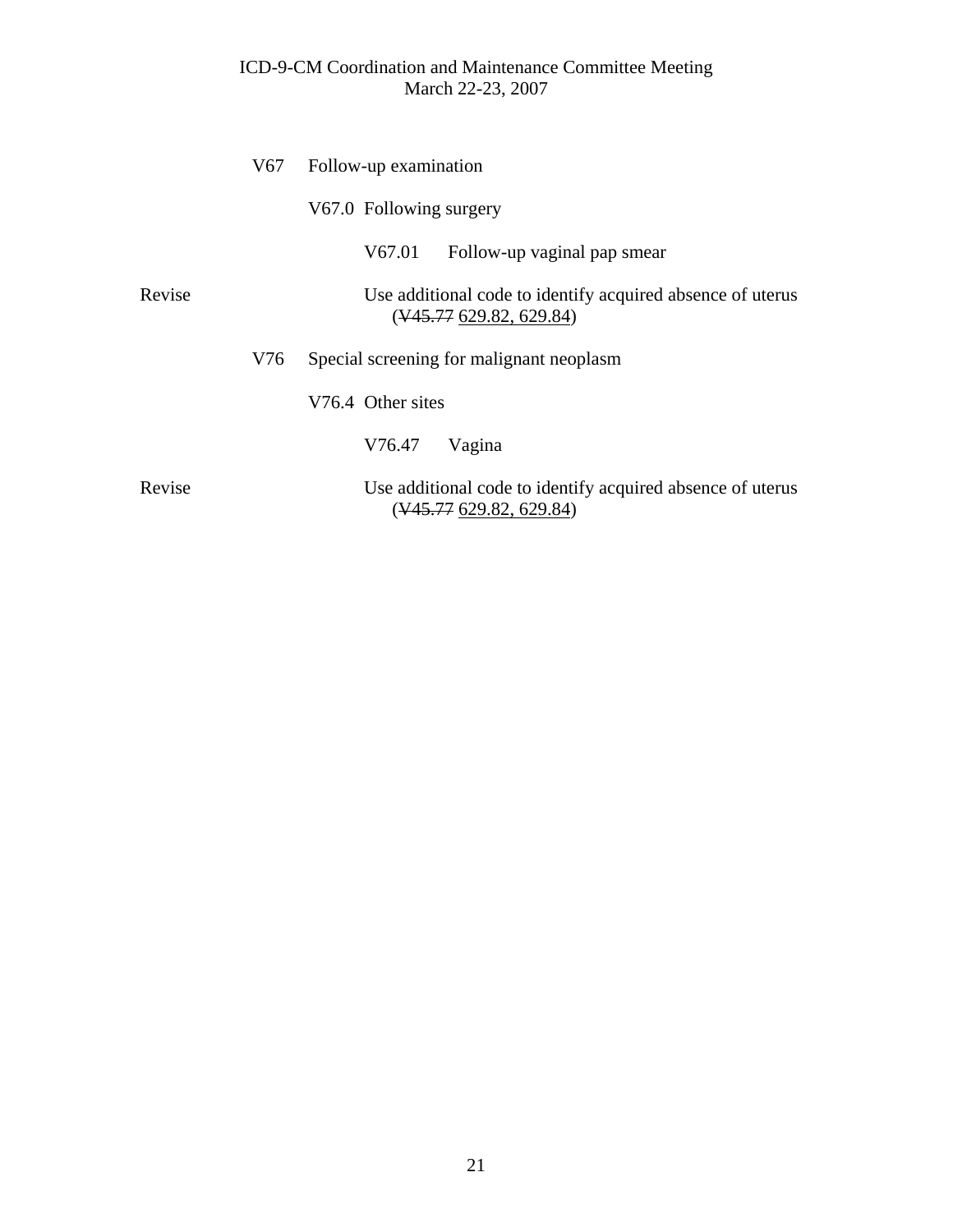# <span id="page-21-0"></span>**Topic: Prophylactic use of agents affecting estrogen receptors**

At the March 2006 ICD-9-CM Coordination and Maintenance Committee meeting a new code for long term use of antiestrogen agents, such as Tamoxifen and Raloxifene, was proposed to address the need to capture data on the many women who receive these drugs following breast cancer treatment. After review of comments received and upon further research on this topic it became apparent that new codes for other existing prophylactic agents used for treatment of estrogen receptor positive breast cancer should also be considered.

Many breast tumors are "estrogen sensitive," meaning the hormone estrogen helps them to grow. Currently there are three classes of drugs used to prevent recurrence of estrogen receptor positive breast cancer. Each of these drug classes act in different ways.

Selective estrogen receptor modulators (SERMs) inhibit the proliferative effects of estrogen that are mediated through the estrogen receptor(ER). Tamoxifen (also known as Nolvadex®) and raloxifene (also known as Evista®) are examples of this class of drug and have been proven effective in breast cancer prevention and treatment.

Aromatase inhibitors (AIs) can help block the growth of these tumors by lowering the amount of estrogen in the body. Examples of AIs include anastrazole (Arimidex®), exemestane (Aromasin®), and letrozole (Femara®).

Estrogen-receptor downregulators (ERDs) is an option for post-menopausal women with advanced (metastatic) breast cancer that is hormone-receptor-positive and has stopped responding to other anti-estrogen therapy. One such ERD is fulvestrant (Faslodex®).

There continues to be a great deal of research investigating which agent or combination of agents works best depending on the age of the patient and the stage of the cancer. These agents are all given following traditional treatment of cancer, but they may also be given prophylactically to persons known to be at high risk for developing these types of cancer. They are all properly considered prophylactic agents.

In addition to the creation of new codes, this issue is also pertinent to the official coding guidelines for malignant neoplasms. The ICD-9-CM distinguishes between current cases of cancer and personal history of cancer. The use of long term prophylactic agents to prevent recurrence of disease raises questions as to when treatment is actually complete. The guideline implications of these new codes will also be considered as part of this proposal.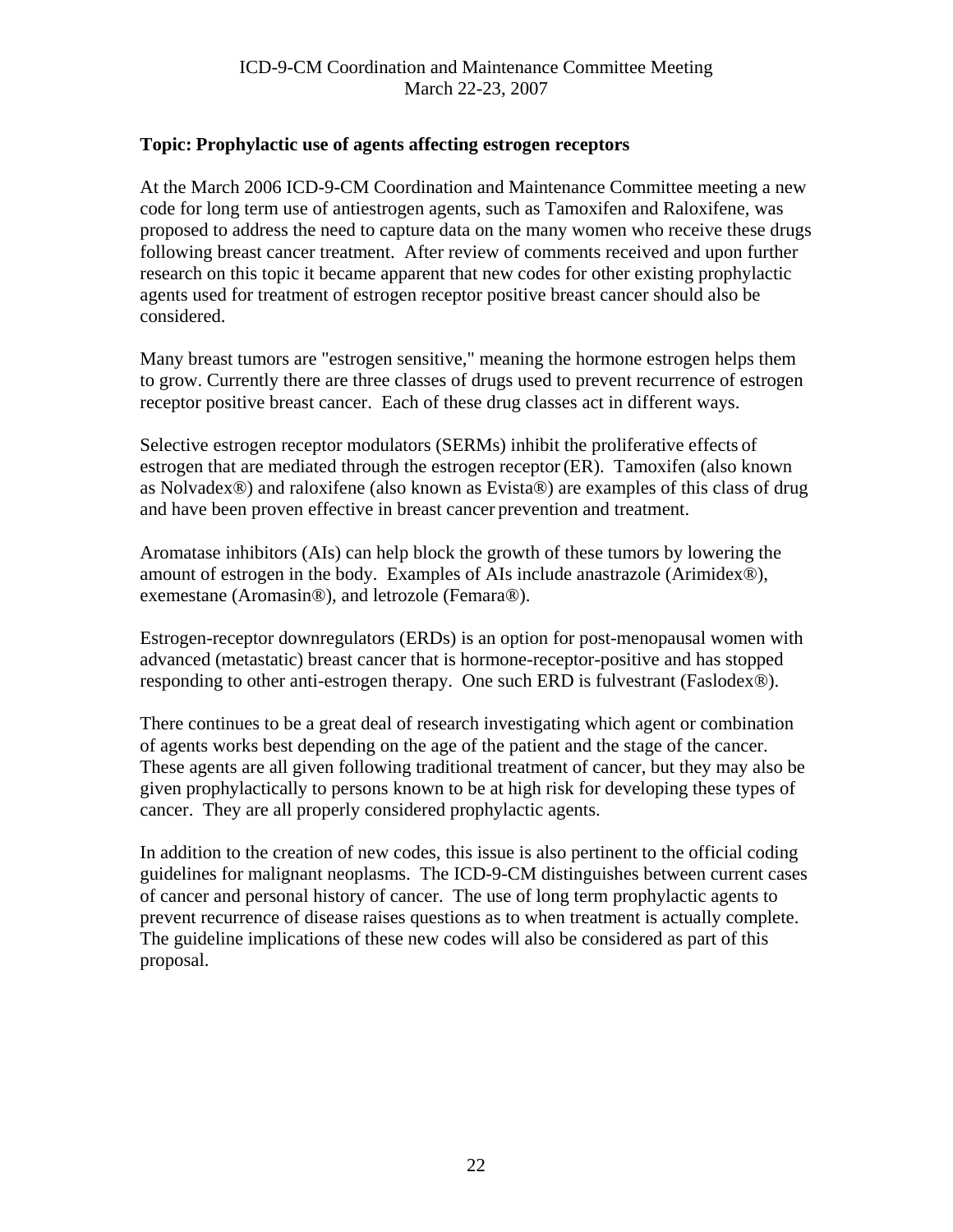| V07             | Need for isolation and other prophylactic measures                                                                                                                                                                                                          |                                                                                                                                                                                                                                                                                                                      |  |  |  |  |
|-----------------|-------------------------------------------------------------------------------------------------------------------------------------------------------------------------------------------------------------------------------------------------------------|----------------------------------------------------------------------------------------------------------------------------------------------------------------------------------------------------------------------------------------------------------------------------------------------------------------------|--|--|--|--|
| New subcategory |                                                                                                                                                                                                                                                             | V07.4 Prophylactic use of agents affecting estrogen receptors<br>Prophylactic use of hormone therapy                                                                                                                                                                                                                 |  |  |  |  |
|                 | Use additional code to identify:<br>estrogen receptor positive status (V86.0)<br>family history of breast cancer (V16.3)<br>genetic susceptibility to cancer (V84.01-V84.09)<br>personal history of breast cancer (V10.3)<br>postmenopausal status (V49.81) |                                                                                                                                                                                                                                                                                                                      |  |  |  |  |
| New code        | V07.41                                                                                                                                                                                                                                                      | Prophylactic use of selective estrogen receptor<br>modulators (SERMs)<br>Prophylactic use of:<br>raloxifene (Evista)<br>tamoxifen (Nolvadex)<br>toremifene (Fareston)                                                                                                                                                |  |  |  |  |
| New code        | V07.42                                                                                                                                                                                                                                                      | Prophylactic use of aromatase inhibitors<br>Prophylactic use of:<br>anastrozole (Arimidex)<br>exemestar (Aromasin)<br>letrozole (Femara)                                                                                                                                                                             |  |  |  |  |
| New code        | V07.49                                                                                                                                                                                                                                                      | Prophylactic use of other agents affecting<br>estrogen receptors<br>Prophylactic use of:<br>estrogen receptor downregulators<br>fulvestrant (Faslodex)<br>gonadotropin-releasing hormone<br>(GnRH) agonist<br>goserelin acetate (Zoladex)<br>leuprolide acetate (leuprorelin) (Lupron)<br>megestrol acetate (Megace) |  |  |  |  |
| V <sub>58</sub> |                                                                                                                                                                                                                                                             | Encounter for other and unspecified procedures and aftercare                                                                                                                                                                                                                                                         |  |  |  |  |
|                 |                                                                                                                                                                                                                                                             | V58.6 Long-term (current) drug use                                                                                                                                                                                                                                                                                   |  |  |  |  |
| Add             | Excludes: prophylactic use of agents affecting estrogen receptors<br>$(V07.41-V07.49)$                                                                                                                                                                      |                                                                                                                                                                                                                                                                                                                      |  |  |  |  |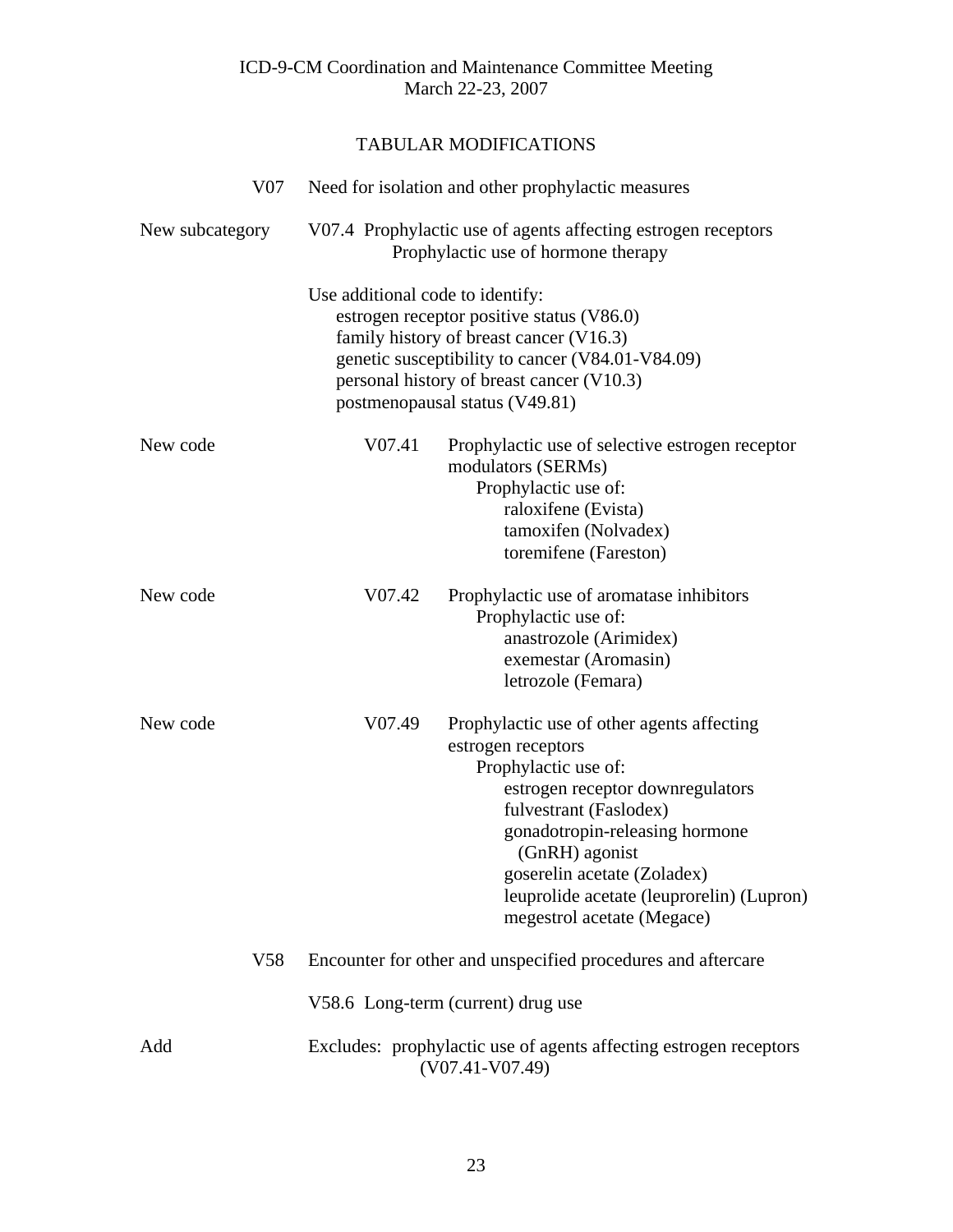# <span id="page-23-0"></span>**Topic: Autoimmune hepatitis**

Currently, autoimmune hepatitis is indexed to code 571.49, Other chronic hepatitis. Chronic active hepatitis is a synonym used in the past for autoimmune hepatitis. Recent literature shows that with use of new viral serologic tests, hepatologists are able to differentiate chronic viral hepatitis from other types of liver disease, including autoimmune hepatitis.

Autoimmune hepatitis is characterized by continuing hepatocellular inflammation and necrosis, which tends to progress to cirrhosis. Immune serum markers frequently are present, and the disease often is associated with other autoimmune diseases. Autoimmune hepatitis cannot be explained on the basis of chronic viral infection, alcohol consumption, or exposure to hepatotoxic medications or chemicals.

The 2006 version of ICD-10 includes an addition for a unique code for autoimmune hepatitis; code K75.4, which is within the category of Other Inflammatory Liver Diseases.

The Israel National Committee on Clinical Coding has submitted a request for a unique ICD-9-CM code for autoimmune hepatitis within subcategory 571.4, Chronic hepatitis. The proposed changes to the tabular are as follows:

# TABULAR MODIFICATIONS

| Chronic liver disease and cirrhosis |  |
|-------------------------------------|--|
|                                     |  |

571.4 Chronic hepatitis

New Code 571.42 Autoimmune hepatitis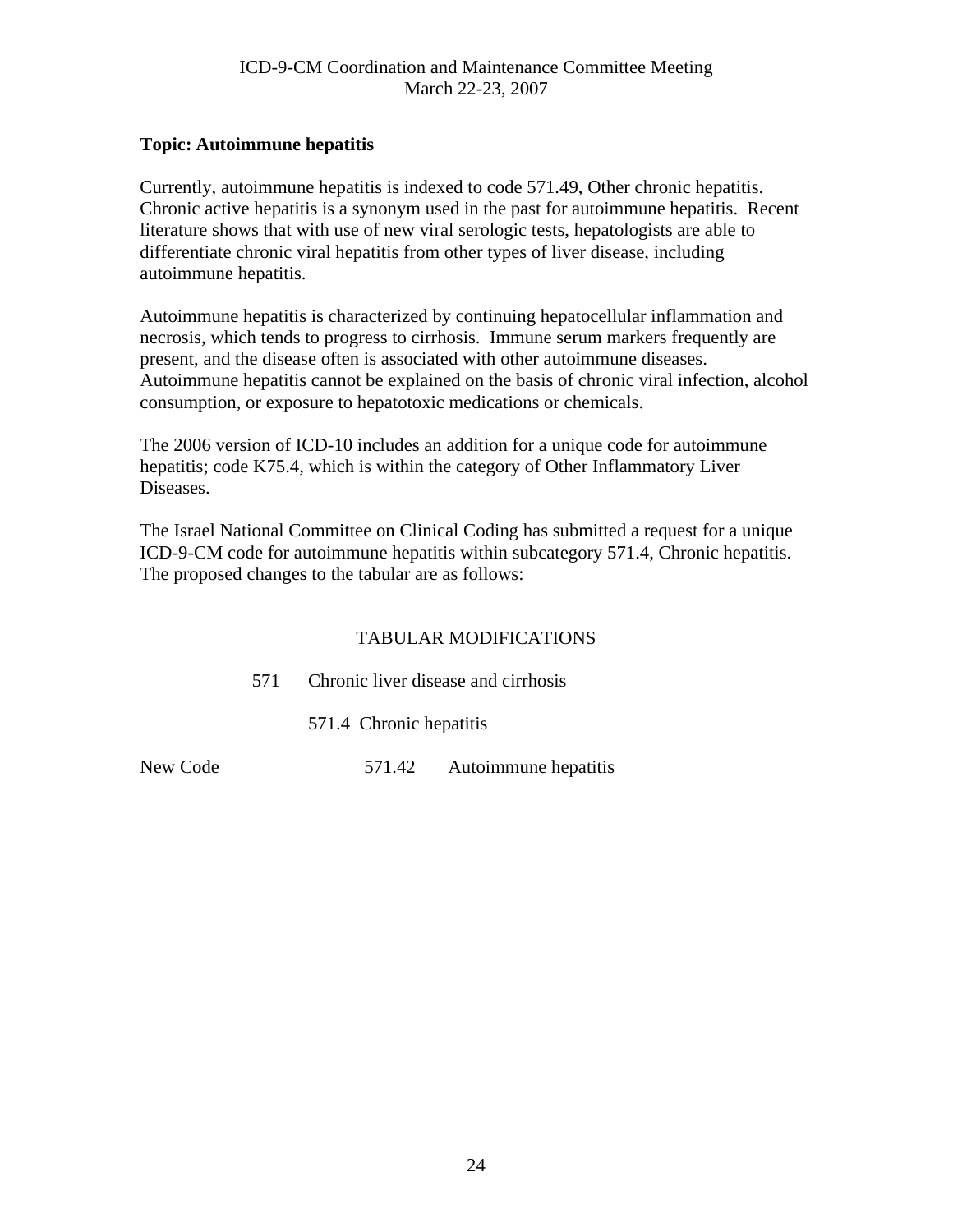# <span id="page-24-0"></span>**Topic: Plateau iris syndrome and pingueculitis**

Plateau iris syndrome refers to a postoperative condition in which a patent iridectomy has removed the relative pupillary block which is ordinarily important in causing angle closure. The angle closure usually occurs in the early postoperative period but may occur long after iridectomy when the pupil dilates spontaneously or in response to mydriatics (agents that dilate the pupil). It most often occurs in females, in their 30-50s normally with a family history of angle-closure glaucoma. It is a risk factor for glaucoma. The treatment is the use of pilocarpine postoperatively as long as it is needed. This condition does not have a unique code nor is it currently indexed in ICD-9-CM.

A pingueculum is a raised area of conjunctival tissue probably produced by sunlight damage. Pingueculae are characterized by yellowish, slightly raised, lipid-like deposits in the nasal and temporal limbal conjunctiva and are most commonly seen in middle-aged patients with chronic sun exposure. Normally pingueculae are asymptomatic and an incidental finding. However, pingueculae can lead to the formation of pterygia. Both pingueculae and pterygia can become vascularized and inflamed, and may be associated with corneal punctuate epitheliopathy and corneal dellen (corneal thinning secondary to dryness). Pingueculitis occurs when pinguecula become acutely vascularized, red, irritated and highly symptomatic. Pinguecula currently has a unique ICD-9-CM code of 372.51. There is no unique ICD-9-CM code for pingueculitis and it is not indexed.

The American Academy of Ophthalmology has requested that unique codes be created for these two conditions that are diagnosed with some frequency.

|          | 364 | Disorders of iris and ciliary body |                          |                                                |
|----------|-----|------------------------------------|--------------------------|------------------------------------------------|
|          |     |                                    |                          | 364.8 Other disorders of iris and ciliary body |
| New code |     |                                    | 364.82                   | Plateau iris syndrome                          |
|          | 372 |                                    | Disorders of conjunctiva |                                                |
|          |     |                                    |                          | 372.3 Other and unspecified conjunctivitis     |
| New code |     |                                    | 372.34                   | Pingueculitis                                  |
|          |     |                                    |                          |                                                |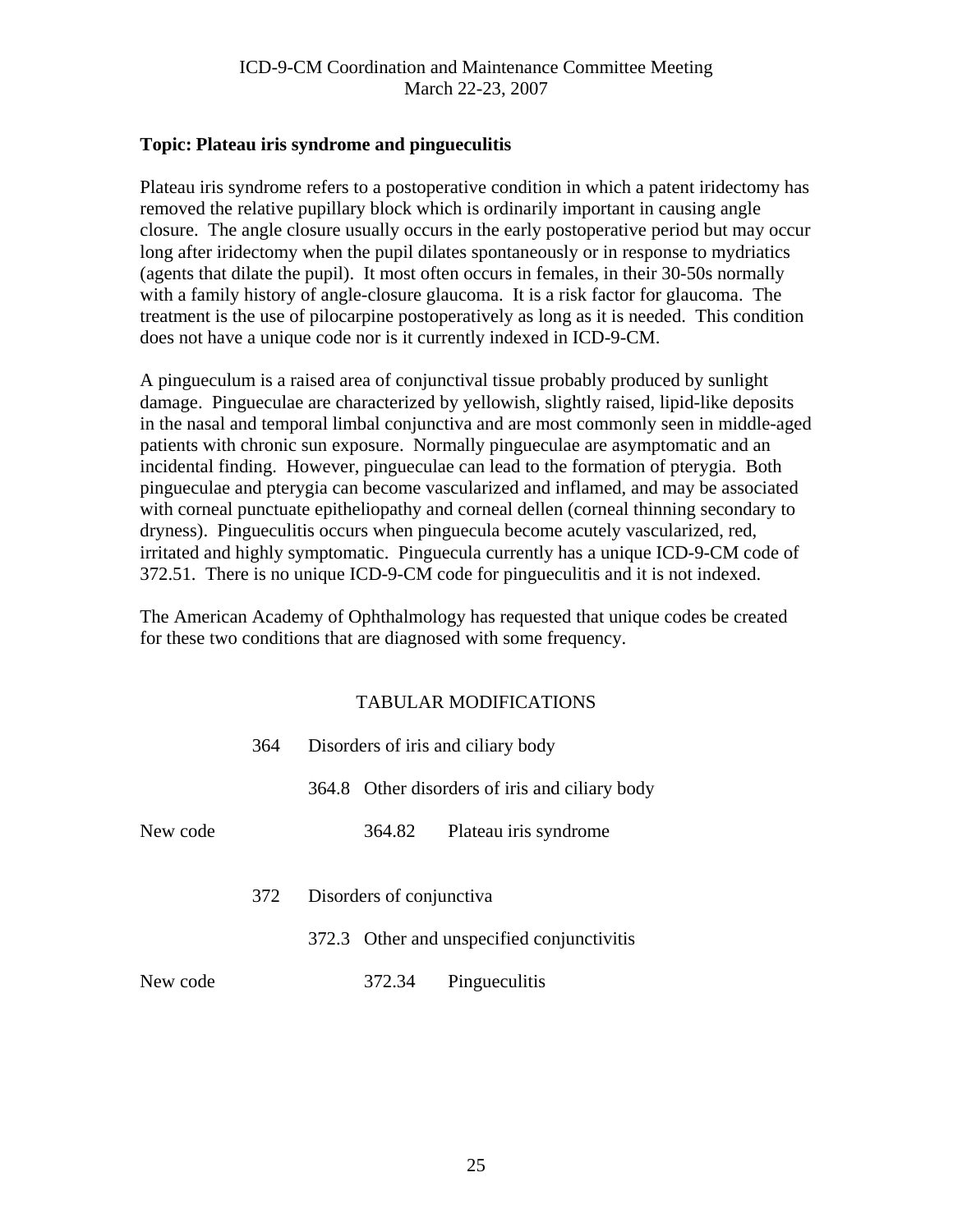# <span id="page-25-0"></span>**Topic: Personal and family history of military deployment**

Currently there is no way to code personal or family history of deployment or involvement in armed conflict in a foreign country. This is needed to collect data to assist in treatment of persons who were deployed as well as the family of these individuals. Tricare Management Activity has requested status V codes to track these individuals. The codes would be used in conjunction with other ICD-9-CM diagnosis codes for the specific physical and mental health related problems.

# Personal history of military deployment:

A soldier returning from military deployment may experience physical and psychological problems associated with the deployment. There are medical issues related to the deployment which need to be tracked. The requestor estimates that there could be more than 1,000,000 persons in the United States to whom this code could apply.

Examples for use of this code include: All military returning from deployment in Iraq and Afghanistan who receive an initial screening and then another interview with a physician 90 days after the return. These encounters help ensure individuals are coping with issues from their deployment.

Tracking the receipt of this same follow-up is also needed for contractor personnel, media, federal civilian employees who have returned from civilian service with the troops. It is unknown if there is an increase in diseases or conditions related to deployment among the non-military who served in armed conflicts in foreign countries.

The Supplementary Classification of External Causes of Injury and Poisoning (E Codes) can be collected to indicate injuries due to war, however these would not apply to the above described post-deployment care. There are no E codes specifically related to deployment in a foreign country conflict area.

# Family history of military deployment:

A military deployment to a foreign country conflict area can also impact the family of these individuals. Therefore a code for family history of deployment to armed conflict areas is also being requested. This code is needed to provide the underlying cause for various symptoms, behaviors, and diseases associated with having had a family member deployed. This will assist in improvement of prevention activities in both the military and civilian communities. An example of a civilian community would include family members of company employees that provided contract personnel to work in conflict areas.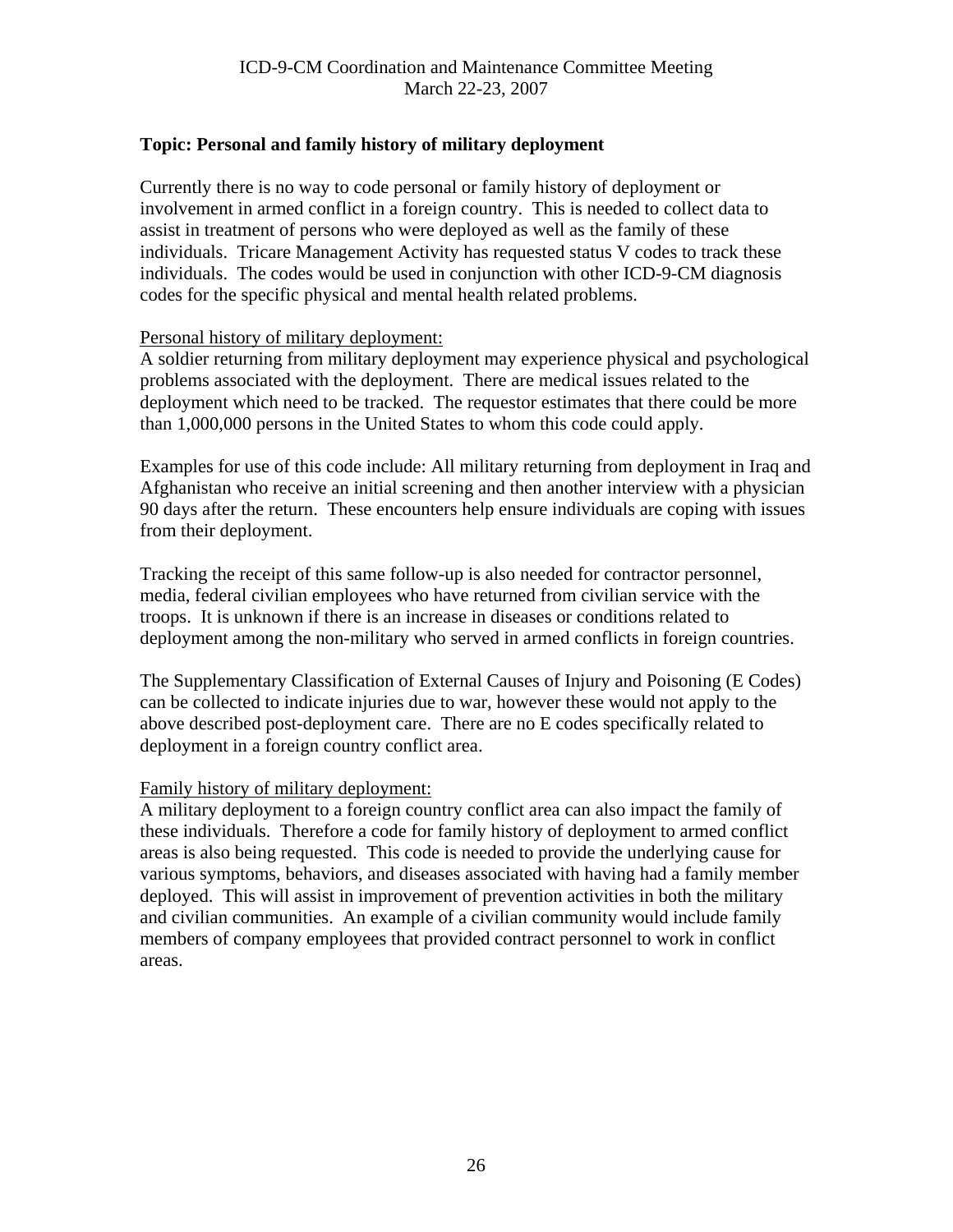|          | V15 | Other personal history presenting hazards to health |                                                                  |  |  |  |
|----------|-----|-----------------------------------------------------|------------------------------------------------------------------|--|--|--|
|          |     | health                                              | V15.8 Other specified personal history presenting hazards to     |  |  |  |
| New code |     | V15.83                                              | Personal history of military deployment to<br>armed conflict/war |  |  |  |
|          | V61 |                                                     | Other family circumstances                                       |  |  |  |
|          |     |                                                     | V61.8 Other specified family circumstances                       |  |  |  |
| New code |     | V61.81                                              | Family history of military deployment                            |  |  |  |
| New code |     | V <sub>61.89</sub>                                  | Other specified family circumstances                             |  |  |  |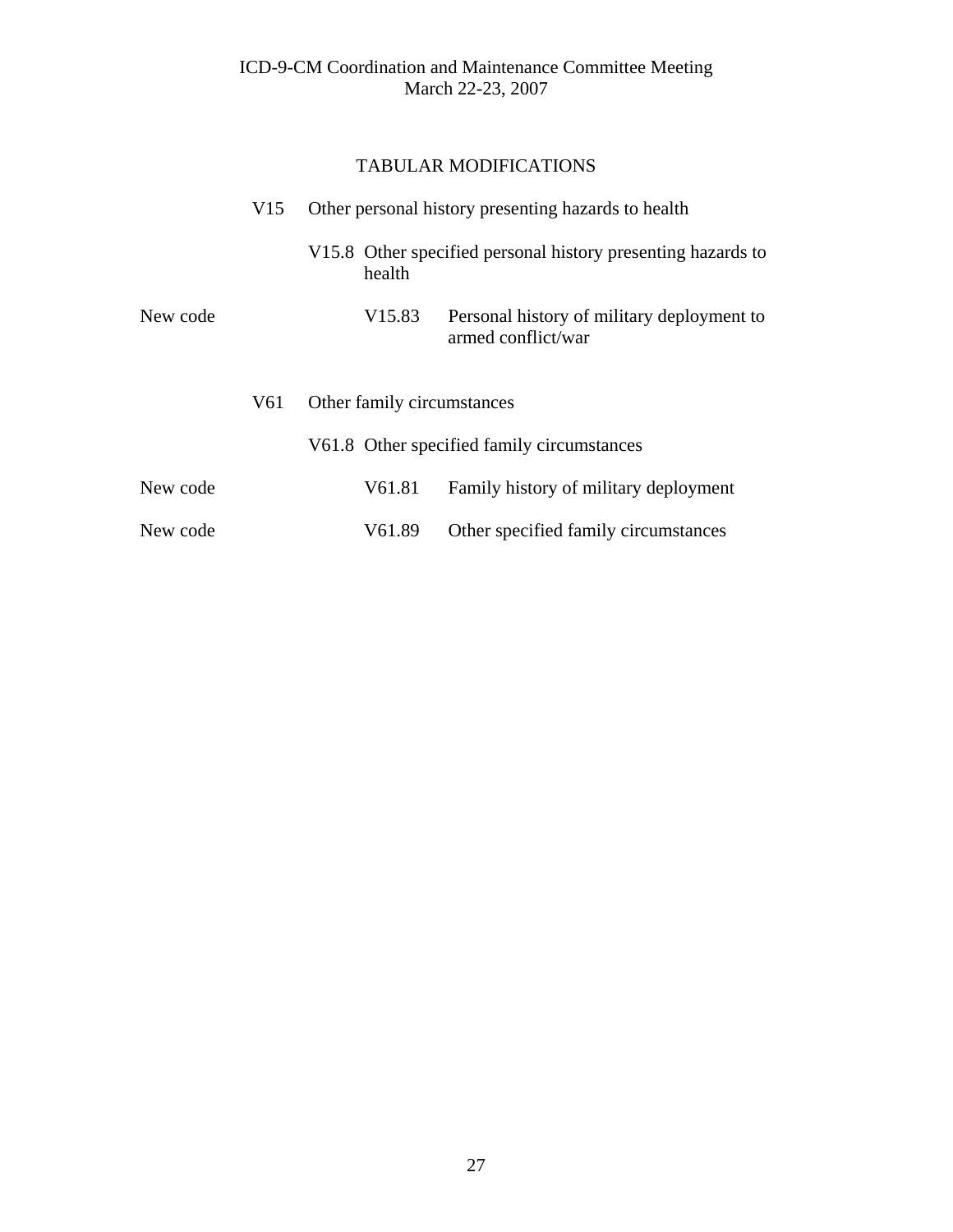# <span id="page-27-0"></span>**Topic: Genital and other warts**

The Centers for Disease Control and Prevention (CDC), Division of STD Prevention – Epidemiology and Surveillance Branch, is currently developing several monitoring programs to evaluate the impact of the quadrivalent human papillomavirus (HPV) vaccine upon HPV-related conditions. Some monitoring activities related to anogenital warts will use ICD-9-CM diagnosis codes captured in managed care organization databases.

An analysis of anogenital wart diagnoses in these administrative databases indicates that several ICD-9-CM codes are currently being used for such diagnoses. These codes include the anogenital wart code 078.11 (Condyloma acuminatum), as well as two other codes that are less specific to anogenital warts (078.10 Viral warts, unspecified and 078.19, Other specified viral warts).

It is now proposed that the ICD-9-CM diagnosis codes for warts be revised to exclude genital warts from 078.19, move the synonyms Condyloma NOS from 078.10 and Genital Warts NOS from 078.19 to 078.11, and add the synonymous term 'anogenital warts' to Condyloma acuminatum (078.11) in the Tabular list. It is also proposed that genital warts references and synonymous terms be indexed to Condyloma acuminatum (078.11) instead of Other Specified Viral Warts (078.19). In addition, it is proposed that the terms anogenital, cervical, vaginal, vulvar and penile warts be indexed to Condyloma acuminatum (078.11).

Additionally, the American Academy of Pediatrics has requested that a new code be created at 078.1 to specifically identify plantar warts. Plantar warts occur on the sole, heel or ball of the foot. Plantar warts occur most often in children and young adults between the ages of 12 and 16. Incidence is higher in people who share common bathing areas (e.g., dormitory students, gym members). According to some literature, plantar warts are responsible for one third of warts.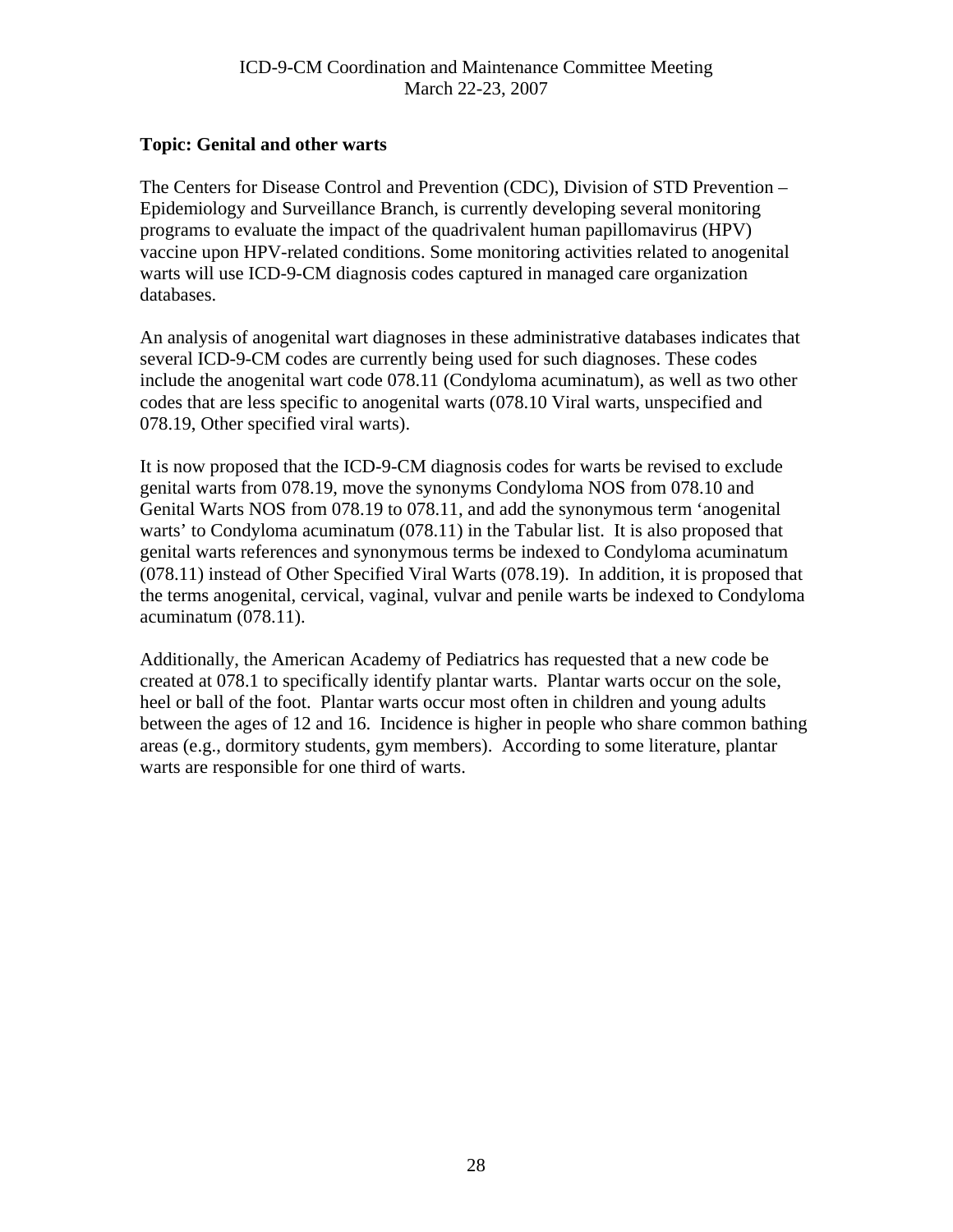|                      | 078 | Other diseases due to viruses and Chlamydiae |                   |                                                                                         |
|----------------------|-----|----------------------------------------------|-------------------|-----------------------------------------------------------------------------------------|
|                      |     |                                              | 078.1 Viral warts |                                                                                         |
| Delete               |     |                                              | 078.10            | Viral warts, unspecified<br>Condyloma <sub>NOS</sub>                                    |
| Add<br>Add           |     |                                              | 078.11            | Condyloma acuminatum<br>Condyloma NOS<br><b>Genital warts NOS</b>                       |
| New code             |     |                                              | 078.12            | Plantar wart<br>Verruca plantaris                                                       |
| Add<br>Add<br>Delete |     |                                              | 078.19            | Other specified viral warts<br>Common wart<br>Flat wart<br>Genital warts NOS<br>Verruca |
| Delete               |     |                                              |                   | <del>plantaris</del>                                                                    |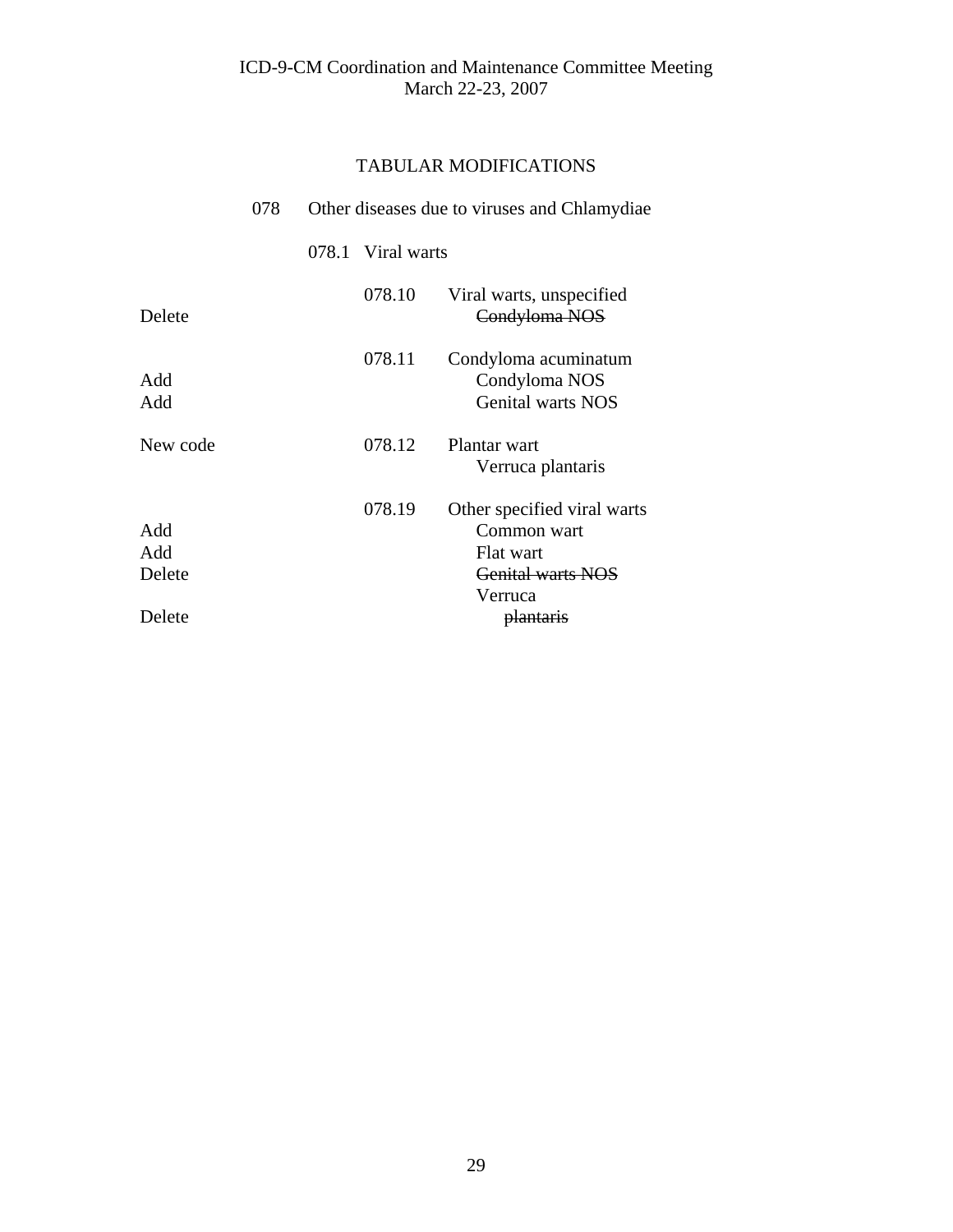# <span id="page-29-0"></span>**Topic: Erythema Multiforme and Other Erythematous Conditions**

There are a number of distinct disorders classified to code 695.1, Erythema multiforme. This proposal would create specific codes for many of these. It is proposed to created specific codes for erythema multiforme minor and erythema multiforme major.

Stevens-Johnson syndrome (SJS) had previously been considered synonymous with erythema multiforme major, but these are now considered distinct. SJS is now considered to be part of the same spectrum of disease as toxic epidermal necrolysis (TEN), although it generally involves body surface area of less than 10 percent. TEN involves significant skin sloughing, generally involving over 30 percent of the body surface area. This is similar to the skin loss with a severe burn, and treatment is best done in a burn unit. The percent body surface area involved is a very important clinical factor in the care required. There is also an overlap condition with an intermediate percent of body surface area affected (10 to 30 percent), which may be termed SJS-TEN overlap syndrome. There can be mucositis related to SJS or TEN, and that is also of clinical importance when present. SJS and TEN commonly may be drug reactions.

Staphylococcal scalded skin syndrome may be considered synonymous with Ritter disease. However, at this time staphylococcal scalded skin syndrome is indexed to code 695.1, Erythema multiforme, and Ritter's disease is code 695.81, Ritter's disease. Since 695.81 is a specific code, it is being proposed to move scalded skin syndrome (and staphylococcal scalded skin syndrome) to that code.

Specific code expansions were proposed by both the American Burn Association and the American Academy of Pediatrics. This proposal incorporates elements from both of those proposals along with further input.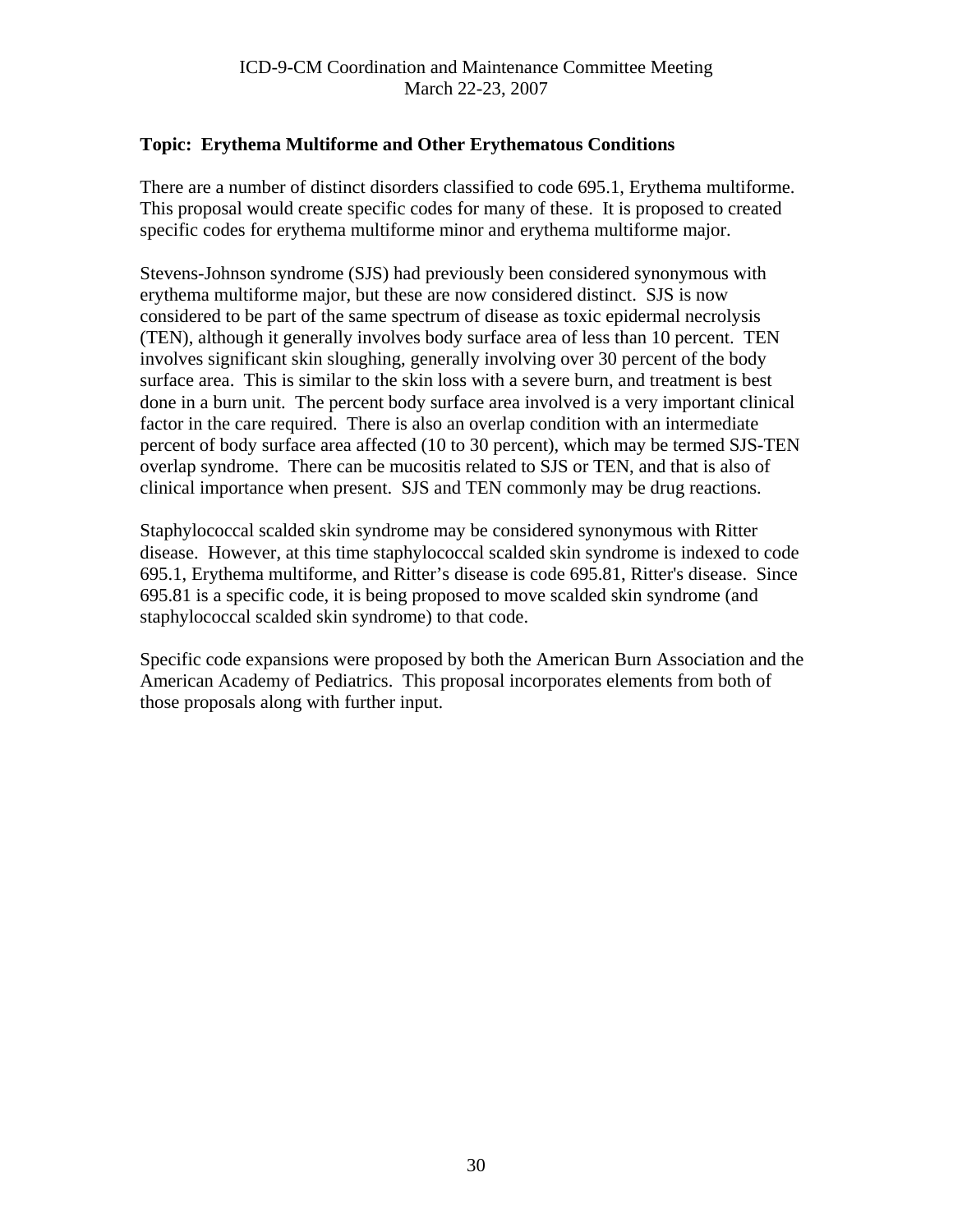|          | 695 | Erythematous conditions |                     |                                                                                                                                                                                                                                                                                                                                                                                                                                    |  |  |
|----------|-----|-------------------------|---------------------|------------------------------------------------------------------------------------------------------------------------------------------------------------------------------------------------------------------------------------------------------------------------------------------------------------------------------------------------------------------------------------------------------------------------------------|--|--|
|          |     |                         | Herpes iris         | 695.1 Erythema multiforme<br>Erythema iris<br>Lyell's syndrome<br>Scalded skin syndrome<br><b>Stevens-Johnson syndrome</b><br>Toxic epidermal necrolysis                                                                                                                                                                                                                                                                           |  |  |
| Add      |     |                         | stomatitis (528.00) | Use additional code to identify associated manifestations such as:<br>conjunctival edema (372.73)<br>conjunctivitis (372.04, 372.33)<br>corneal scars and opacities (371.00-371.05)<br>corneal ulcer (370.00-370.07)<br>mucositis (478.11, 528.00, 538, 616.81)<br>edema of eyelid (374.82)<br>inflammation of eyelid (373.8)<br>keratoconjunctivitis sicca (370.33)<br>mechanical lagophthalmos (374.22)<br>symblepharon (372.63) |  |  |
| Add      |     |                         |                     | Use additional E-code to identify drug, if drug-induced                                                                                                                                                                                                                                                                                                                                                                            |  |  |
| Add      |     |                         | $(695.50 - 695.59)$ | Use additional code to identify percentage of skin exfoliation                                                                                                                                                                                                                                                                                                                                                                     |  |  |
| Add      |     |                         |                     | Excludes: scalded skin syndrome (695.81)                                                                                                                                                                                                                                                                                                                                                                                           |  |  |
| New code |     |                         | 695.10              | Erythema multiforme, unspecified<br>Erythema iris<br>Herpes iris                                                                                                                                                                                                                                                                                                                                                                   |  |  |
| New code |     |                         | 695.11              | Erythema multiforme minor                                                                                                                                                                                                                                                                                                                                                                                                          |  |  |
| New code |     |                         | 695.12              | Erythema multiforme major                                                                                                                                                                                                                                                                                                                                                                                                          |  |  |
| New code |     |                         | 695.13              | Stevens-Johnson syndrome                                                                                                                                                                                                                                                                                                                                                                                                           |  |  |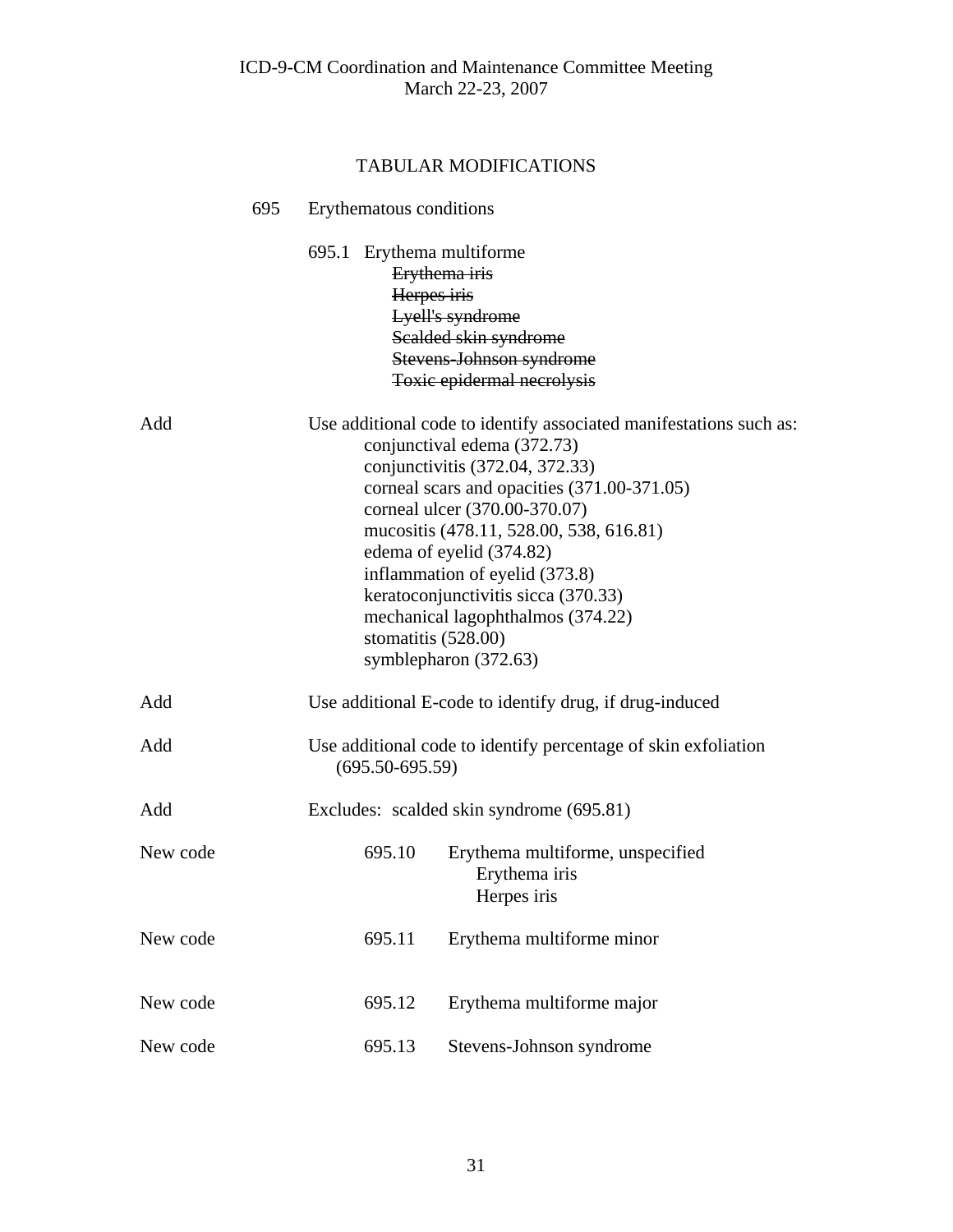| New code                  | 695.14 | Stevens-Johnson syndrome-toxic epidermal<br>necrolysis overlap syndrome<br>SJS-TEN overlap syndrome                                                                                                                                                                                              |
|---------------------------|--------|--------------------------------------------------------------------------------------------------------------------------------------------------------------------------------------------------------------------------------------------------------------------------------------------------|
| New code                  | 695.15 | Toxic epidermal necrolysis<br>Lyell's syndrome                                                                                                                                                                                                                                                   |
| New code                  | 695.19 | Other erythema multiforme                                                                                                                                                                                                                                                                        |
| <b>New</b><br>subcategory |        | 695.5 Erythematous conditions causing exfoliation according to<br>extent of body surface involved                                                                                                                                                                                                |
|                           |        | Code first erythematous condition causing exfoliation, such as:<br>Ritter's disease (695.81)<br>scalded skin syndrome (695.81)<br>Stevens-Johnson syndrome (695.13)<br>Stevens-Johnson syndrome - toxic epidermal necrolysis<br>overlap syndrome (695.14)<br>toxic epidermal necrolysis (695.15) |
| New code                  | 695.50 | Exfoliation due to erythematous condition<br>involving less than 10 percent of body surface                                                                                                                                                                                                      |
| New code                  | 695.51 | Exfoliation due to erythematous condition<br>involving 10-19 percent of body surface                                                                                                                                                                                                             |
| New code                  | 695.52 | Exfoliation due to erythematous condition<br>involving 20-29 percent of body surface                                                                                                                                                                                                             |
| New code                  | 695.53 | Exfoliation due to erythematous condition<br>involving 30-39 percent of body surface                                                                                                                                                                                                             |
| New code                  | 695.54 | Exfoliation due to erythematous condition<br>involving 40-49 percent of body surface                                                                                                                                                                                                             |
| New code                  | 695.55 | Exfoliation due to erythematous condition<br>involving 50-59 percent of body surface                                                                                                                                                                                                             |
| New code                  | 695.56 | Exfoliation due to erythematous condition<br>involving 60-69 percent of body surface                                                                                                                                                                                                             |
| New code                  | 695.57 | Exfoliation due to erythematous condition<br>involving 70-79 percent of body surface                                                                                                                                                                                                             |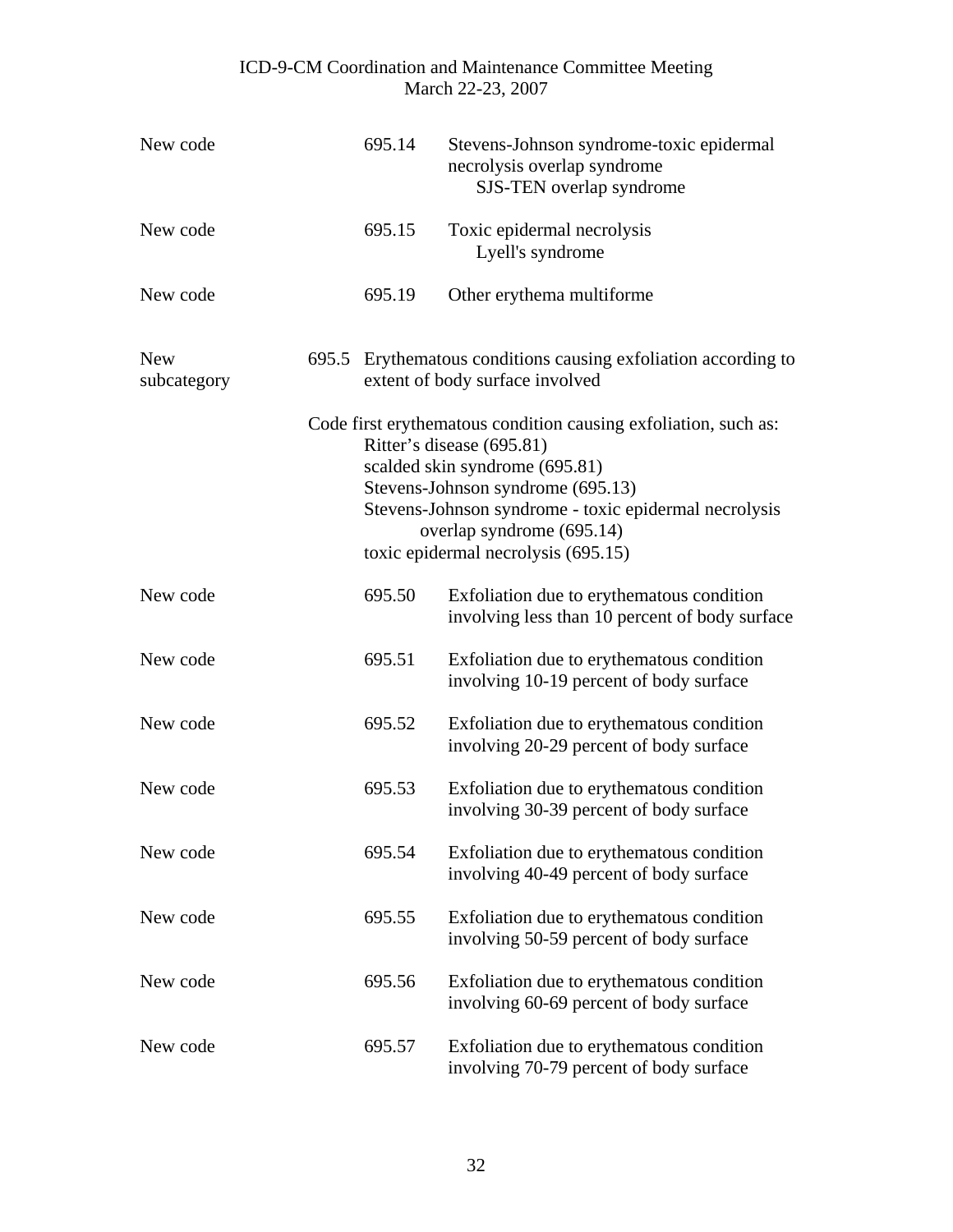| New code | 695.58                                        | Exfoliation due to erythematous condition<br>involving 80-89 percent of body surface      |
|----------|-----------------------------------------------|-------------------------------------------------------------------------------------------|
| New code | 695.59                                        | Exfoliation due to erythematous condition<br>involving 90 percent or more of body surface |
|          | 695.8 Other specified erythematous conditions |                                                                                           |
| Add      | 695.81                                        | Ritter's disease<br>Scalded skin syndrome                                                 |
| Add      |                                               | Use additional code to identify percentage of skin<br>exfoliation (695.50-695.59)         |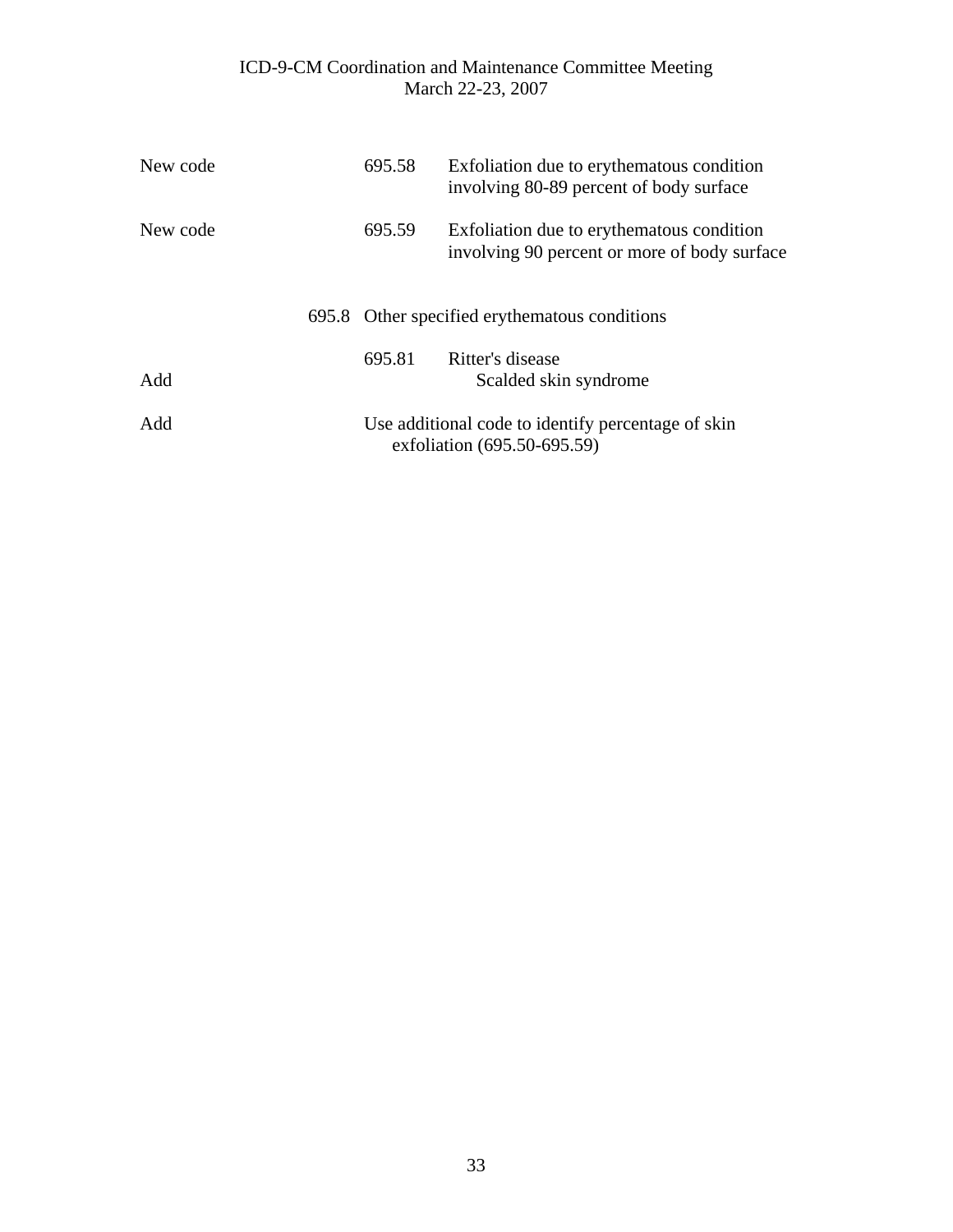# <span id="page-33-0"></span>**Topic: Poxviruses**

Poxviruses infecting humans can be grouped into five genera: orthopoxviruses, parapoxviruses, molluscipoxviruses, yatapoxviruses, and others (yet unclassified). There are recently developed laboratory tests available to diagnose human infections caused by poxviruses in each of these genera.

Orthopoxviruses include variola virus (agent of smallpox), monkeypox virus, vaccinia virus, and cowpox virus. Although naturally occurring smallpox has been eradicated, variola virus is still maintained in two laboratories, and the potential for infection with variola virus through accidental or deliberate means remains. For this reason, variola virus should be maintained as a distinct code. Humans may be intentionally (i.e., smallpox vaccination) or unintentionally (e.g., secondary spread from a vaccine, or infection from a dairy-associated wild type strain) infected with vaccinia virus. Monkeypox virus and cowpox virus are not endemic within the United States but have the potential for importation via infected travelers or imported animals. Orthopoxviruses cause systemic infections in humans, which has implications for specific diagnosis, treatment, and infection control precautions as distinct from other poxviruses which cause infections compartmentalized to the skin. These factors support the separation of other orthopoxvirus infections as a separate subcategory (058.0). It could be preferable to have these in a separate category, but that is not feasible within the constraints of ICD-9-CM.

Parapoxviruses include orf virus, pseudocowpox virus, bovine papular stomatitis virus and sealpox virus. All currently known parapoxviruses are zoonotic in nature and the four listed above are all endemic within the United States. Orf virus causes a sore mouth; it is associated with contact with sheep and goats. Pseudocowpox is also called milker's nodule; it is associated with contact with dairy cattle. Bovine papular stomatitis is associated with contact with beef cattle. In general these infections are self-limited but may cause severe infections in immunocompromised hosts; in addition, they may be mistaken for life threatening zoonoses such as cutaneous anthrax. This supports creation of a separate subcategory for parapoxviruses (058.1), to enable independent tabulation.

Molluscipoxviridae includes only one species: molluscum contagiosum virus. This virus is perceived to be the most common cause of poxvirus infections in the United States. This virus should continue to be coded to 078.0, Molluscum contagiosum. That code should be excluded from the new proposed category 058, Other poxvirus infections.

Yatapoxviruses include tanapox virus and yaba monkey tumor virus; these viruses are both endemic to sub-Saharan Africa and are a concern for travelers and potentially for handlers in animal research facilities. Because of the unique risk factors and distinctive diagnostic assays needed for confirmation of yatapoxvirus infections in humans, a specific subcategory is being proposed for yatapoxviruses (058.2), to enable independent tabulation.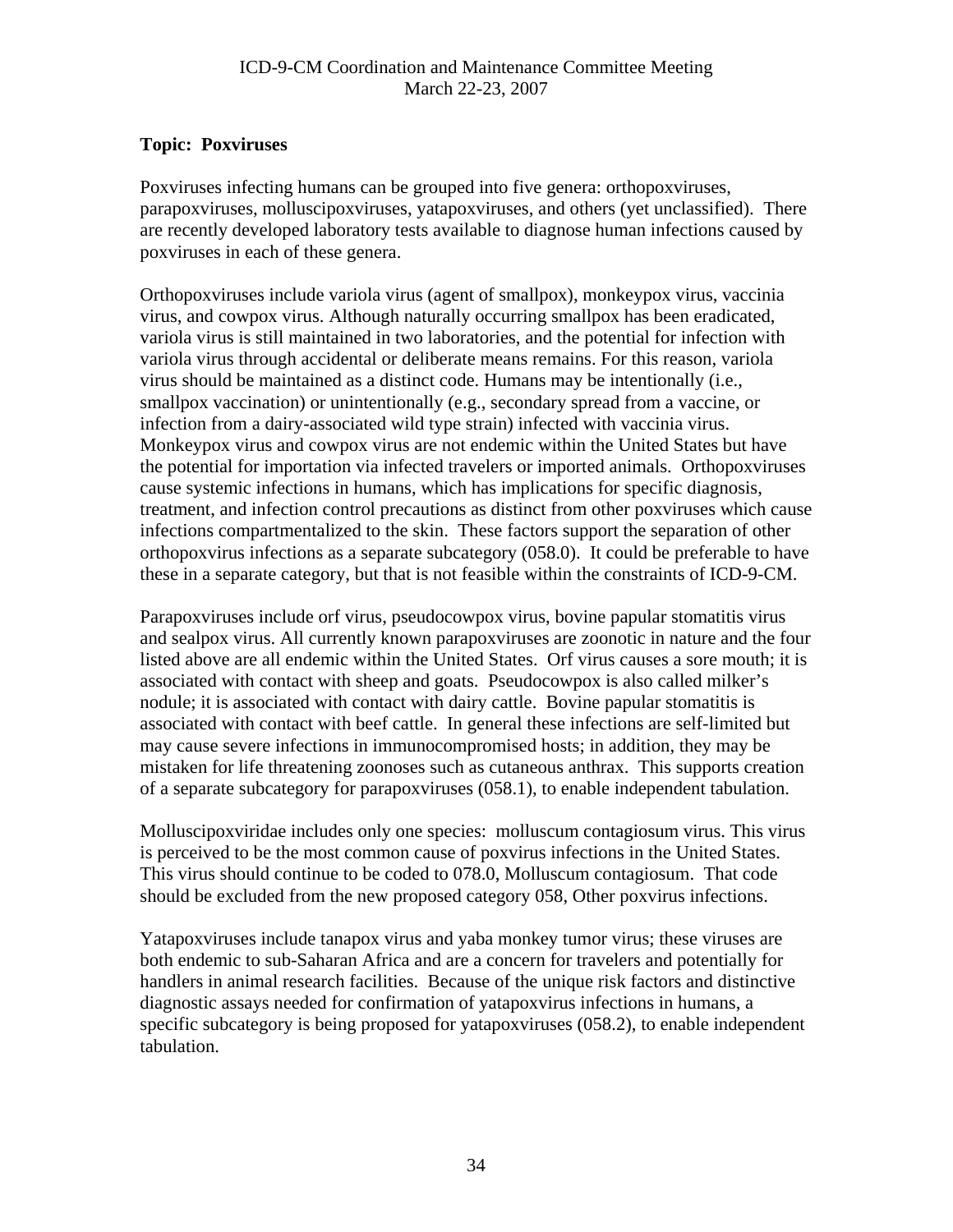Finally, there are other poxviruses (058.8), which may infect humans, which have yet to be formally classified (e.g., Cotia virus). Furthermore, as diagnostics for poxvirus infections are not readily available through commercial vendors, clinicians may not be able to make a diagnosis beyond "poxvirus" (058.9).

This proposal is originally from CDC infectious disease experts, but has been modified for consistency with ICD-9-CM conventions.

|                        | 051 | Cowpox and paravaccinia |                                                                                                                                                        |                                                                                                                                                        |
|------------------------|-----|-------------------------|--------------------------------------------------------------------------------------------------------------------------------------------------------|--------------------------------------------------------------------------------------------------------------------------------------------------------|
| Revise                 |     |                         |                                                                                                                                                        | 051.0 Cowpox and vaccinia not from vaccination                                                                                                         |
|                        |     |                         |                                                                                                                                                        | Excludes: vaccinia (generalized) (from vaccination)<br>(999.0)                                                                                         |
| New code               |     |                         | 051.01                                                                                                                                                 | Cowpox                                                                                                                                                 |
| New code               |     |                         | 051.02                                                                                                                                                 | Vaccinia not from vaccination                                                                                                                          |
| <b>New</b><br>Category | 058 |                         | Other poxvirus infections<br>Excludes: $\text{cowpox}(051.01)$<br>milker's nodule $(051.1)$<br>orf (051.2)<br>pseudocowpox $(051.1)$<br>smallpox (050) | contagious pustular dermatitis (051.2)<br>ecthyma contagiosum (051.2)<br>paravaccinia NOS (051.9)<br>vaccinia (generalized) (from vaccination) (999.0) |
| New subcategory        |     |                         |                                                                                                                                                        | vaccinia not from vaccination (051.02)<br>058.0 Other orthopoxyirus infections                                                                         |
|                        |     |                         |                                                                                                                                                        |                                                                                                                                                        |
| New code               |     |                         | 058.00                                                                                                                                                 | Orthopoxvirus infection, unspecified                                                                                                                   |
| New code               |     |                         | 058.01                                                                                                                                                 | Monkeypox                                                                                                                                              |
| New code               |     |                         | 058.09                                                                                                                                                 | Other orthopoxvirus infection                                                                                                                          |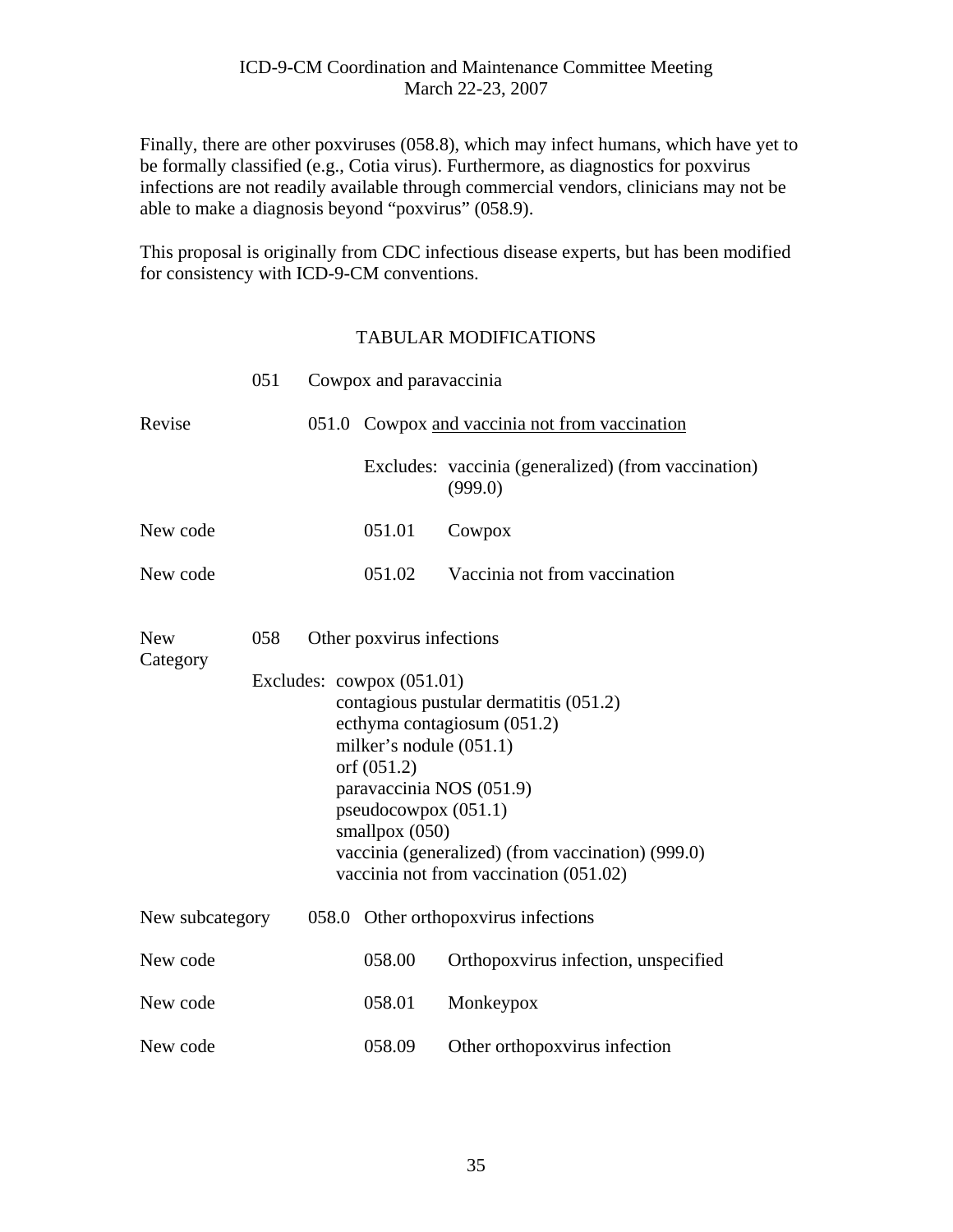| New subcategory |        | 058.1 Other parapoxvirus infections    |
|-----------------|--------|----------------------------------------|
| New code        | 058.10 | Parapoxvirus infection, unspecified    |
| New code        | 058.11 | Bovine stomatitis                      |
| New code        | 058.12 | Sealpox                                |
| New code        | 058.19 | Other parapoxvirus infections          |
| New subcategory |        | 058.2 Yatapoxvirus infections          |
| New code        | 058.21 | Tanapox                                |
| New code        | 058.22 | Yaba monkey tumor virus                |
| New code        | 058.29 | Yatapoxvirus infection, unspecified    |
| New code        |        | 058.8 Other poxvirus infections        |
| New code        |        | 058.9 Poxvirus infections, unspecified |
|                 |        |                                        |

# INDEX MODIFICATIONS

Add Cotia virus 058.8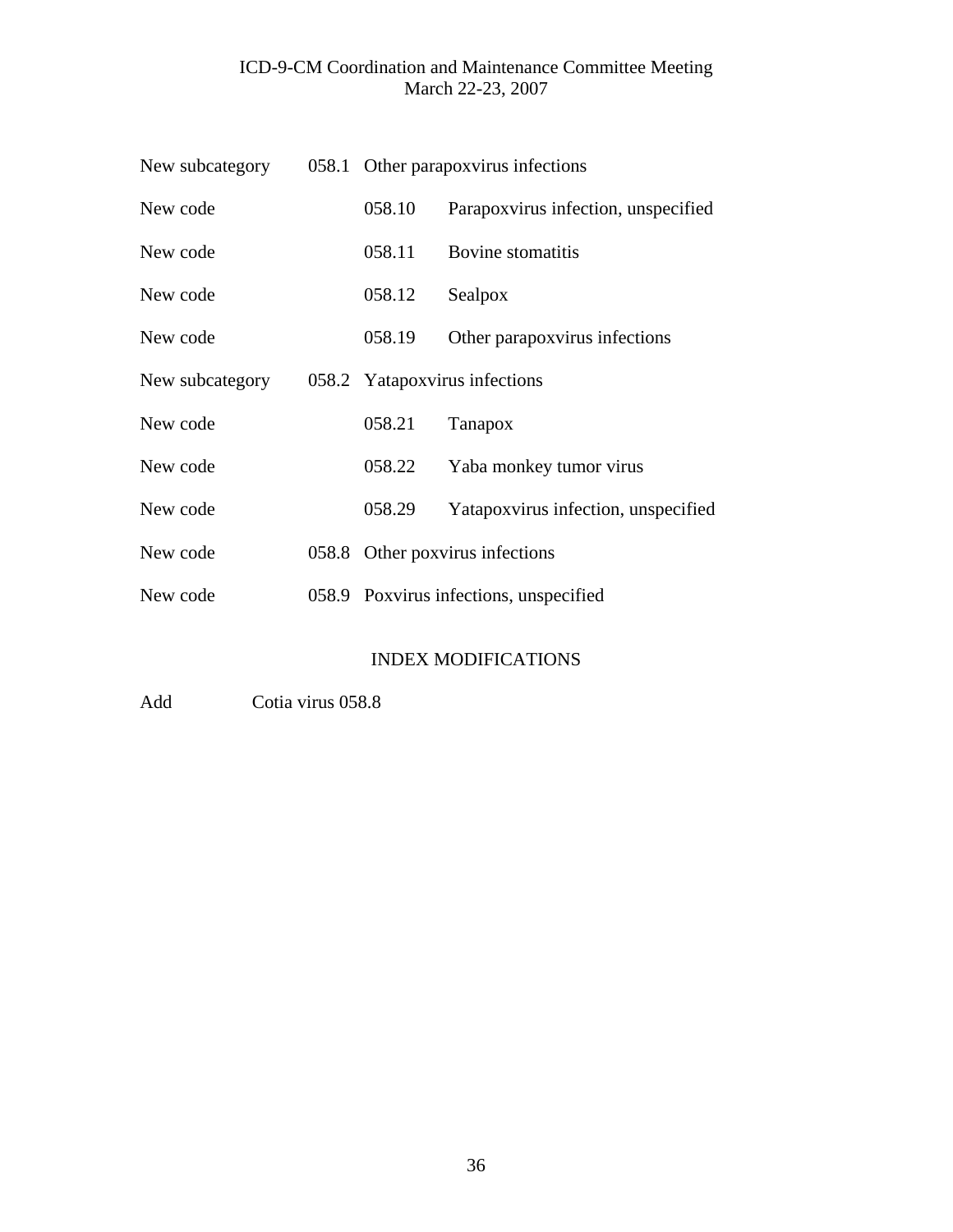### <span id="page-36-0"></span>**Topic: Prion Diseases**

Prion diseases infecting humans include Creutzfeldt-Jakob disease (CJD), variant Creutzfeldt-Jakob disease (vCJD), Gerstmann-Sträussler-Scheinker syndrome (GSS), and fatal familial insomnia (FFI).

These diseases, previously thought to be caused by a slow virus, are now widely believed to be caused by proteinaceous infectious particles known as prions. Creutzfeldt-Jakob disease may occur in a sporadic, familial, or iatrogenic form.

It has been proposed by CDC infectious disease experts that it would be beneficial to have a separate category for prion diseases. This proposal is based on these recommendations, but has been modified to follow ICD-9-CM constraints. This proposal would create a distinct subcategory for certain prion diseases. It would also enable differentiation of variant CJD from other types of CJD.

| Revise   |     | POLIOMYELITIS AND OTHER NON-ARTHROPOD-BORNE VIRAL<br>DISEASES AND PRION DISEASES OF CENTRAL NERVOUS<br>SYSTEM (045-049) |        |                                                                                                                                                                                                                                                                   |  |
|----------|-----|-------------------------------------------------------------------------------------------------------------------------|--------|-------------------------------------------------------------------------------------------------------------------------------------------------------------------------------------------------------------------------------------------------------------------|--|
| Revise   | 046 |                                                                                                                         |        | Slow virus infections and prion diseases of central nervous system                                                                                                                                                                                                |  |
|          |     | 046.1                                                                                                                   |        | Jakob-Creutzfeldt disease                                                                                                                                                                                                                                         |  |
| New code |     |                                                                                                                         | 046.11 | Variant Creutzfeldt-Jakob disease (vCJD)                                                                                                                                                                                                                          |  |
| New code |     |                                                                                                                         | 046.19 | Other and unspecified Creutzfeldt-Jakob disease<br><b>CJD</b><br>Familial Creutzfeldt-Jakob disease<br>Iatrogenic Creutzfeldt-Jakob disease<br>Jakob-Creutzfeldt disease, unspecified<br>Sporadic Creutzfeldt-Jakob disease<br>Subacute spongiform encephalopathy |  |
|          |     |                                                                                                                         |        | Excludes: variant Creutzfeldt-Jakob disease (vCJD)<br>(046.11)                                                                                                                                                                                                    |  |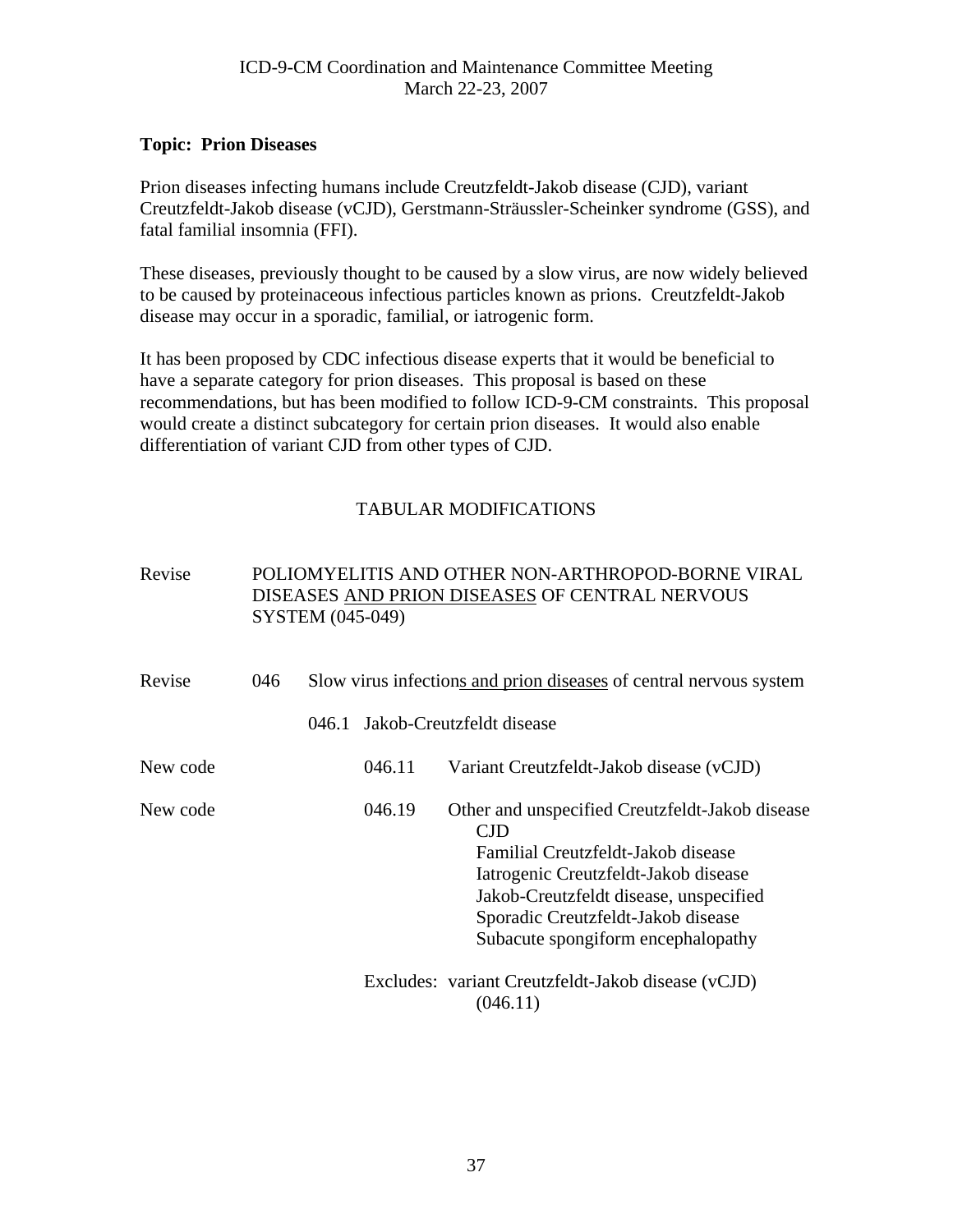| <b>New</b><br>subcategory | 046.7 Other specified prion diseases of central nervous system |                                                                                                                                                                            |  |
|---------------------------|----------------------------------------------------------------|----------------------------------------------------------------------------------------------------------------------------------------------------------------------------|--|
|                           |                                                                | Excludes: Creutzfeldt-Jakob disease (046.11-046.19)<br>Jakob-Creutzfeldt disease (046.11-046.19)<br>kuru $(046.0)$<br>variant Creutzfeldt-Jakob disease (vJKD)<br>(046.11) |  |
| New code                  | 046.71                                                         | Gerstmann-Sträussler-Scheinker syndrome<br>GSS syndrome                                                                                                                    |  |
| New code                  | 046.72                                                         | Fatal familial insomnia<br>FFI                                                                                                                                             |  |
| New code                  | 046.79                                                         | Other and unspecified prion disease of central<br>nervous system                                                                                                           |  |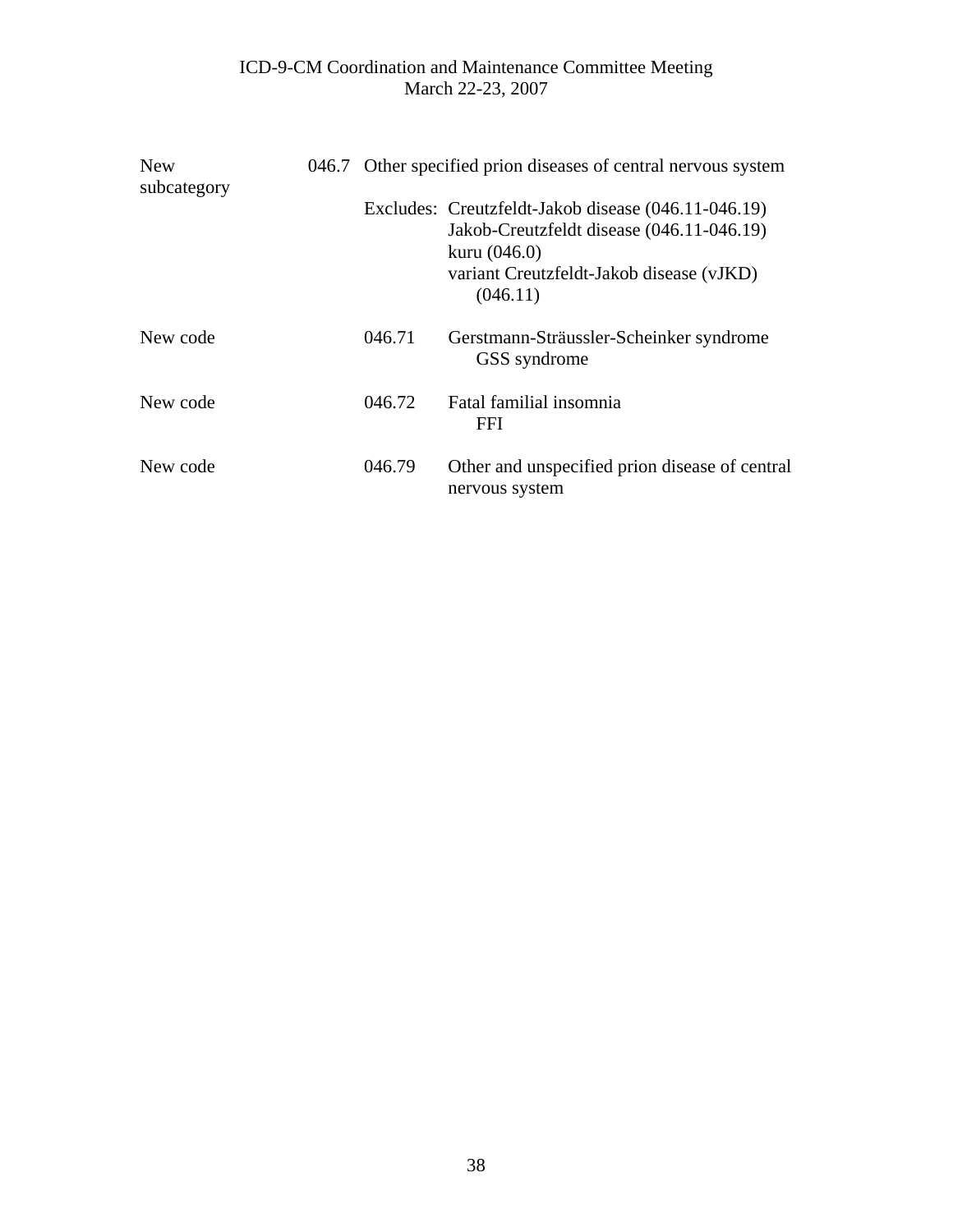# <span id="page-38-0"></span>**Topic: Carotid Sinus Syndrome**

Carotid sinus syndrome or carotid sinus syncope results from pressure on the carotid sinus, resulting in vagal stimulation, and subsequent hypotension or bradycardia, and resulting syncope. Since it is vagally mediated, it has been classified with the disorders of the autonomic nervous system. In order to identify carotid sinus syndrome specifically, a unique code for it is being proposed.

|                  | 337 | Disorders of the autonomic nervous system |        |                                                                                                                                |  |  |
|------------------|-----|-------------------------------------------|--------|--------------------------------------------------------------------------------------------------------------------------------|--|--|
| Delete<br>Delete |     | 337.0                                     |        | Idiopathic peripheral autonomic neuropathy<br>Carotid sinus syncope or syndrome<br>Cervical sympathetic dystrophy or paralysis |  |  |
| New code         |     |                                           | 337.00 | Idiopathic peripheral autonomic neuropathy,<br>unspecified                                                                     |  |  |
| New code         |     |                                           | 337.01 | Carotid sinus syndrome<br>Carotid sinus syncope                                                                                |  |  |
| New code         |     |                                           | 337.09 | Other idiopathic peripheral autonomic<br>neuropathy<br>Cervical sympathetic dystrophy or paralysis                             |  |  |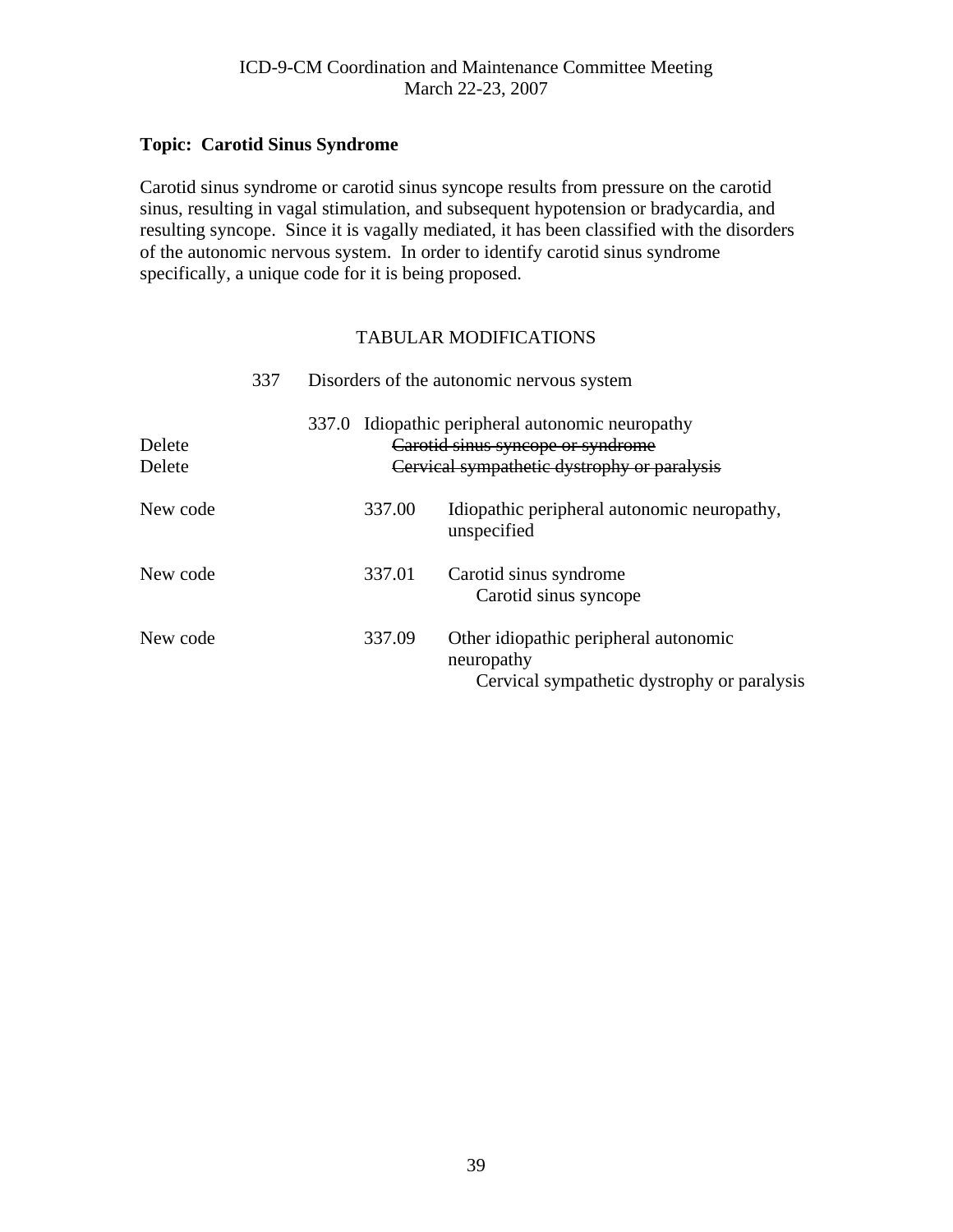# <span id="page-39-0"></span>**Topic: Personal history of fracture**

Patients with osteoporosis or other conditions affecting the bones are susceptible to pathologic fractures. It is important to be able to identify those patients who have had a pathologic fracture in the past as it puts them at greater risk for additional fractures and it affects treatment. Though a history of a traumatic fracture may not put a patient at increased risk for future fractures, the fact that a bone was traumatically fractured in the past may also affect future treatment. It is being proposed that new codes be created for personal history of pathologic and traumatic fractures.

|          | 733 | Other disorders of bone and cartilage                                                 |  |  |  |  |
|----------|-----|---------------------------------------------------------------------------------------|--|--|--|--|
|          |     | 733.0 Osteoporosis                                                                    |  |  |  |  |
| Add      |     | Use additional code to identify personal history of pathologic<br>fracture $(V13.51)$ |  |  |  |  |
|          | V13 | Personal history of other diseases                                                    |  |  |  |  |
|          |     | V13.5 Other musculoskeletal disorders                                                 |  |  |  |  |
| New code |     | Pathologic fracture<br>V13.51                                                         |  |  |  |  |
|          |     | Excludes: personal history of traumatic fracture (V15.51)                             |  |  |  |  |
| New code |     | Other musculoskeletal disorders<br>V <sub>13.59</sub>                                 |  |  |  |  |
|          | V15 | Other personal history presenting hazards to health                                   |  |  |  |  |
|          |     | V15.5 Injury                                                                          |  |  |  |  |
| New code |     | <b>Traumatic fracture</b><br>V15.51                                                   |  |  |  |  |
|          |     | Excludes: personal history of pathologic fracture (V13.51)                            |  |  |  |  |
| New code |     | Other injury<br>V <sub>15.59</sub>                                                    |  |  |  |  |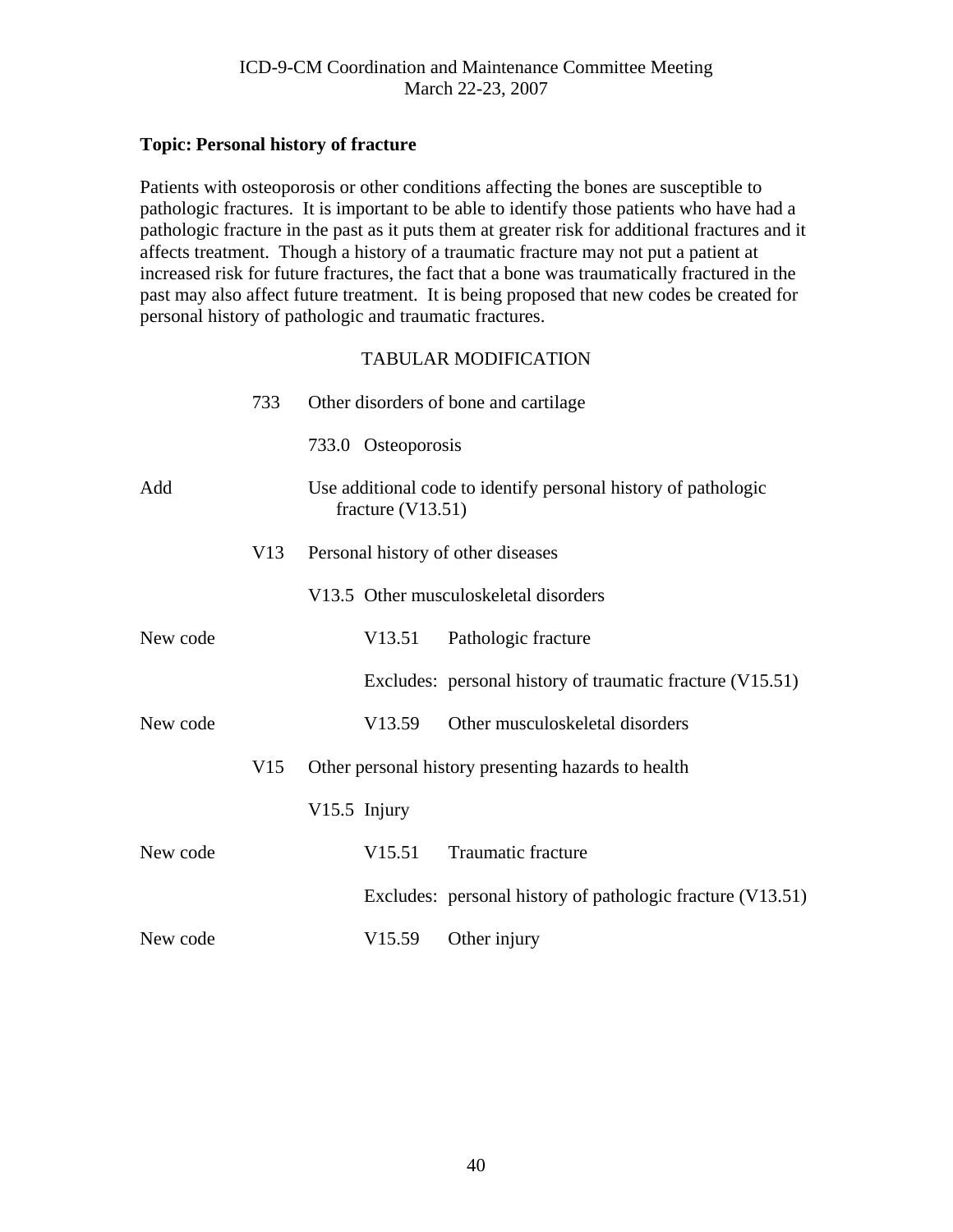# <span id="page-40-0"></span>**Topic: Noncompliance with renal dialysis**

Dialysis patients who are noncompliant are at risk of fluid overload in addition to the other complications of chronic kidney disease. Code V15.81, Noncompliance with medical treatment, does not provide sufficient detail to indicate noncompliance with dialysis. It is being proposed that a new code be created for noncompliance with renal dialysis.

|          | V15 | Other personal history presenting hazards to health |        |                                                                                                                                                                                       |  |  |
|----------|-----|-----------------------------------------------------|--------|---------------------------------------------------------------------------------------------------------------------------------------------------------------------------------------|--|--|
|          |     |                                                     | health | V15.8 Other specified personal history presenting hazards to                                                                                                                          |  |  |
|          |     |                                                     | V15.81 | Noncompliance with medical treatment                                                                                                                                                  |  |  |
| Add      |     |                                                     |        | Excludes: noncompliance with renal dialysis (V45.12)                                                                                                                                  |  |  |
|          | V45 |                                                     |        | Other postprocedural states                                                                                                                                                           |  |  |
| Delete   |     |                                                     |        | V45.1 Renal dialysis status<br>Hemodialysis status<br>Patient requiring intermittent renal dialysis<br>Peritoneal dialysis status<br>Presence of arterial-venous shunt (for dialysis) |  |  |
| New code |     |                                                     | V45.11 | Renal dialysis status<br>Hemodialysis status<br>Patient requiring intermittent renal dialysis<br>Peritoneal dialysis status<br>Presence of arterial-venous shunt (for<br>dialysis)    |  |  |
| New code |     |                                                     | V45.12 | Noncompliance with renal dialysis                                                                                                                                                     |  |  |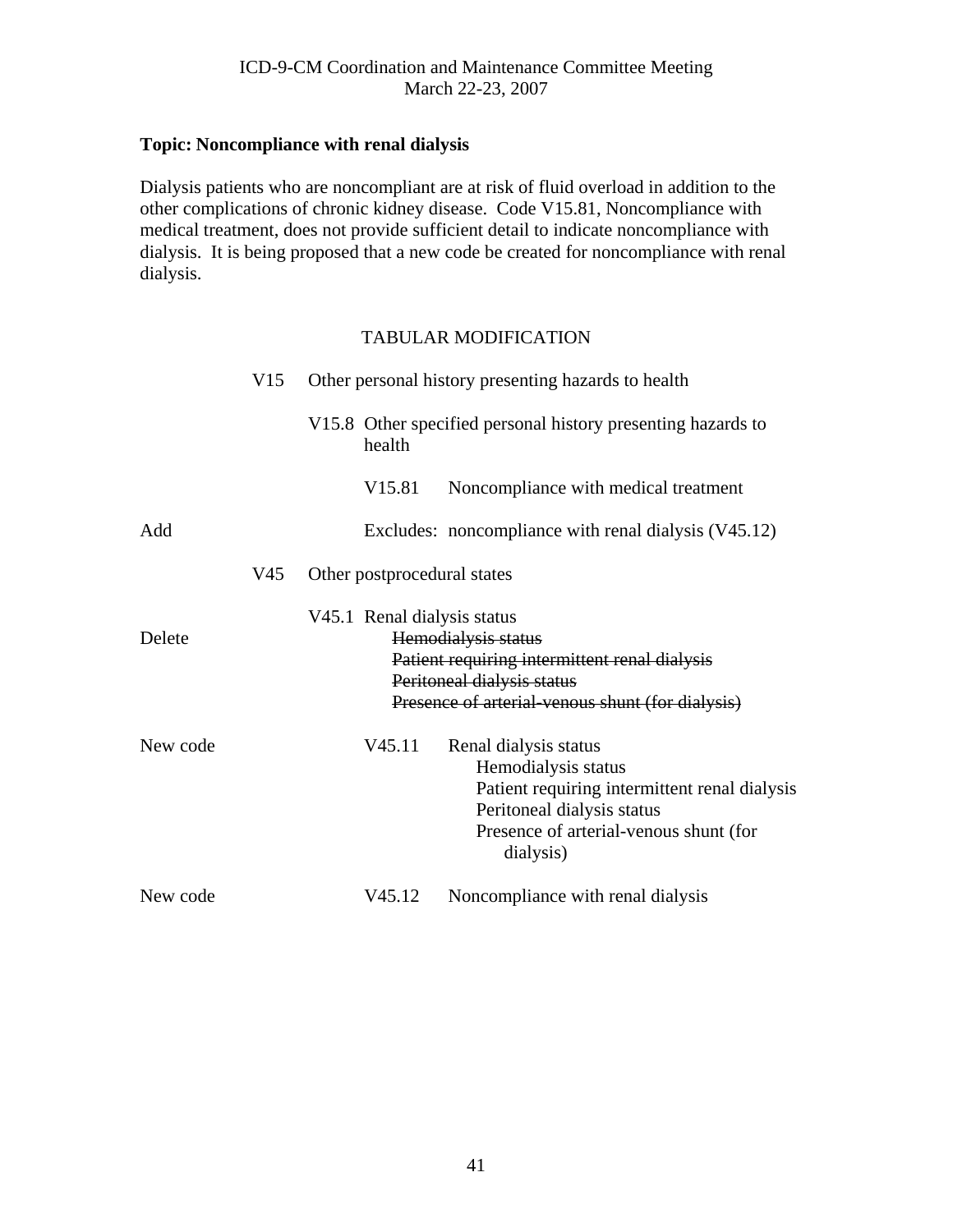# <span id="page-41-0"></span>**Topic: Other complications of organ transplant and transplant status**

The immunosuppressant drugs used to prevent transplant rejection leave patients more vulnerable to the developments of malignancies. It is also possible that a transplanted organ may have malignant cells present prior to transplant that were undetected.

Post-transplant lymphoproliferative disorder (PTLD) is a disease of uncontrolled proliferation of B cell lymphocytes following infection with the Epstein-Barr virus. PTLD may regress spontaneously after reduction or cessation of immunosuppressant medication, and can also be treated with anti-viral therapy. If untreated it may form tumor masses with bowel obstruction or progress to a non-Hodgkin's lymphoma.

Graft-versus-host disease (GVHD) occurs most often as a complication of bone marrow transplant, so it has been classified to code 996.85, Complications of transplanted organ, Bone marrow. However, GVHD can also rarely occur following blood transfusion, or any organ transplant where white blood cells are present in the organ that is transplanted. GVHD may be either acute or chronic. Acute cases of GVHD may affect the skin (ranging from maculopapular rash to desquamation), gastrointestinal tract (with diarrhea), liver (with elevated bilirubin), and cause increased susceptibility to infection (which may be in part a direct effect, and in part due to treatment of GVHD). Chronic GVHD usually starts more than 3 months after transplant, and may be distinct from acute cases (although it may occur in those who also had acute cases of GVHD). Chronic GVHD also may affect the skin, gastrointestinal system, and liver, and cause increased susceptibility to infection, and may additionally involve hair loss, dry eyes and mouth (sicca), and lung disorders. Treatment of GVHD involves corticosteroids and other immune suppressants.

Additionally, patients now may receive more than one transplant in a life time. At times an existing transplant may need to be removed and it may be some time before the new transplant. There is currently no way to classify a patient who has had a previous transplant that was removed.

It is being proposed that new codes be created for PTLD, GVHD, malignant neoplasm associated with a transplanted organ, and for the status of having had a transplanted organ removed.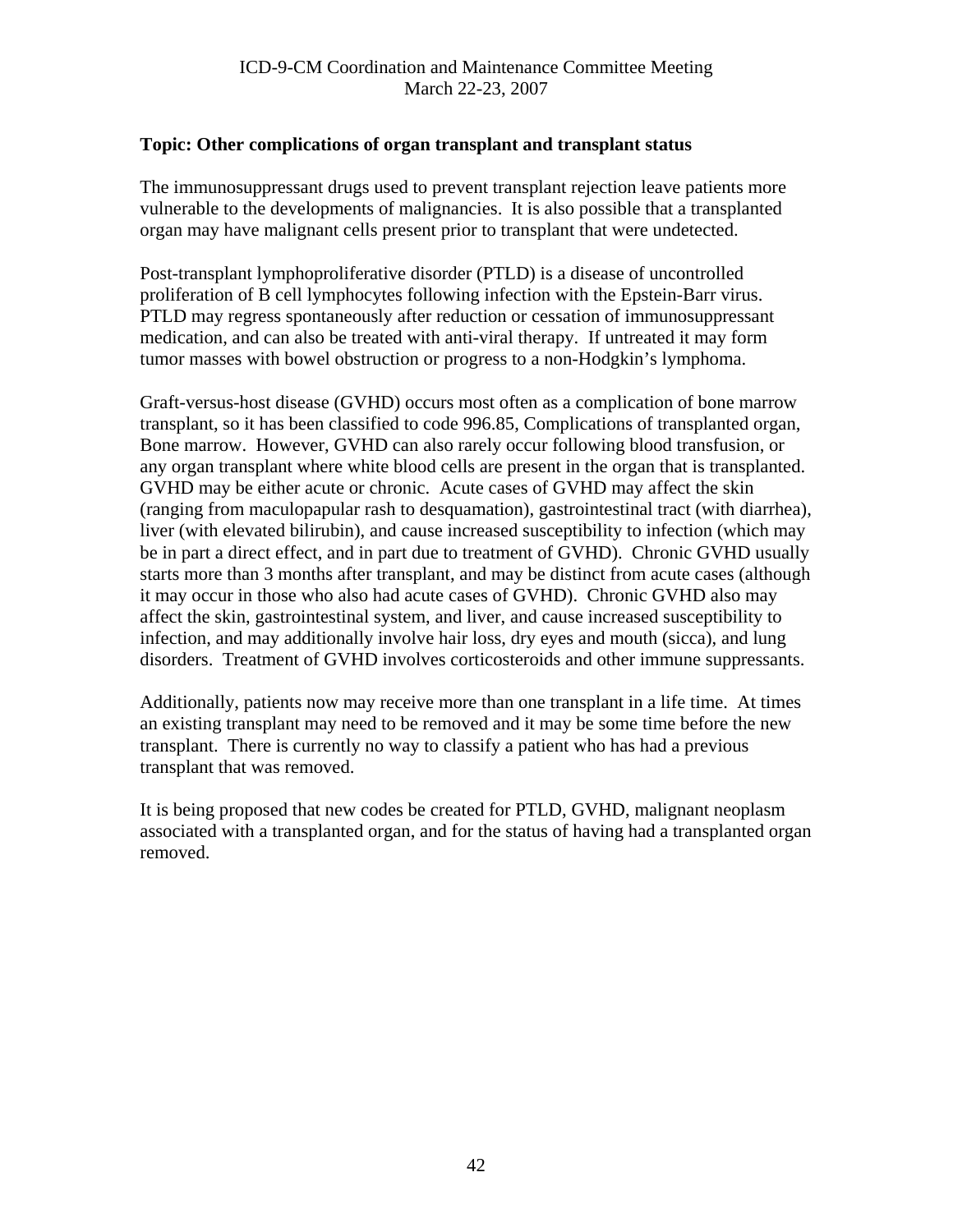|          | 199 | Malignant neoplasm without specification of site                                                                                                                                 |
|----------|-----|----------------------------------------------------------------------------------------------------------------------------------------------------------------------------------|
| New code |     | 199.2 Malignant neoplasm associated with transplanted organ                                                                                                                      |
|          |     | Use additional code for specific malignancy                                                                                                                                      |
|          | 238 | Neoplasm of uncertain behavior of other and unspecified sites and<br>tissues                                                                                                     |
|          |     | 238.7 Other lymphatic and hematopoietic tissues                                                                                                                                  |
| New code |     | 238.77<br>Post-transplant lymphoproliferative disorder<br>(PTLD)                                                                                                                 |
|          |     | Code first complications of transplant (996.80-996.89)                                                                                                                           |
|          | 279 | Disorders involving the immune mechanism                                                                                                                                         |
| New code |     | 279.5 Graft-versus-host disease<br>Acute graft-versus-host disease<br>Chronic graft-versus-host disease                                                                          |
|          |     | Code first underlying cause, such as:<br>complication of transplanted organ (bone marrow) (996.80-<br>996.89)<br>complication of blood transfusion (999.8)                       |
|          |     | Use additional code to identify associated manifestations, such as:<br>desquamative dermatitis (695.89)<br>diarrhea (787.91)<br>elevated bilirubin (782.4)<br>hair loss (704.09) |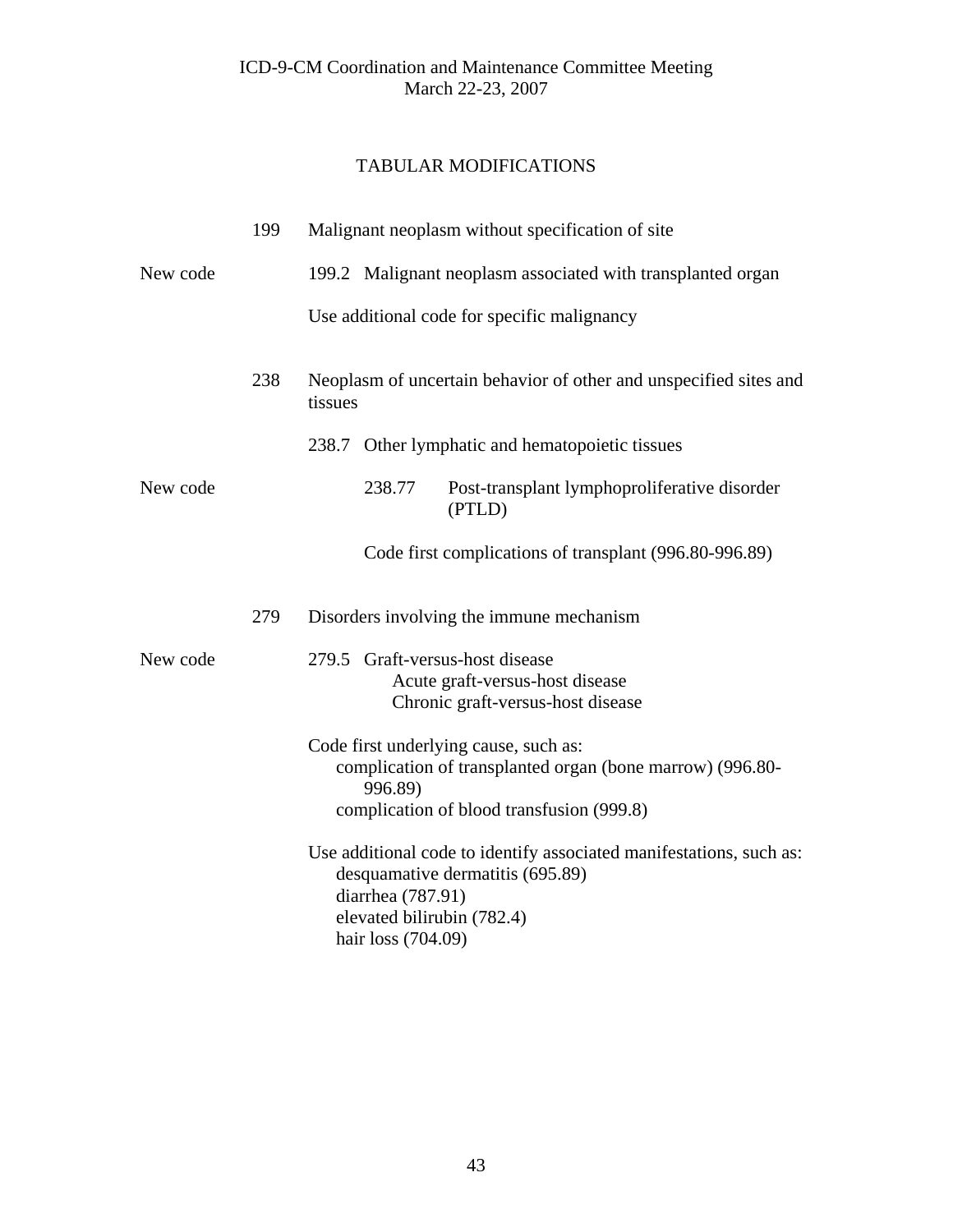|            | 996             | Complications peculiar to certain specified procedures                                                                                                                                  |  |  |  |
|------------|-----------------|-----------------------------------------------------------------------------------------------------------------------------------------------------------------------------------------|--|--|--|
|            |                 | 996.8 Complications of transplanted organ                                                                                                                                               |  |  |  |
| Add<br>Add |                 | Use additional code to identify nature of complication, such as:<br>malignancy associated with organ transplant (199.2)<br>post-transplant lymphoproliferative disorder (PTLD) (238.77) |  |  |  |
| Delete     |                 | 996.85<br>Bone marrow<br>Graft-versus-host disease (acute) (chronic)                                                                                                                    |  |  |  |
|            | 999             | Complications of medical care, not elsewhere classified                                                                                                                                 |  |  |  |
|            |                 | 999.8 Other transfusion reaction                                                                                                                                                        |  |  |  |
| Add        |                 | Use additional code to identify graft-versus-host reaction (279.5)                                                                                                                      |  |  |  |
|            | V <sub>45</sub> | Other postprocedural states                                                                                                                                                             |  |  |  |
|            |                 | V45.8 Other postprocedural status                                                                                                                                                       |  |  |  |
| New code   |                 | V45.87<br>Transplanted organ removal status<br>Transplanted organ removed due to<br>complication, failure or rejection                                                                  |  |  |  |
|            |                 | Excludes: encounter for removal of transplanted organ –<br>code to complication of transplanted organ<br>$(996.80 - 996.89)$                                                            |  |  |  |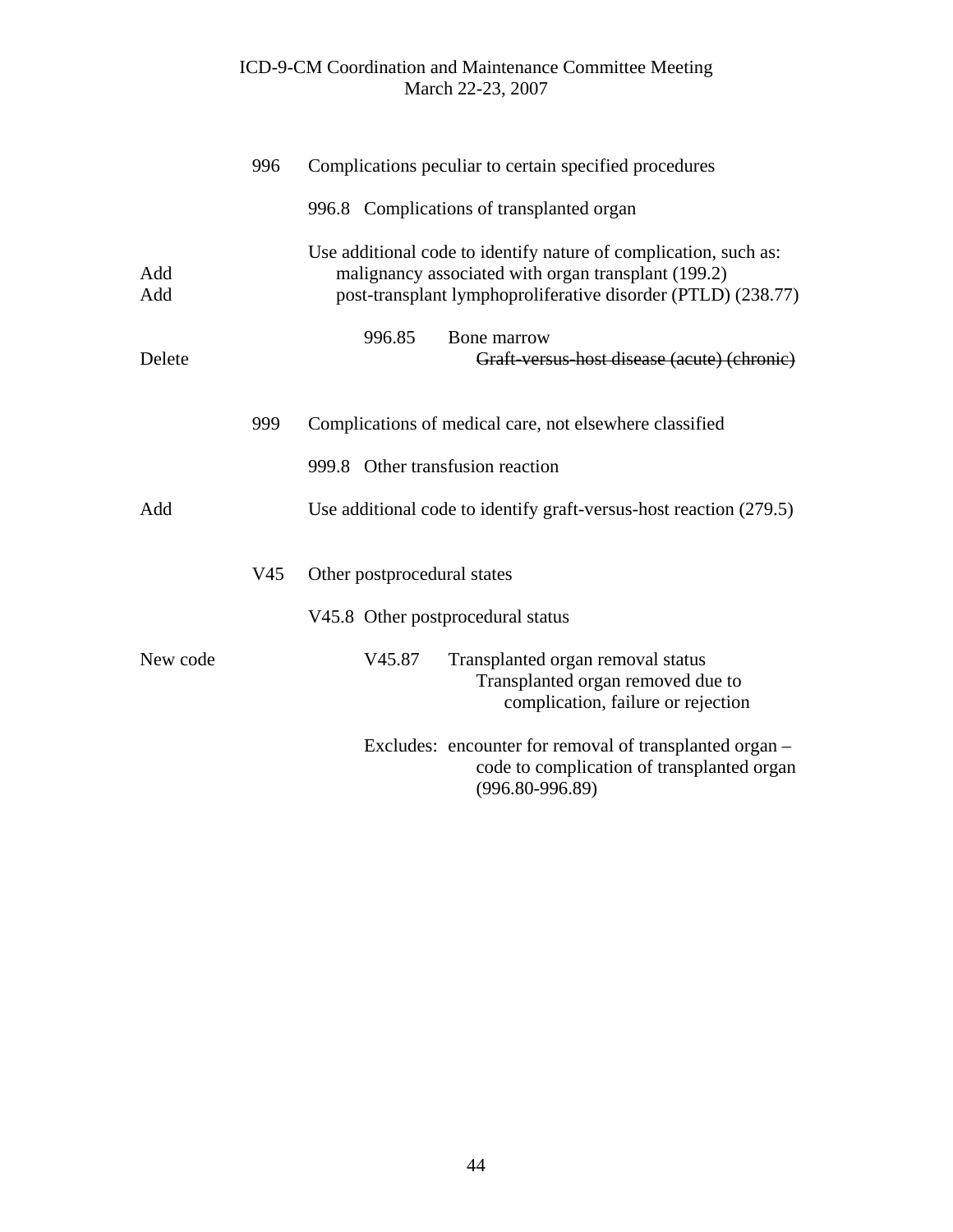# <span id="page-44-0"></span>**Topic: Vulvodynia**

Vulvodynia is vulvar pain without an identifiable cause that persists for three months or longer. The most commonly reported symptoms are burning, stinging and/or rawness in the vulva (the area surrounding the vaginal opening). Some women describe the pain as a feeling of acid being poured into an open wound. The American College of Obstetricians and Gynecologists (ACOG) and the American Academy of Family Physicians (AAFP), have recently disseminated documents on vulvodynia to their 150,000 cumulative members, alerting them to this often misdiagnosed and inappropriately treated women's health condition.

Data from a recent study funded by the National Institutes of Health (NIH) show that 13 million women may suffer from vulvodynia during their lifetime and that six percent have symptoms before age 25. The data demonstrate the need for continuing research on vulvodynia and for increasing awareness about this condition among both women and their health care providers.

Vulvodynia had been indexed to 625.9, Unspecified symptoms associated with female genital organs. A request was submitted to reindex it to 625.8, Other specified symptoms associated with female genital organs, as it is a specific condition. This index entry will become effective October 1, 2007. It has since been decided that a new code for vulvodynia would be useful, so it is being proposed at this time.

|          | 625 | Pain and other symptoms associated with female genital organs |                                                                   |  |  |
|----------|-----|---------------------------------------------------------------|-------------------------------------------------------------------|--|--|
|          |     | organs                                                        | 625.8 Other specified symptoms associated with female genital     |  |  |
| New code |     | 625.81                                                        | Vulvodynia                                                        |  |  |
| New code |     | 625.89                                                        | Other specified symptoms associated with<br>female genital organs |  |  |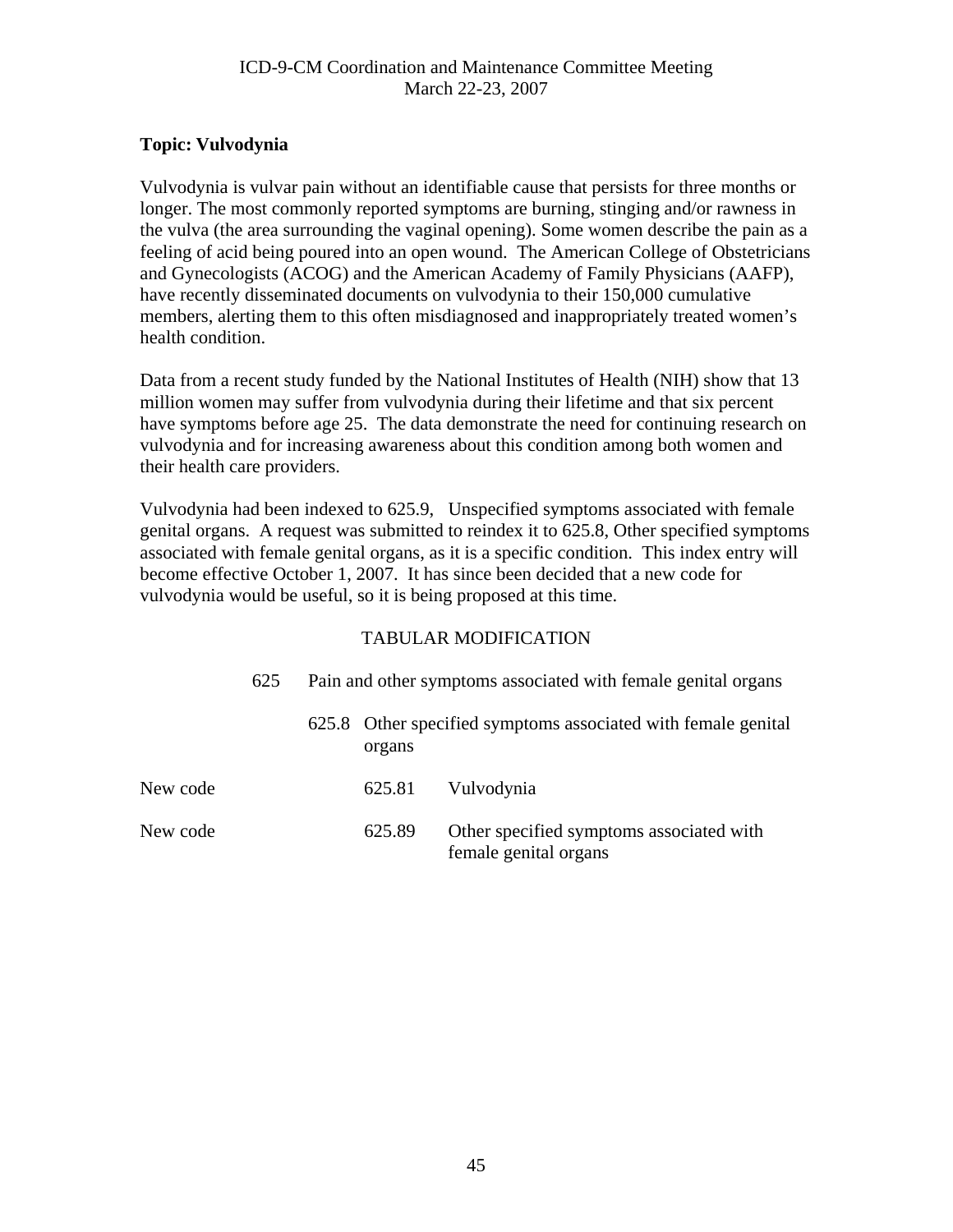# <span id="page-45-0"></span>**Topic: Fetal medicine**

Proposals for the classification of conditions affecting a fetus and in utero procedures have been brought to C&M meetings in the past. The complexity of these types of cases and the structure of the codes has made finalizing a new set of codes difficult. An updated proposal is being presented at this time. The current proposal attempts to eliminate any overlap between maternal, fetal and newborn codes while still allowing for the classification of all situations.

The following concepts are included: Complications affecting the fetus that are not currently classified High risk pregnancy due to assisted reproductive technology Suspected fetal conditions after study found not to exist Complications to the mother and fetus from in utero surgery Problems affecting the newborn due to in utero procedures

|          | 649 | Other conditions or status of the mother complicating pregnancy,<br>childbirth, or the puerperium                             |
|----------|-----|-------------------------------------------------------------------------------------------------------------------------------|
|          |     | 649.6 Uterine size date discrepancy                                                                                           |
| Add      |     | Excludes: suspected problem with fetal growth not found (678.34)                                                              |
| New code |     | 649.7 Pregnancy resulting from assisted reproductive technology<br>Pregnancy resulting from in vitro fertilization<br>$[0-4]$ |
|          | 651 | Multiple gestation                                                                                                            |
| Add      |     | Excludes: fetal conjoined twins (678.2)                                                                                       |
|          | 653 | Disproportion                                                                                                                 |
| Delete   |     | 653.7 Other fetal abnormality causing disproportion<br>Conjoined twins                                                        |
| Add      |     | Excludes: conjoined twins causing disproportion (678.2)                                                                       |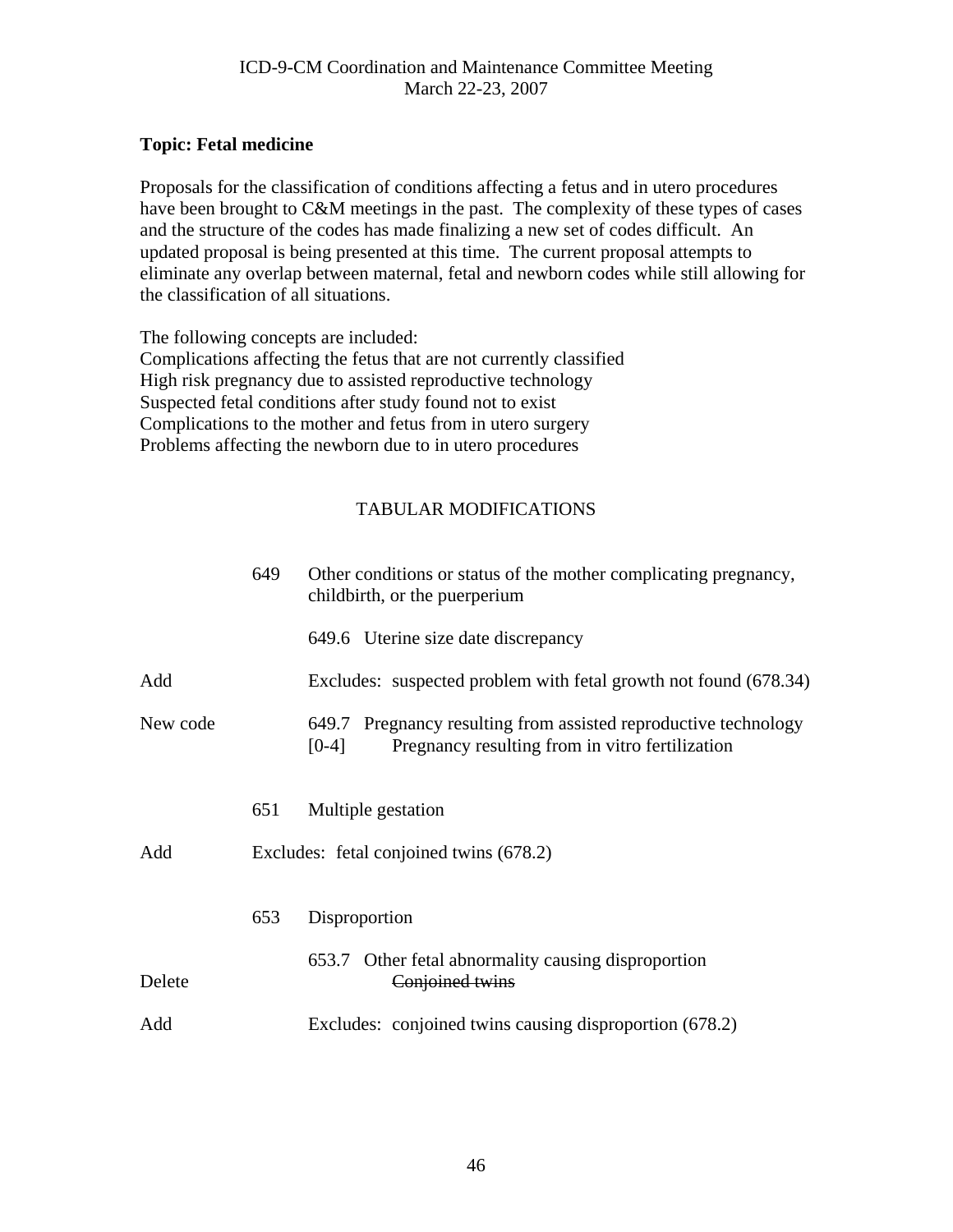|                        |     | ICD-9-CM Coordination and Maintenance Committee Meeting<br>March 22-23, 2007                                             |
|------------------------|-----|--------------------------------------------------------------------------------------------------------------------------|
|                        | 656 | Other fetal and placental problems affecting management of<br>mother                                                     |
| Add                    |     | Excludes: fetal hematologic conditions (678.1)<br>suspected placental problems not found (678.31-678.39)                 |
| Add                    |     | 656.8 Other specified fetal and placental problems<br>Subchorionic hematoma                                              |
|                        | 657 | Polyhydramnios                                                                                                           |
| Add                    |     | Excludes: suspected polyhyramnios not found (678.31)                                                                     |
|                        | 658 | Other problems associated with amniotic cavity and membranes                                                             |
| Add                    |     | Excludes: suspected problems with amniotic cavity and membranes, not<br>found (678.31)                                   |
| New section            |     | Other Fetal Management (678)                                                                                             |
| <b>New</b><br>Category | 678 | Other fetal management                                                                                                   |
| New code               |     | 678.1 Fetal hematologic conditions<br>Fetal anemia<br>Fetal thrombocytopenia<br>Fetal twin to twin transfusion           |
|                        |     | Excludes: fetal and neonatal hemorrhage (772.0-772.9)<br>fetal hematologic disorders affecting newborn (776.0-<br>776.9) |
|                        |     | fetal-maternal hemorrhage (656.00-656.03)<br>isoimmunization incompatibility (656.10-656.13,<br>656.20-656.23)           |
| New code               |     | 678.2 Fetal conjoined twins                                                                                              |
| New sub<br>category    |     | 678.3 Suspected fetal conditions not found                                                                               |
|                        |     | Excludes: known or suspected fetal anomalies affecting<br>management of mother, not ruled out (655.00<br>$-655.93$       |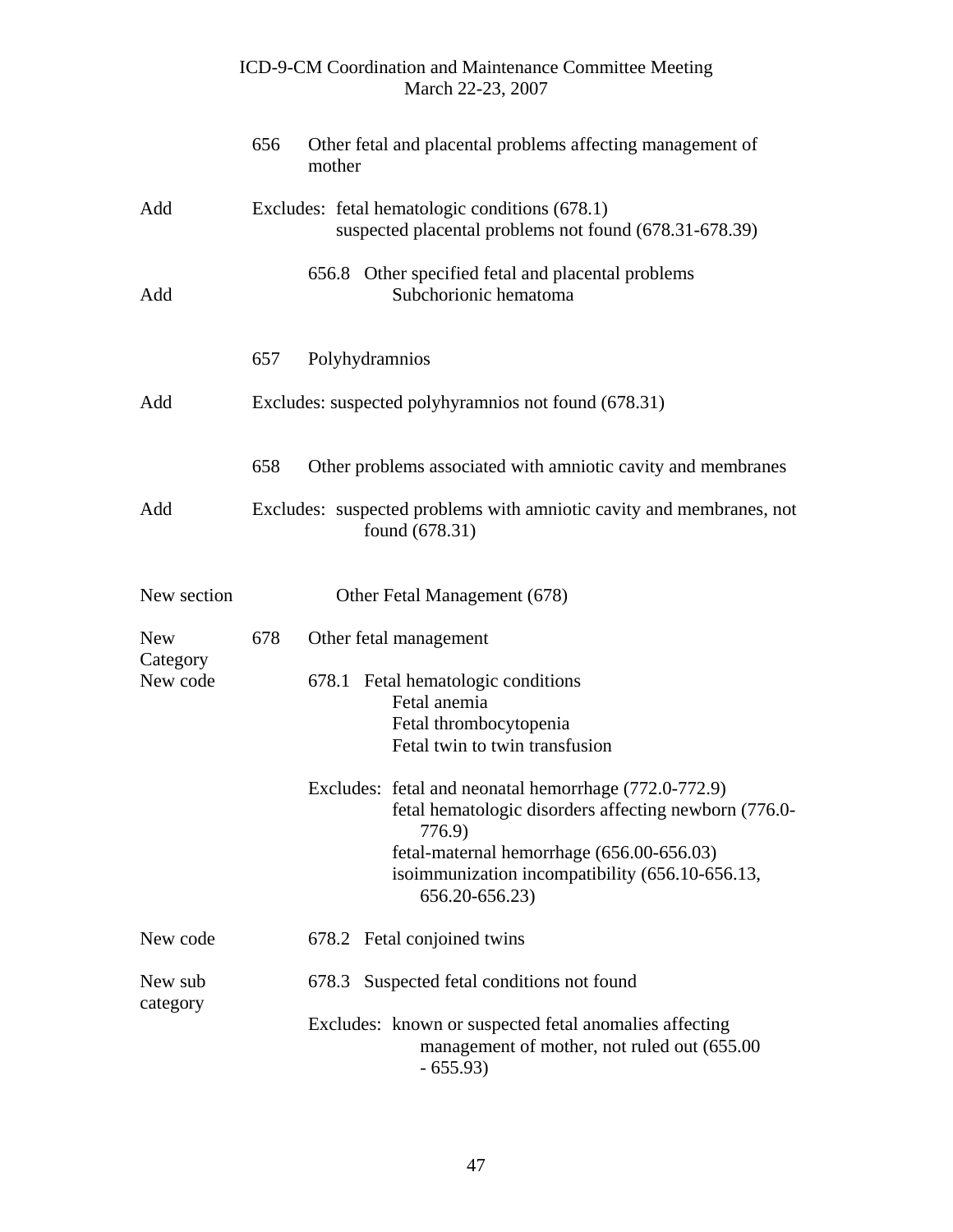| New code                      | 678.31 | Suspected problems with amniotic cavity and<br>membranes not found<br>Suspected oligohydramnios not found<br>Suspected polyhydramnios not found |
|-------------------------------|--------|-------------------------------------------------------------------------------------------------------------------------------------------------|
| New code                      | 678.32 | Suspected placental problems not found                                                                                                          |
| New code                      | 678.33 | Suspected fetal anomalies not found                                                                                                             |
| New code                      | 678.34 | Suspected problem with fetal growth not found<br>Suspected large for dates not found<br>Suspected small for dates not found                     |
| New code                      | 678.39 | Other suspected fetal conditions during<br>pregnancy not found                                                                                  |
| New section                   |        | Complications of in utero procedures (679)                                                                                                      |
| <b>New</b><br>679<br>category |        | Complications of in utero procedures                                                                                                            |
| New subcategory               |        | 679.0 Maternal complications from in utero procedure                                                                                            |
|                               |        | Excludes: maternal in utero procedure status of current pregnancy<br>(V23.85)                                                                   |
| New code                      | 679.01 | Maternal complications from in utero procedure,<br>antepartum                                                                                   |
| New code                      | 679.02 | Maternal complications from in utero procedure,<br>postpartum                                                                                   |
| New subcategory               |        | 679.1 Fetal complications from in utero procedures                                                                                              |
|                               |        | Excludes: newborn affected by in utero procedure (760.61-<br>760.64)                                                                            |
| New code                      | 679.11 | Fetal complications from amniocentesis                                                                                                          |
| New code                      | 679.12 | Fetal complications from other in utero<br>procedure                                                                                            |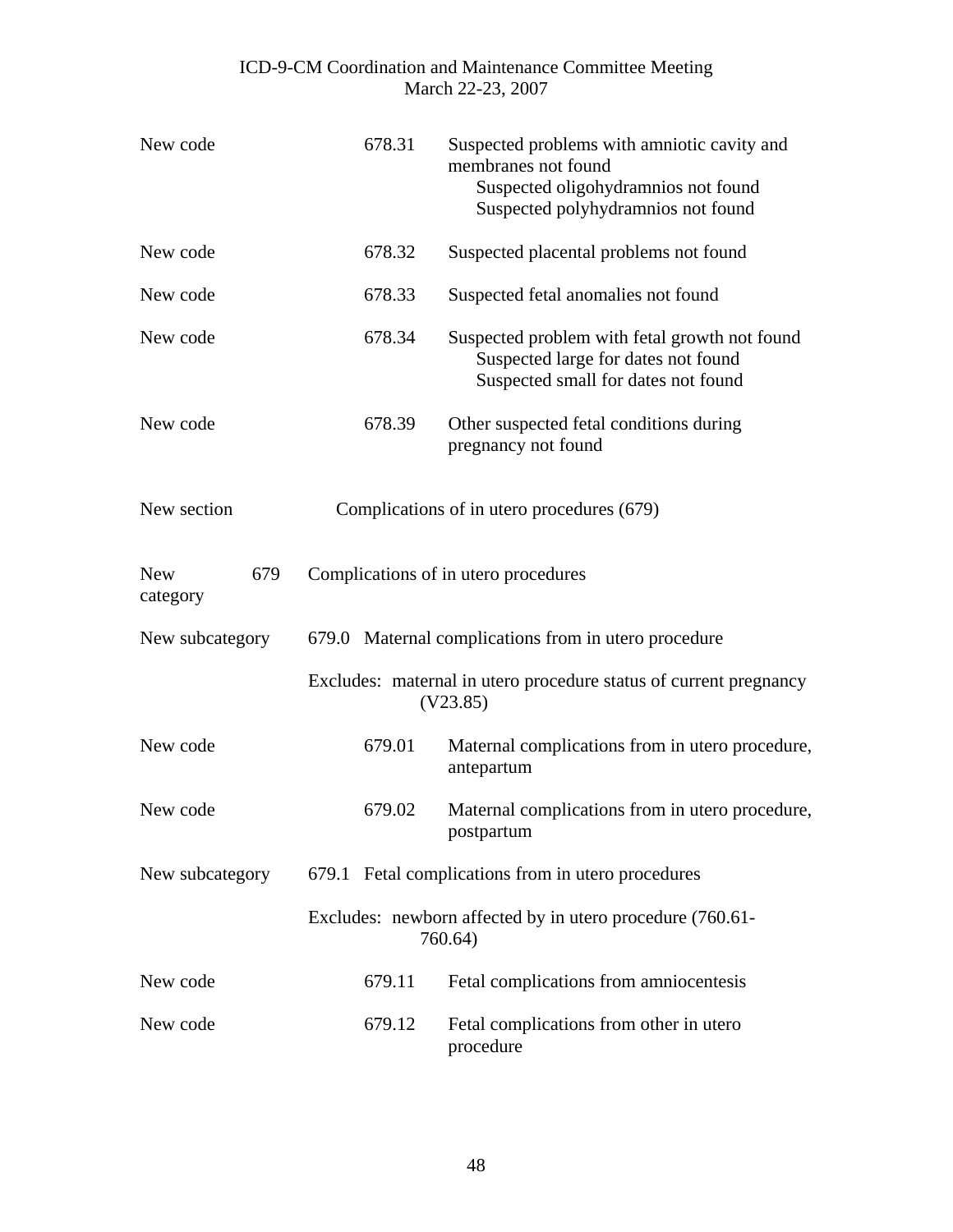|          | 760 |          |        | Fetus or newborn affected by maternal conditions which may be<br>unrelated to present pregnancy |
|----------|-----|----------|--------|-------------------------------------------------------------------------------------------------|
| Revise   |     |          |        | 760.6 Surgical operation on mother and fetus                                                    |
| Delete   |     |          |        | Excludes: previous surgery to uterus or pelvic organs (763.89)                                  |
| New code |     |          | 760.61 | Newborn affected by amniocentesis                                                               |
|          |     |          |        | Excludes: fetal complications from amniocentesis (679.11)                                       |
| New code |     |          | 760.62 | Newborn affected by other in utero procedure                                                    |
|          |     |          |        | Excludes: fetal complications of in utero procedure<br>(679.12)                                 |
| New code |     |          | 760.63 | Newborn affected by other surgical operations<br>on mother during pregnancy                     |
|          |     |          |        | Excludes: newborn affected by previous surgical<br>procedure on mother (760.64)                 |
| New code |     |          | 760.64 | Newborn affected by previous surgical<br>procedure on mother                                    |
|          | 763 | delivery |        | Fetus or newborn affected by other complications of labor and                                   |
| Add      |     |          |        | Excludes: surgical procedures on mother (760.61-760.64)                                         |
|          |     |          |        | 763.8 Other specified complications of labor and delivery<br>affecting fetus or newborn         |
|          |     |          | 763.89 | Other specified complications of labor and<br>delivery affecting fetus or newborn               |
| Delete   |     |          |        | Fetus or newborn affected by:<br>previous surgery to uterus or pelvic<br>organs                 |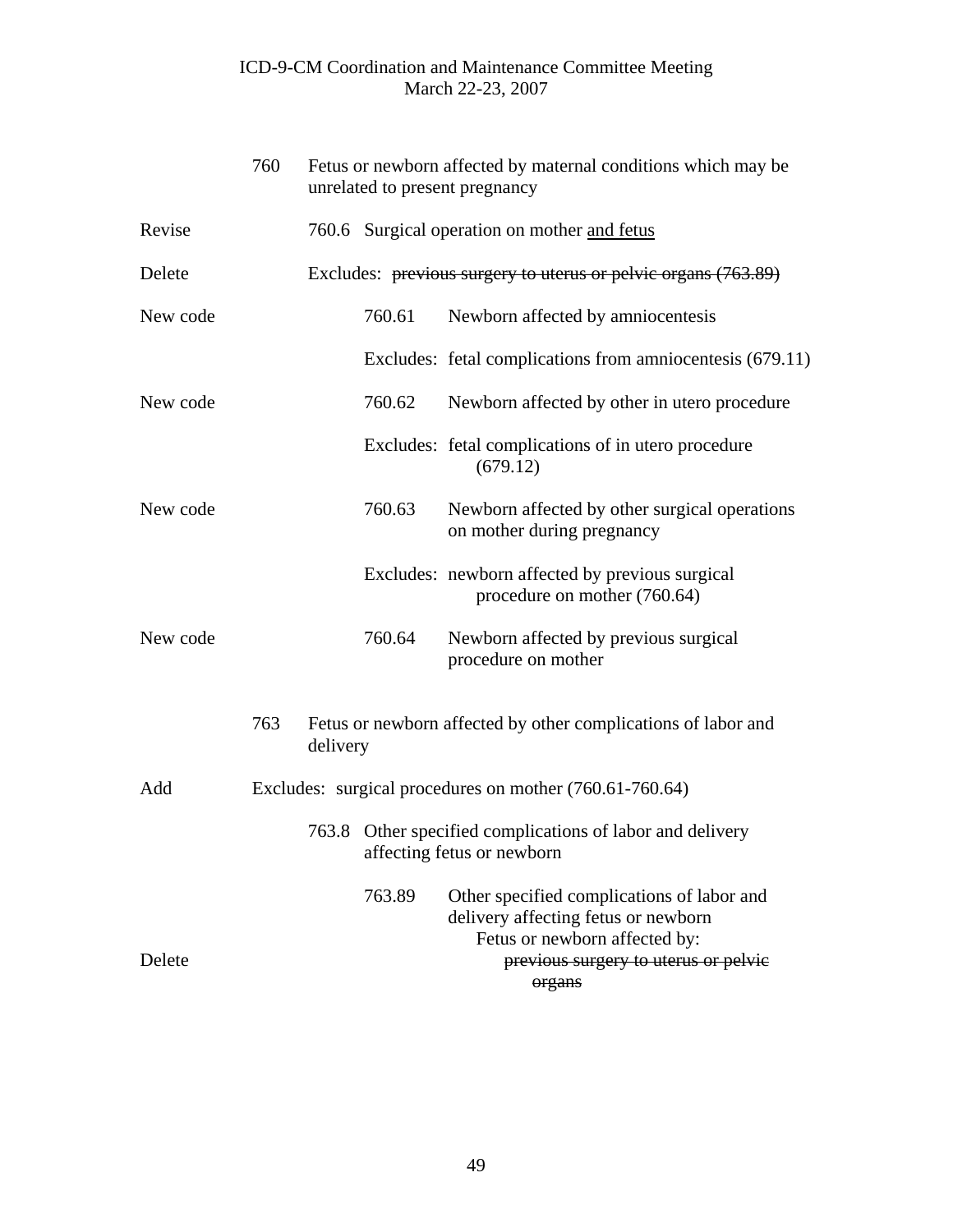| Revise                          | 776 |               |                      | Hematological disorders of fetus and newborn                                                                                                                                              |
|---------------------------------|-----|---------------|----------------------|-------------------------------------------------------------------------------------------------------------------------------------------------------------------------------------------|
| Revise                          |     |               | originating in utero | Includes: disorders specific to the fetus or newborn though possibly                                                                                                                      |
| Add                             |     |               |                      | Excludes: fetal hematologic conditions (678.1)                                                                                                                                            |
|                                 | V15 |               |                      | Other personal history presenting hazards to health                                                                                                                                       |
|                                 |     |               |                      | V15.2 Surgery to other major organs                                                                                                                                                       |
| New code                        |     |               | V <sub>15.21</sub>   | Personal history of undergoing in utero<br>procedure during pregnancy                                                                                                                     |
| New code                        |     |               | V <sub>15.22</sub>   | Personal history of undergoing in utero<br>procedure while a fetus                                                                                                                        |
| New code                        |     |               | V <sub>15.29</sub>   | Surgery to other major organs                                                                                                                                                             |
|                                 | V23 |               |                      | Supervision of high-risk pregnancy                                                                                                                                                        |
|                                 |     |               |                      | V23.8 Other high-risk pregnancy                                                                                                                                                           |
| New code                        |     |               | V23.85               | Pregnancy with history of in utero procedure<br>during previous pregnancy                                                                                                                 |
|                                 |     |               |                      | Excludes: management of pregnancy affected by in utero<br>procedure during current pregnancy (678.0-<br>678.2                                                                             |
| Revise                          | V28 | abnormalities |                      | Encounter for antenatal screening of mother to detect fetal                                                                                                                               |
| Add                             |     |               |                      | Excludes: genetic counseling and testing (V26.31-V26.39)                                                                                                                                  |
| Add                             |     |               |                      | V28.3 Screening for malformations using ultrasonics<br>Fetal anatomic survey                                                                                                              |
| Add<br>Add<br>Add<br>Add<br>Add |     |               |                      | V28.8 Other specified antenatal screening<br>Chorionic villus sampling<br>Genomic screening<br>Nuchal translucency testing<br>Proteomic screening<br>Screening for risk of pre-term labor |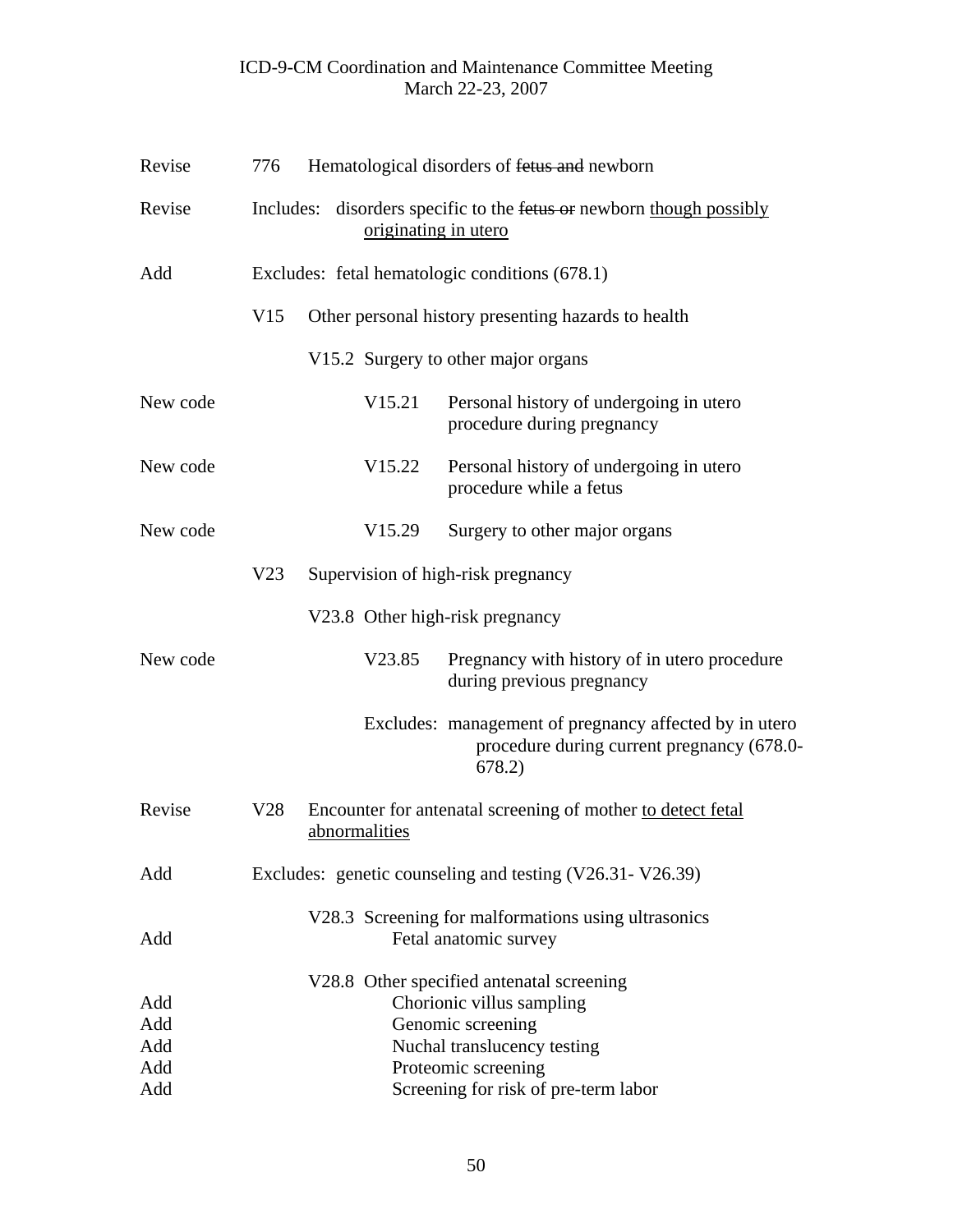# INDEX MODIFICATIONS

|     | Pregnancy              |
|-----|------------------------|
|     | management affected by |
|     | fetal (suspected)      |
|     | abnormality 655.9      |
| Add | abdominal 655.8        |
| Add | cardiovascular 655.8   |
| Add | facial 655.8           |
| Add | gastrointestinal 655.8 |
| Add | genitourinary 655.8    |
| Add | limb 655.8             |
| Add | aneuploidy 655.1       |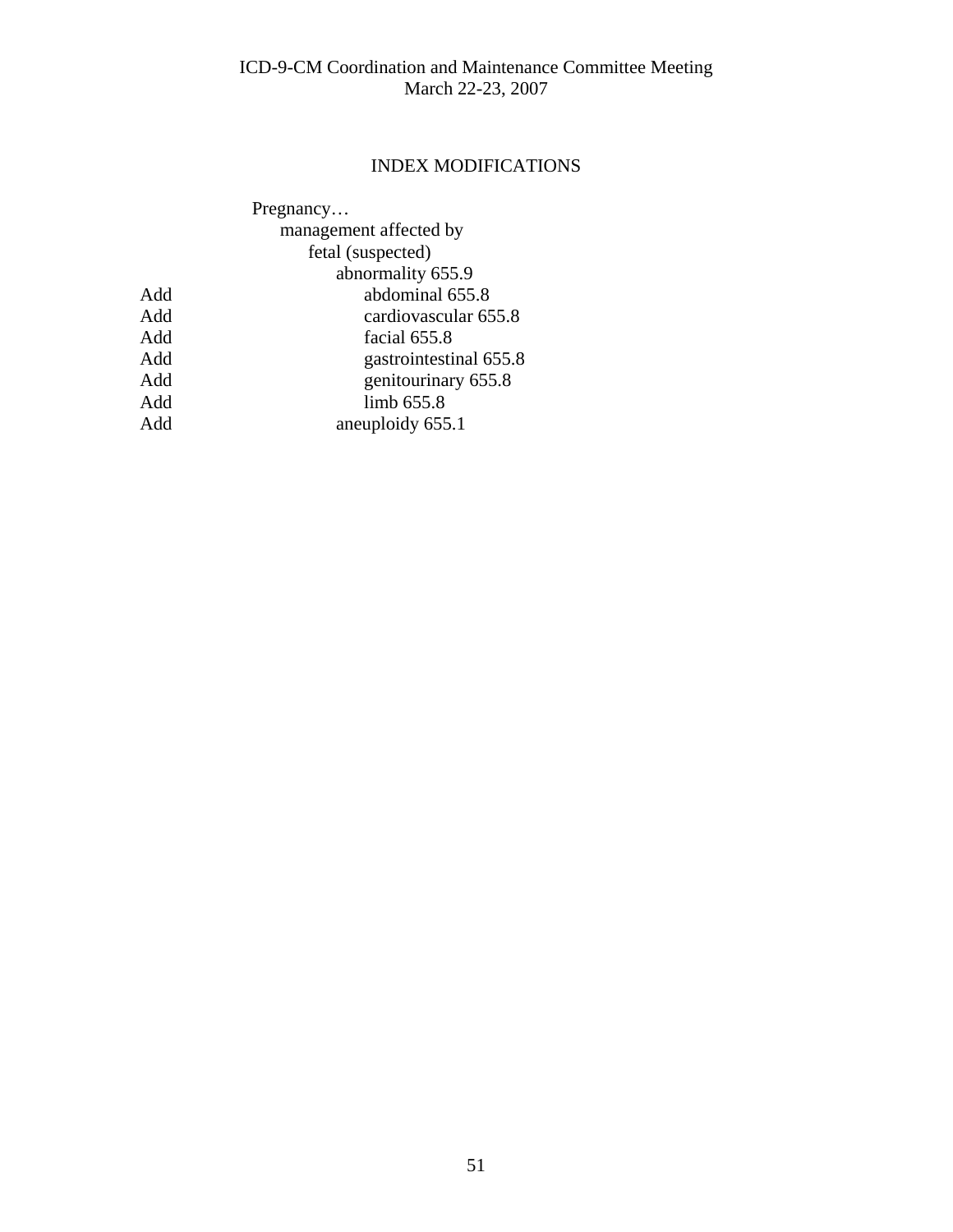### <span id="page-51-0"></span>**Topic: Malignant pleural effusion**

For the October 1, 2007 addenda a new code was approved for malignant ascites. Previously malignant ascites defaulted to secondary malignant neoplasm of the peritoneum which was not a valid default. Similarly, malignant pleural effusion defaults to secondary malignant neoplasm of the pleura. Again, this is not a valid default since a malignant pleural effusion may also represent a thoracic lymphoma. Additionally, malignant pleural effusion is a sign used for staging of lung cancer. For these reasons a new code for malignant pleural effusion is being proposed.

|          | 511 | Pleurisy |             |                                                                                                                                                                             |
|----------|-----|----------|-------------|-----------------------------------------------------------------------------------------------------------------------------------------------------------------------------|
| Delete   |     |          |             | Excludes: malignant pleural effusion (197.2)                                                                                                                                |
| Delete   |     |          |             | 511.8 Other specified forms of effusion, except tuberculous<br>Encysted pleurisy<br>Hemopneumothorax<br><b>Hemothorax</b><br><b>Hydropneumothorax</b><br><b>Hydrothorax</b> |
| New code |     |          | 511.81      | Malignant pleural effusion                                                                                                                                                  |
| New code |     |          | 511.89      | Other specified forms of effusion, except<br>tuberculous<br>Encysted pleurisy<br>Hemopneumothorax<br>Hemothorax<br>Hydropneumothorax<br>Hydrothorax                         |
|          | 782 |          |             | Symptoms involving skin and other integumentary tissue                                                                                                                      |
|          |     |          | 782.3 Edema |                                                                                                                                                                             |
| Revise   |     |          |             | Excludes: hydrothorax $(511.89)$                                                                                                                                            |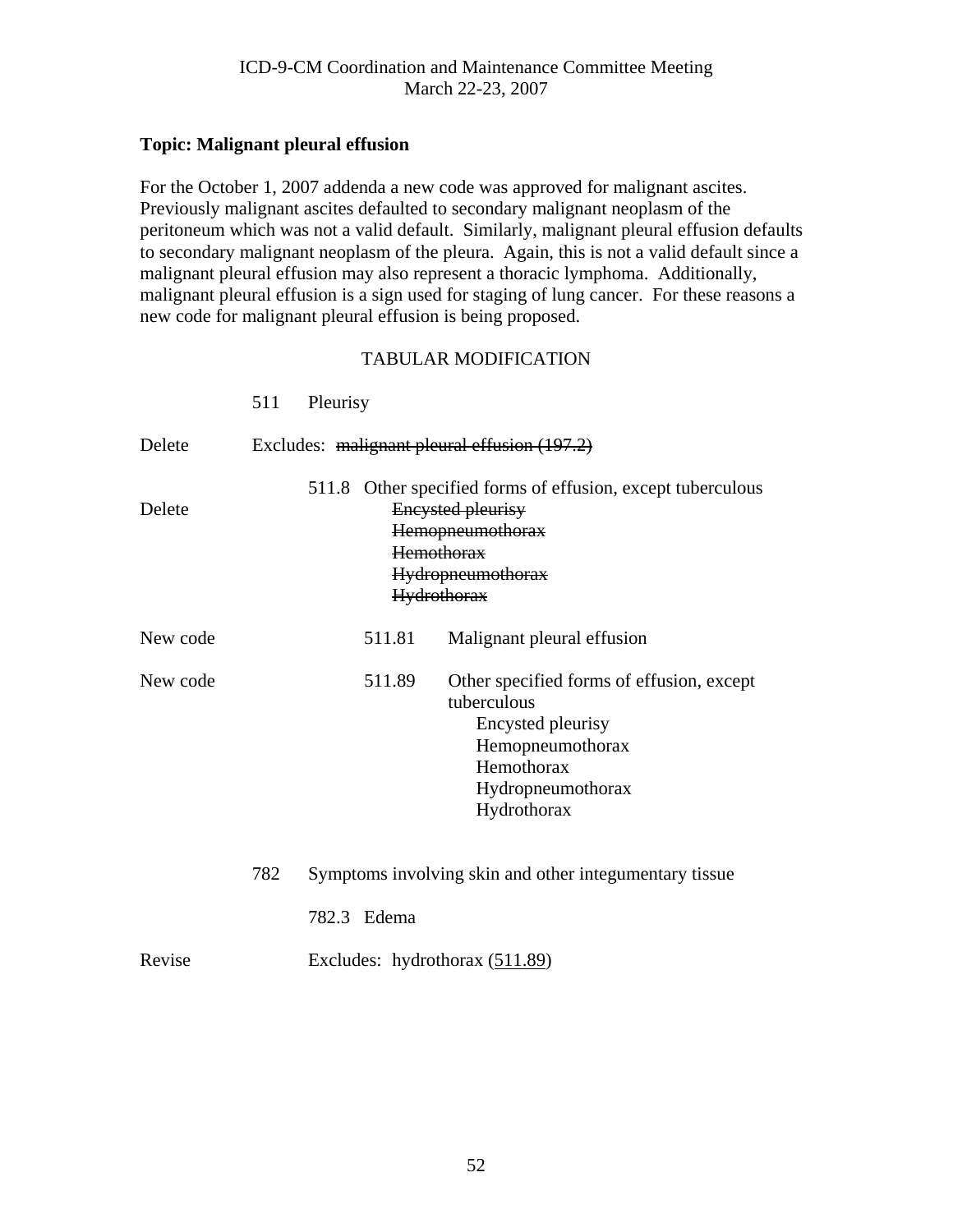# <span id="page-52-0"></span>**Topic: Abnormal Papanicolaou smear of vagina and vaginal HPV**

A new subcategory was recently created for abnormal cervical smears. Vaginal smears are interpreted the same way. The American College of Obstetricians and Gynecologists (ACOG) has requested parallel codes for abnormal vaginal cytologies to mirror those of the cervix.

|        | 623 | Noninflammatory disorders of vagina                                                                                                                                                                                                                                                                                                                            |
|--------|-----|----------------------------------------------------------------------------------------------------------------------------------------------------------------------------------------------------------------------------------------------------------------------------------------------------------------------------------------------------------------|
|        |     | 623.0 Dysplasia of vagina                                                                                                                                                                                                                                                                                                                                      |
| Add    |     | Excludes: abnormal results from vaginal cytologic examination<br>without histologic confirmation (795.10-795.19)                                                                                                                                                                                                                                               |
|        | 795 | Other and nonspecific abnormal cytological, histological,<br>immunological and DNA test findings                                                                                                                                                                                                                                                               |
|        |     | 795.0 Abnormal Papanicolaou smear of cervix and cervical HPV                                                                                                                                                                                                                                                                                                   |
| Revise |     | Excludes: mild cervical dysplasia (histologically confirmed)<br>(622.11)                                                                                                                                                                                                                                                                                       |
| Revise |     | moderate cervical dysplasia (histologically confirmed)<br>(622.12)                                                                                                                                                                                                                                                                                             |
| Revise |     | severe cervical dysplasia (histologically confirmed)<br>(233.1)                                                                                                                                                                                                                                                                                                |
| Revise |     | 795.08<br>Unsatisfactory cervical smear                                                                                                                                                                                                                                                                                                                        |
| Revise |     | Inadequate cervical sample                                                                                                                                                                                                                                                                                                                                     |
| Revise |     | Nonspecific abnormal Papanicolaou smear of vagina and<br>795.1<br>vaginal HPV and other sites                                                                                                                                                                                                                                                                  |
| Add    |     | Use additional code to identify acquired absence of uterus and<br>cervix, if applicable (629.82-629.84)                                                                                                                                                                                                                                                        |
| Add    |     | Excludes: carcinoma in-situ of vagina (233.31)<br>vaginal intraepithelial neoplasia I (VAIN I) (623.0)<br>vaginal intraepithelial neoplasia II (VAIN II) (623.0)<br>vaginal intraepithelial neoplasia III (VAIN III) (233.31)<br>dysplasia (histologically confirmed) of vagina NOS<br>(623.0)<br>mild vaginal dysplasia (histologically confirmed)<br>(623.0) |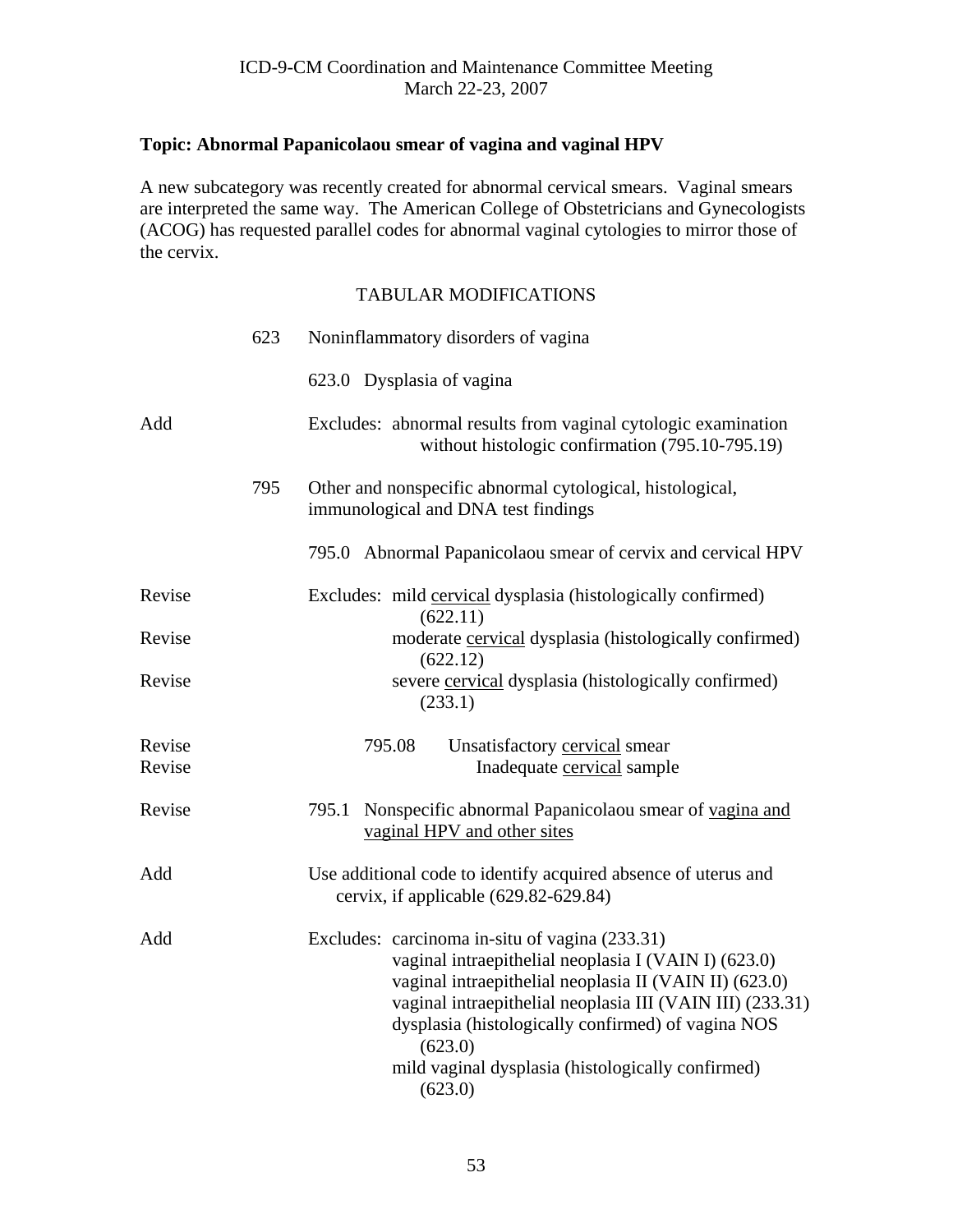|          |         | moderate vaginal dysplasia (histologically confirmed)<br>(623.0)                                                                                   |
|----------|---------|----------------------------------------------------------------------------------------------------------------------------------------------------|
|          |         | severe vaginal dysplasia (histologically confirmed)<br>(233.31)                                                                                    |
| New code | 795.10  | Abnormal glandular Papanicolaou smear of<br>vagina                                                                                                 |
| Add      |         | Abnormal thin preparation smear of vagina<br><b>NOS</b>                                                                                            |
| Add      |         | Abnormal vaginal cytology NOS<br>Atypical endocervical cells NOS<br>Atypical endometrial cells NOS<br>Atypical glandular cells NOS                 |
| New code | 795.11  | Papanicolaou smear of vagina with atypical<br>squamous cells of undetermined significance<br>$(ASC-US)$                                            |
| New code | 795.12  | Papanicolaou smear of vagina with atypical<br>squamous cells cannot exclude high grade<br>squamous intraepithelial lesion (ASC-H)                  |
| New code | 795.13  | Papanicolaou smear of vagina with low grade<br>squamous intraepithelial lesion (LGSIL)                                                             |
| New code | 795.14  | Papanicolaou smear of vagina with high grade<br>squamous intraepithelial lesion (HGSIL)                                                            |
| New code | 795.15  | Vaginal high risk human papillomavirus (HPV)<br>DNA test positive                                                                                  |
| New code | 795.16  | Papanicolaou smear of vagina with cytologic<br>evidence of malignancy                                                                              |
| New code | 795.18  | Unsatisfactory vaginal smear<br>Inadequate vaginal sample                                                                                          |
| New code | 795.19  | Other abnormal Papanicolaou smear of vagina<br>and vaginal HPV and other sites<br>Vaginal low risk human papillomavirus<br>(HPV) DNA test positive |
|          | (079.4) | Use additional code for associated human papillomavirus                                                                                            |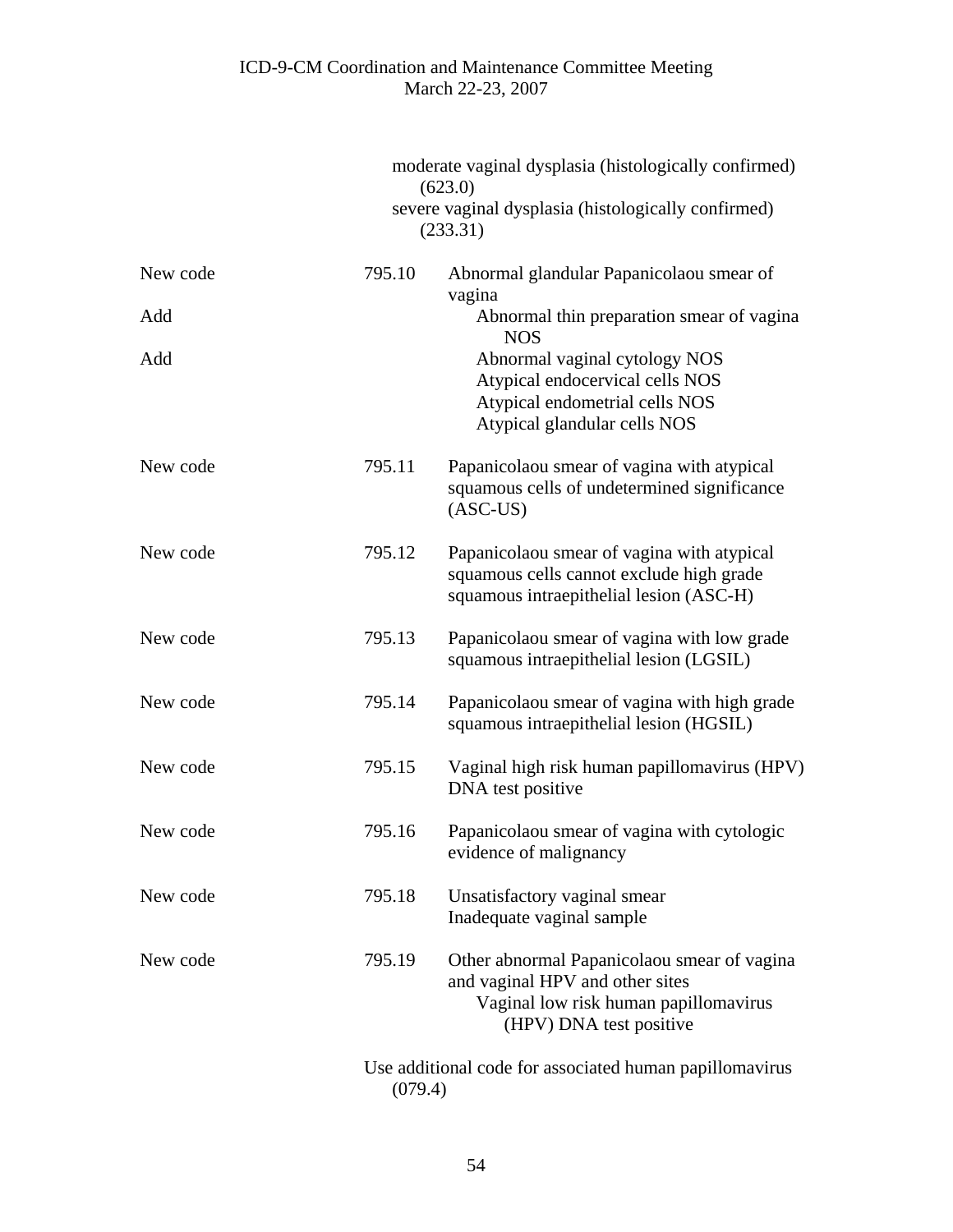# **ADDENDA**

# **TABULAR**

<span id="page-54-0"></span>**The tabular modifications on this page will become effective October 1, 2007. They are necessary to correspond to changes that were part of the October 1, 2006 addenda.** 

|        | 646             | Other complications of pregnancy, not elsewhere classified               |
|--------|-----------------|--------------------------------------------------------------------------|
|        |                 | 646.3 Habitual aborter                                                   |
| Revise |                 | Excludes: without current pregnancy $(629.81)$                           |
|        | V <sub>13</sub> | Personal history of other diseases                                       |
|        |                 | V13.2 Other genital system and obstetric disorders                       |
| Revise |                 | Excludes: habitual aborter (646.3)<br>without current pregnancy (629.81) |
|        | V <sub>23</sub> | Supervision of high-risk pregnancy                                       |
|        |                 | V23.2 Pregnancy with history of abortion                                 |
| Revise |                 | Excludes: habitual aborter:<br>that without current pregnancy $(629.81)$ |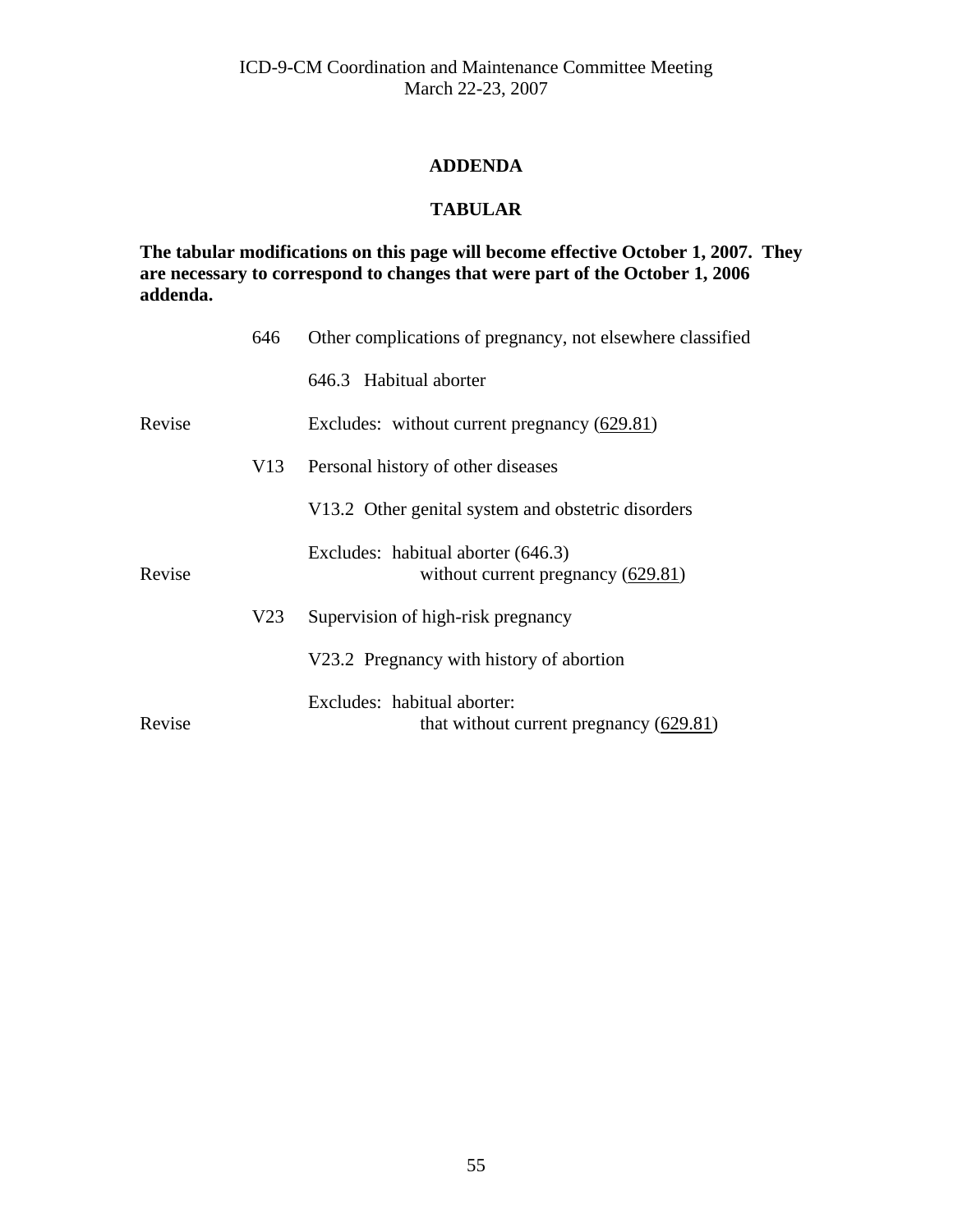# **The following tabular addenda modifications are for consideration for October 1, 2008**

|                            | 172<br>Malignant melanoma of skin                                                                                               |
|----------------------------|---------------------------------------------------------------------------------------------------------------------------------|
| Add                        | Includes: melanoma in situ of skin                                                                                              |
| Add<br>Add<br>Add          | 181<br>Malignant neoplasm of placenta<br>Chorioadenoma (destruens)<br>Invasive hydatidiform mole<br>Malignant hydatidiform mole |
| Delete<br>Delete           | Excludes: ehorioadenoma (destruens) (236.1)<br>hydatidiform mole (630)<br>malignant $(236.1)$<br>invasive mole (236.1)          |
|                            | 232<br>Carcinoma in situ of skin                                                                                                |
| Add                        | Excludes: melanoma in situ of skin (172.0-172.9)                                                                                |
|                            | 236<br>Neoplasm of uncertain behavior of genitourinary organs                                                                   |
| Delete<br>Delete<br>Delete | Placenta<br>236.1<br>Chorioadenoma (destruens)<br>Invasive mole<br>Malignant hydatid(iform) mole                                |
|                            | 571<br>Chronic liver disease and cirrhosis                                                                                      |
|                            | 571.5 Cirrhosis of liver without mention of alcohol                                                                             |
| Add                        | Excludes: cirrhosis due to viral hepatitis (acute) (chronic) (070.0<br>$-070.9$                                                 |
|                            | 630<br>Hydatidiform mole                                                                                                        |
| Revise<br>Revise           | Excludes: chorioadenoma (destruens) (181)<br>malignant hydatidiform mole (181)                                                  |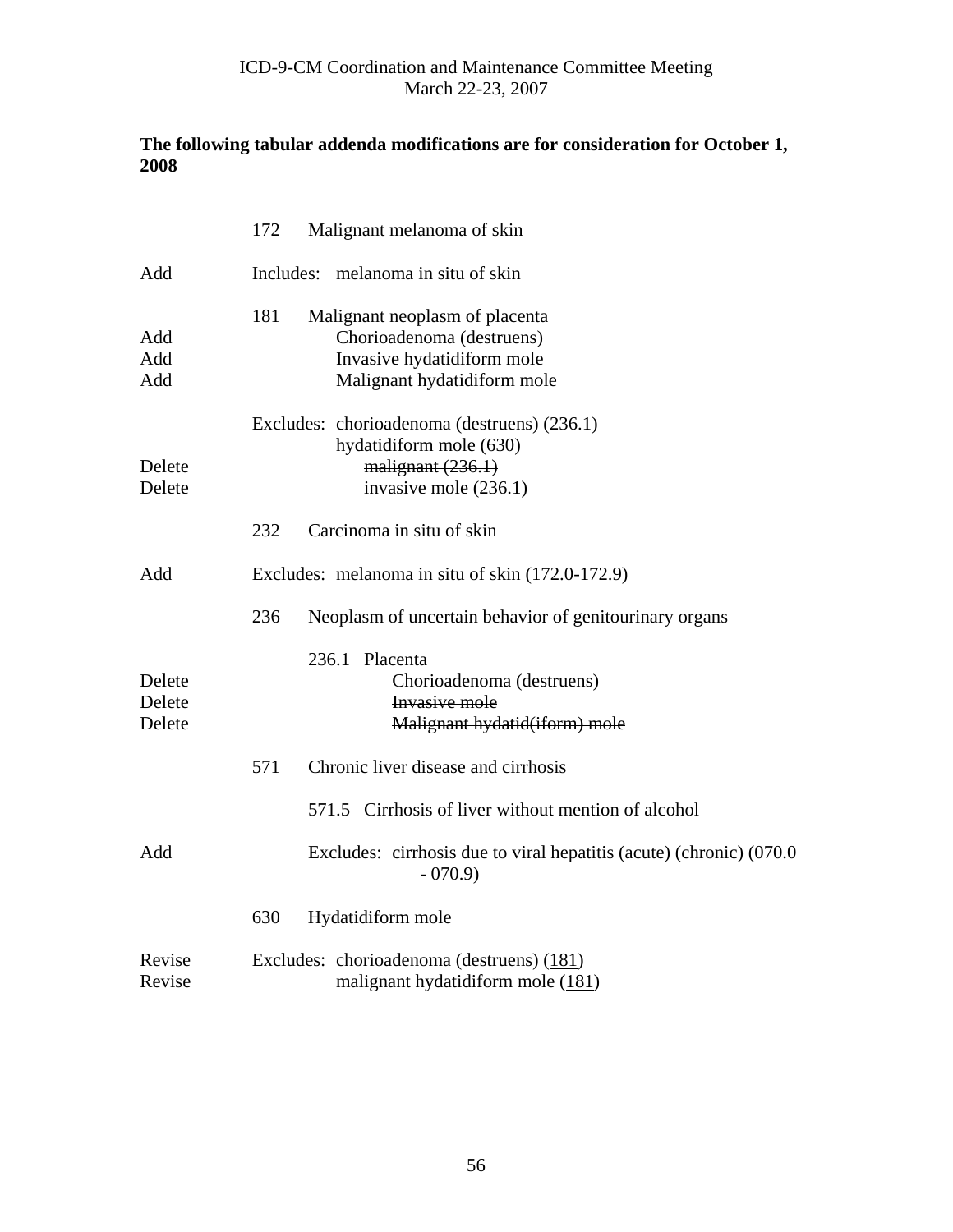|        | 647 | Infectious and parasitic conditions in the mother classifiable<br>elsewhere, but complicating pregnancy, childbirth, or the<br>puerperium |
|--------|-----|-------------------------------------------------------------------------------------------------------------------------------------------|
|        |     | 647.6 Other viral diseases<br>$[0-4]$                                                                                                     |
| Revise |     | Conditions classifiable to 042 and 050-079, except 056.<br>V02.51, 795.05                                                                 |
|        | 648 | Other current conditions in the mother classifiable elsewhere, but<br>complicating pregnancy, childbirth, or the puerperium               |
| Revise |     | 648.9 Other current conditions classifiable elsewhere<br>Conditions classifiable to 440-459, 795.01-795.04,<br>795.06                     |
|        | 707 | Chronic ulcer of skin                                                                                                                     |
| Delete |     | Excludes: specific infections classified under "Infectious and parasitic<br>diseases" (001.0-136.9)                                       |
|        | 729 | Other disorders of soft tissues                                                                                                           |
|        |     | 729.7 Nontraumatic compartment syndrome                                                                                                   |
| Add    |     | Code first, if applicable, post-surgical compartment syndrome<br>(998.89)                                                                 |
|        | 994 | Effects of other external causes                                                                                                          |
| Add    |     | 994.8 Electrocution and nonfatal effects of electric current<br>Shock from electroshock gun (taser)                                       |
|        | 995 | Certain adverse effects not elsewhere classified                                                                                          |
| Add    |     | 995.6 Anaphylactic shock due to adverse food reaction<br>Anaphylactic reaction due to food                                                |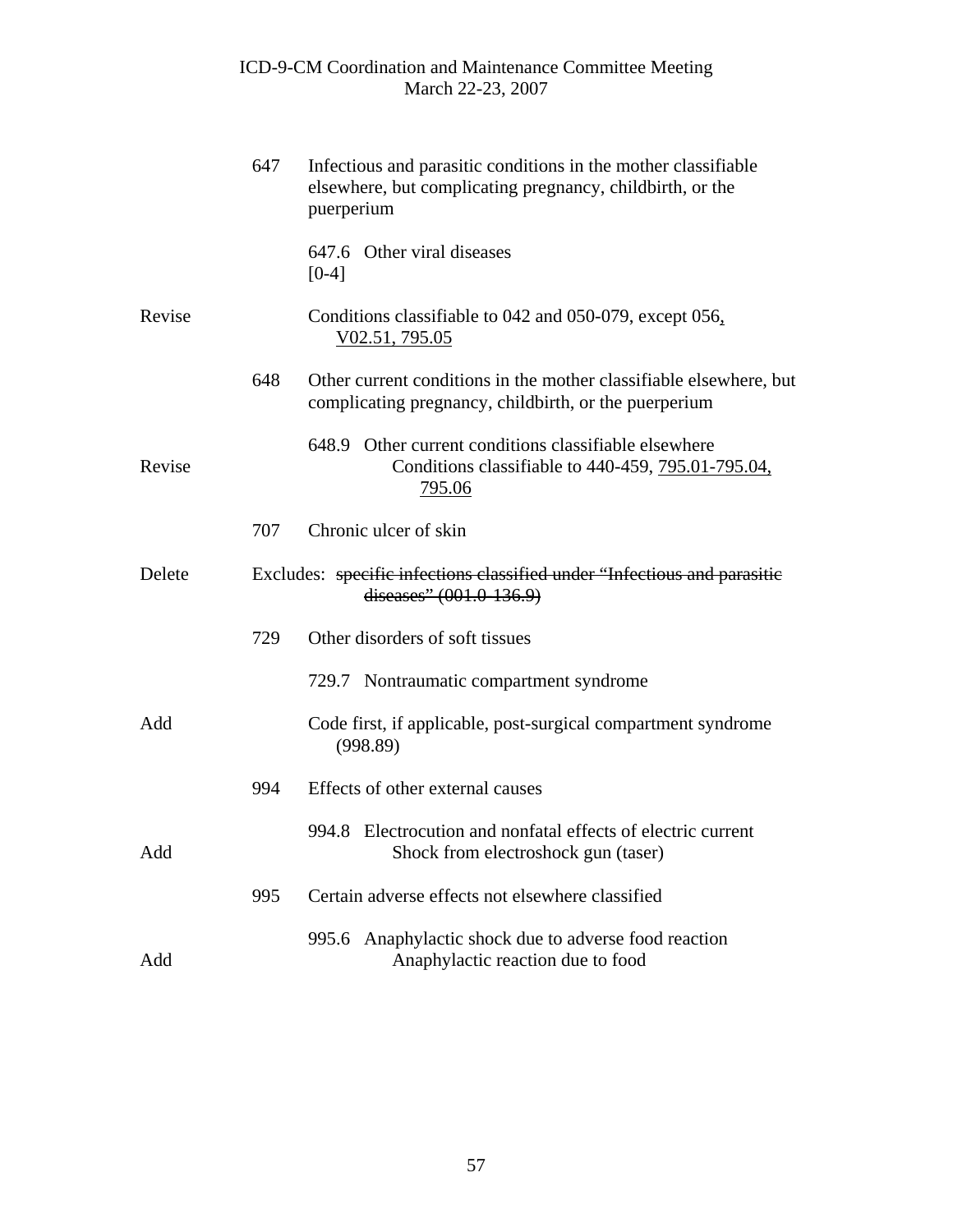|            | 996             | Complications peculiar to certain specified procedures                                                                                                                                                   |
|------------|-----------------|----------------------------------------------------------------------------------------------------------------------------------------------------------------------------------------------------------|
|            |                 | 996.4 Mechanical complication of internal orthopedic device,<br>implant, and graft                                                                                                                       |
| Add<br>Add |                 | 996.49<br>Other mechanical complication of other internal<br>orthopedic device, implant, and graft<br>Breakage of internal fixation device in bone<br>Dislocation of internal fixation device in<br>bone |
|            | 999             | Complications of medical care, not elsewhere classified                                                                                                                                                  |
| Add        |                 | 999.4 Anaphylactic shock due to serum<br>Anaphylactic reaction due to serum                                                                                                                              |
|            | V <sub>58</sub> | Encounter for other and unspecified procedures and aftercare                                                                                                                                             |
|            |                 | V58.1 Encounter for chemotherapy and immunotherapy for<br>neoplastic conditions                                                                                                                          |
| Delete     |                 | Excludes: prophylactic chemotherapy against disease which has<br>never been present (V03.0-V07.9)                                                                                                        |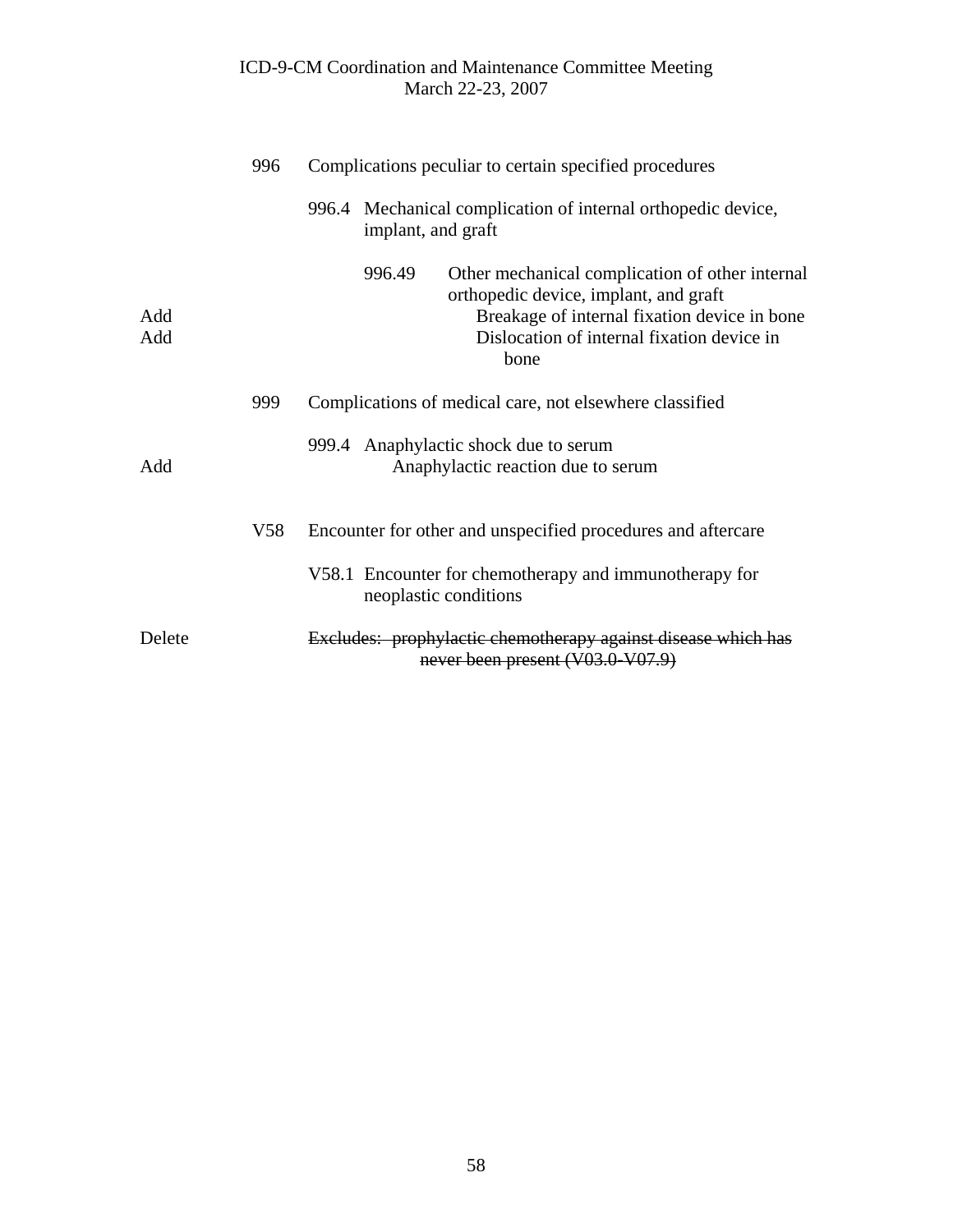### **ADDENDA**

# **INDEX**

# **The index modifications on this page will become effective October 1, 2007. They are corrections to the official ICD-9-CM CD-ROM.**

|               | History (personal) of                                                                          |
|---------------|------------------------------------------------------------------------------------------------|
|               | family                                                                                         |
| Delete        | hypospadias V13.61                                                                             |
| Add           | hypospadias V13.61                                                                             |
| Revise<br>Add | Stump - see also Amputation eervix, cervical (healed) 622.8<br>cervix, cervical (healed) 622.8 |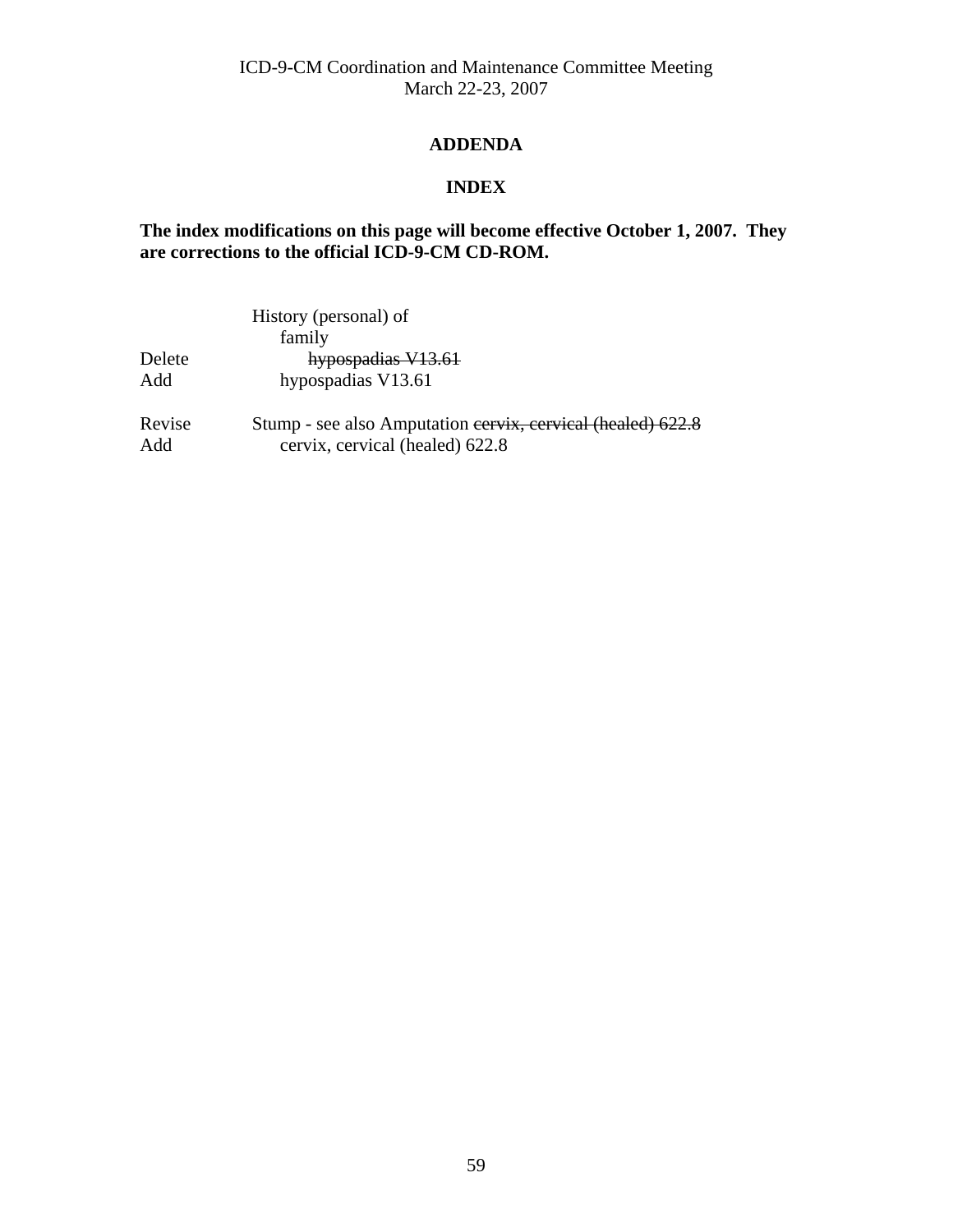# **The following index addenda changes are being proposed for October 1, 2008**

|        | Abnormal                                                                     |
|--------|------------------------------------------------------------------------------|
| Add    | creatinine clearance 794.4                                                   |
| Revise | Amyloidosis 277.30                                                           |
|        | Anemia 285.9                                                                 |
| Add    | due to drug – see Anemia, by type (see also Table of Drugs and<br>Chemicals) |
|        | refractory (primary) 238.72                                                  |
| Add    | due to                                                                       |
| Add    | drug 285.0                                                                   |
| Add    | myelodysplastic syndrome 238.72                                              |
| Add    | toxin 285.0                                                                  |
| Add    | hereditary 285.0                                                             |
| Add    | idiopathic 238.72                                                            |
|        | Anomaly                                                                      |
| Add    | venous – see Anomaly, vein                                                   |
|        | Blindness (acquired) (congenital) (both eyes) 369.00                         |
| Add    | face 368.16                                                                  |
|        | Cementoperiostitis 523.40                                                    |
| Add    | acute 523.33                                                                 |
| Add    | apical 523.40                                                                |
|        | Cirrhosis                                                                    |
|        | due to                                                                       |
| Add    | viral hepatitis – see Hepatitis, viral                                       |
|        | Cyst                                                                         |
|        | fallopian tube 620.8                                                         |
| Add    | congenital 752.11                                                            |
|        | mullerian duct 752.89                                                        |
| Add    | appendix testis 608.89                                                       |
| Add    | cervix (embryonal) 752.41                                                    |
| Add    | fallopian tube 752.11                                                        |
| Add    | prostatic utricle 599.89                                                     |
| Add    | vagina (embryonal) 752.41                                                    |
| Add    | paramesonephric duct – see Cyst, mullerian duct                              |
|        | Dermopathy                                                                   |
| Add    | nephrogenic fibrosing 701.8                                                  |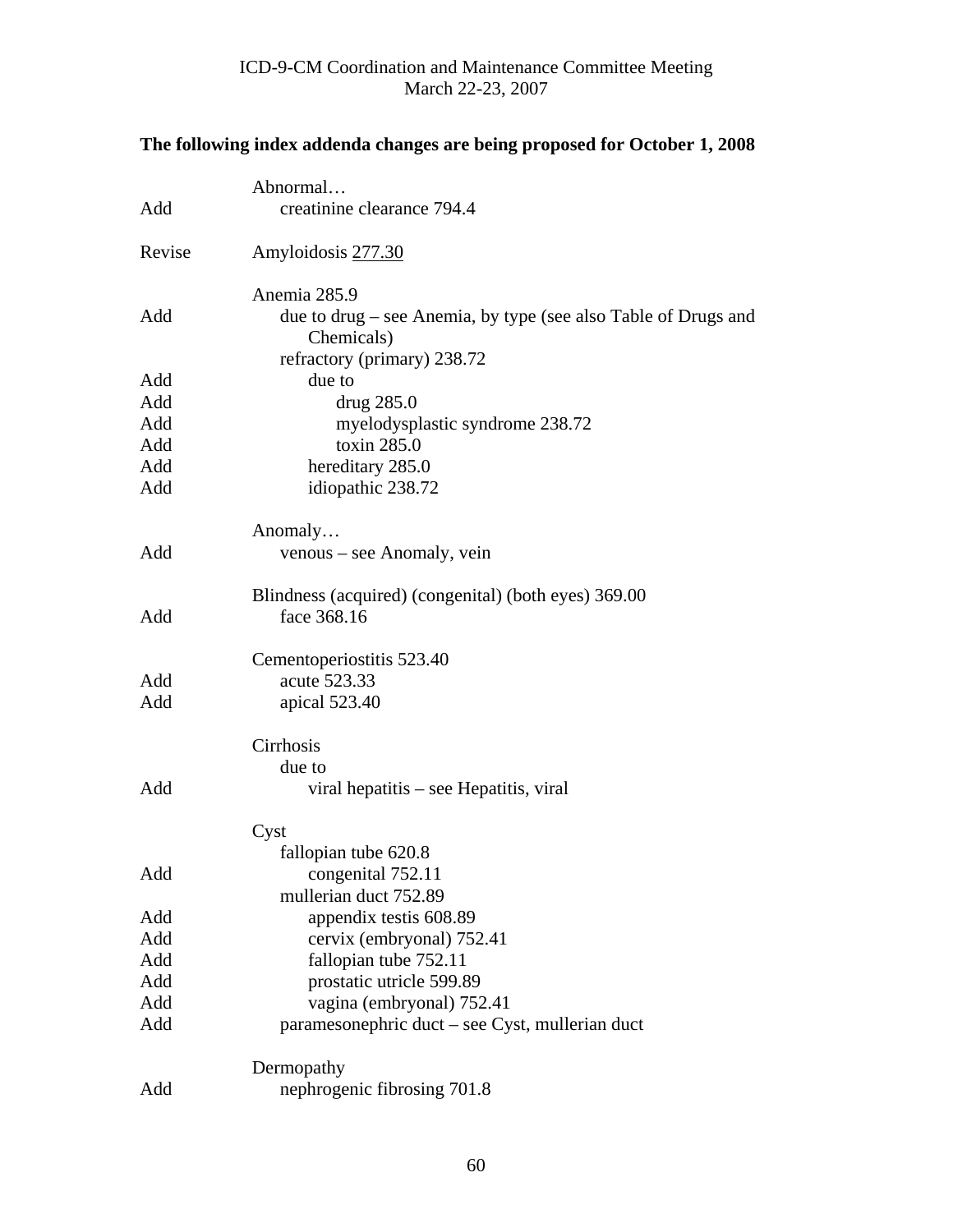|        | Diabetes                                                                                                                        |
|--------|---------------------------------------------------------------------------------------------------------------------------------|
|        | with                                                                                                                            |
| Add    | hyperglycemia – code to Diabetes, by type, with $5th$ digit for<br>uncontrolled                                                 |
|        | Disease                                                                                                                         |
| Add    | gastroesophageal reflux (GERD) 530.81<br>Still's (juvenile rheumatoid arthritis) 714.30                                         |
| Add    | adult onset 714.2                                                                                                               |
|        | Disorder                                                                                                                        |
| Add    | semantic pragmatic 315.39                                                                                                       |
| Add    | with autism 299.0                                                                                                               |
| Revise | Encephalomyelitis (chronic) (granulomatous) (hemorrhagic necrotizing,<br>acute) (myalgic, benign) (see also Encephalitis) 323.9 |
|        | Encephalopathy (acute) 348.30<br>alcoholic 291.2                                                                                |
| Add    | due to drugs - (see also Table of Drugs and Chemicals) 348.39<br>necrotizing                                                    |
|        | hemorrhagic 323.61                                                                                                              |
| Add    | acute 323.61<br>toxic 349.82                                                                                                    |
|        | Endometritis                                                                                                                    |
| Revise | complicating pregnancy 670                                                                                                      |
|        | Findings, abnormal                                                                                                              |
| Add    | creatinine clearance 794.4                                                                                                      |
|        | <b>Hypertension</b> (Table)                                                                                                     |
| Add    | pancreatic duct – code to underlying condition                                                                                  |
| Add    | with                                                                                                                            |
| Add    | chronic pancreatitis 577.1                                                                                                      |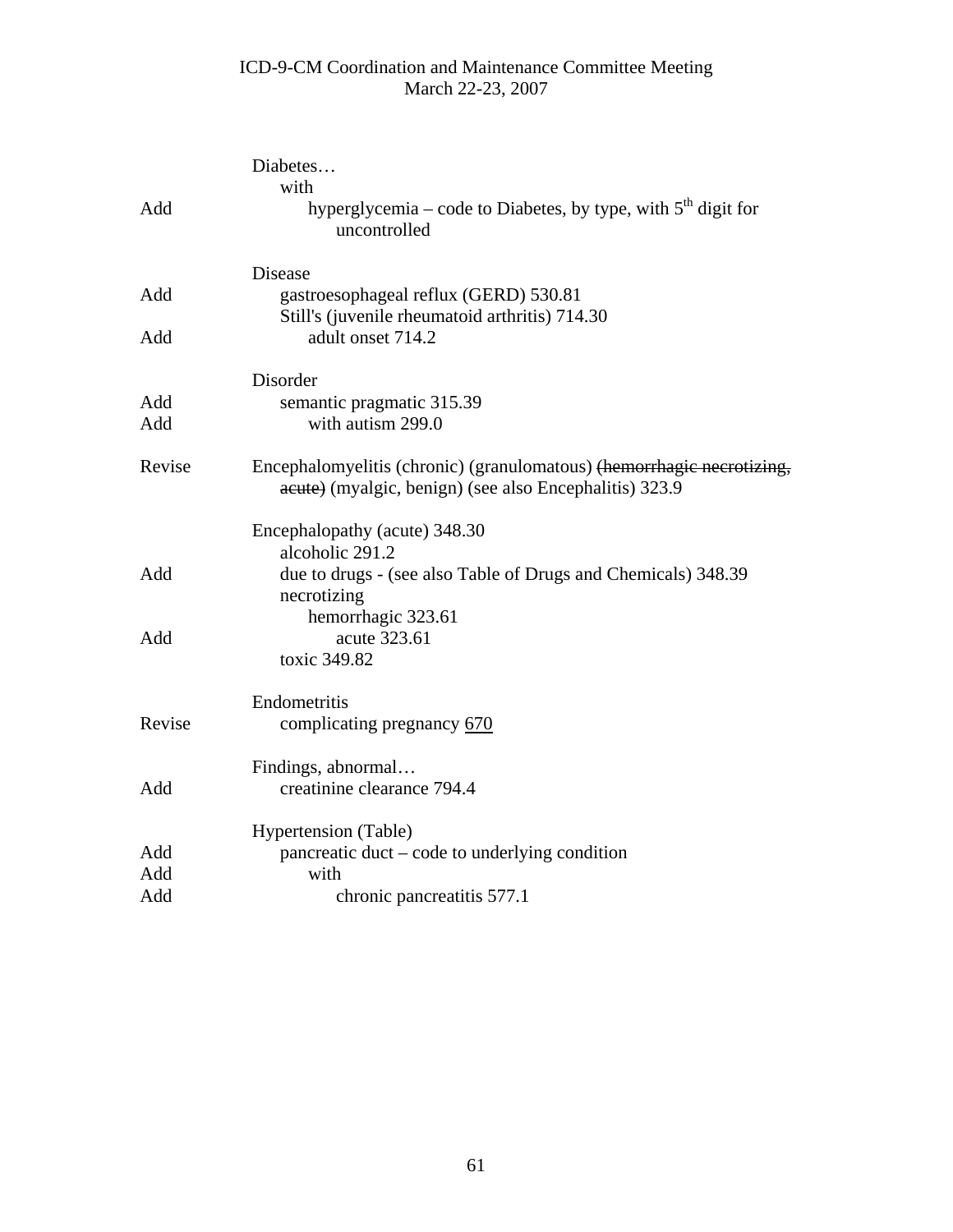|        | Incompetency                                                                                                                                                                                                                                                                                                                       |
|--------|------------------------------------------------------------------------------------------------------------------------------------------------------------------------------------------------------------------------------------------------------------------------------------------------------------------------------------|
| Add    | chronotropic 426.89                                                                                                                                                                                                                                                                                                                |
| Add    | with                                                                                                                                                                                                                                                                                                                               |
| Add    | autonomic dysfunction 337.9                                                                                                                                                                                                                                                                                                        |
| Add    | ischemic heart disease 414.9                                                                                                                                                                                                                                                                                                       |
| Add    | left ventricular dysfunction 337.9                                                                                                                                                                                                                                                                                                 |
| Add    | sinus node dysfunction 427.81                                                                                                                                                                                                                                                                                                      |
|        | Infection                                                                                                                                                                                                                                                                                                                          |
| Add    | TORCH – see Infection, congenital NEC                                                                                                                                                                                                                                                                                              |
| Add    | without active infection 760.2                                                                                                                                                                                                                                                                                                     |
| Add    | Malformation (congenital) - see also Anomaly                                                                                                                                                                                                                                                                                       |
|        | venous – see Anomaly, vein                                                                                                                                                                                                                                                                                                         |
|        | Meningoencephalitis<br>toxic                                                                                                                                                                                                                                                                                                       |
| Revise | due to carbon tetrachloride (vapor) 987.8 [323.71]                                                                                                                                                                                                                                                                                 |
| Add    | Near drowning 994.1                                                                                                                                                                                                                                                                                                                |
|        | Neoplasm, neoplastic (Table)<br>bone                                                                                                                                                                                                                                                                                               |
| Revise | Note-Carcinomas and adenocarcinomas, of any type other than<br>intraosseous or odontogenic, of the sites listed under "Neoplasm,<br>bone" should be considered as constituting metastatic spread from an<br>unspecified primary site and coded to 198.5 for morbidity coding and<br>to 199.1 for underlying cause of death coding. |
|        | mandible                                                                                                                                                                                                                                                                                                                           |
|        | alveolar                                                                                                                                                                                                                                                                                                                           |
| Revise | mucosa                                                                                                                                                                                                                                                                                                                             |
|        | vaginovesical                                                                                                                                                                                                                                                                                                                      |
| Revise | septum<br>184.9                                                                                                                                                                                                                                                                                                                    |
|        | Pericoronitis (chronic) 523.40                                                                                                                                                                                                                                                                                                     |
| Revise | acute 523.33                                                                                                                                                                                                                                                                                                                       |
| Add    | Prosopagnosia 368.16                                                                                                                                                                                                                                                                                                               |
| Revise | Reflux 530.81                                                                                                                                                                                                                                                                                                                      |
| Add    | acid 530.81                                                                                                                                                                                                                                                                                                                        |